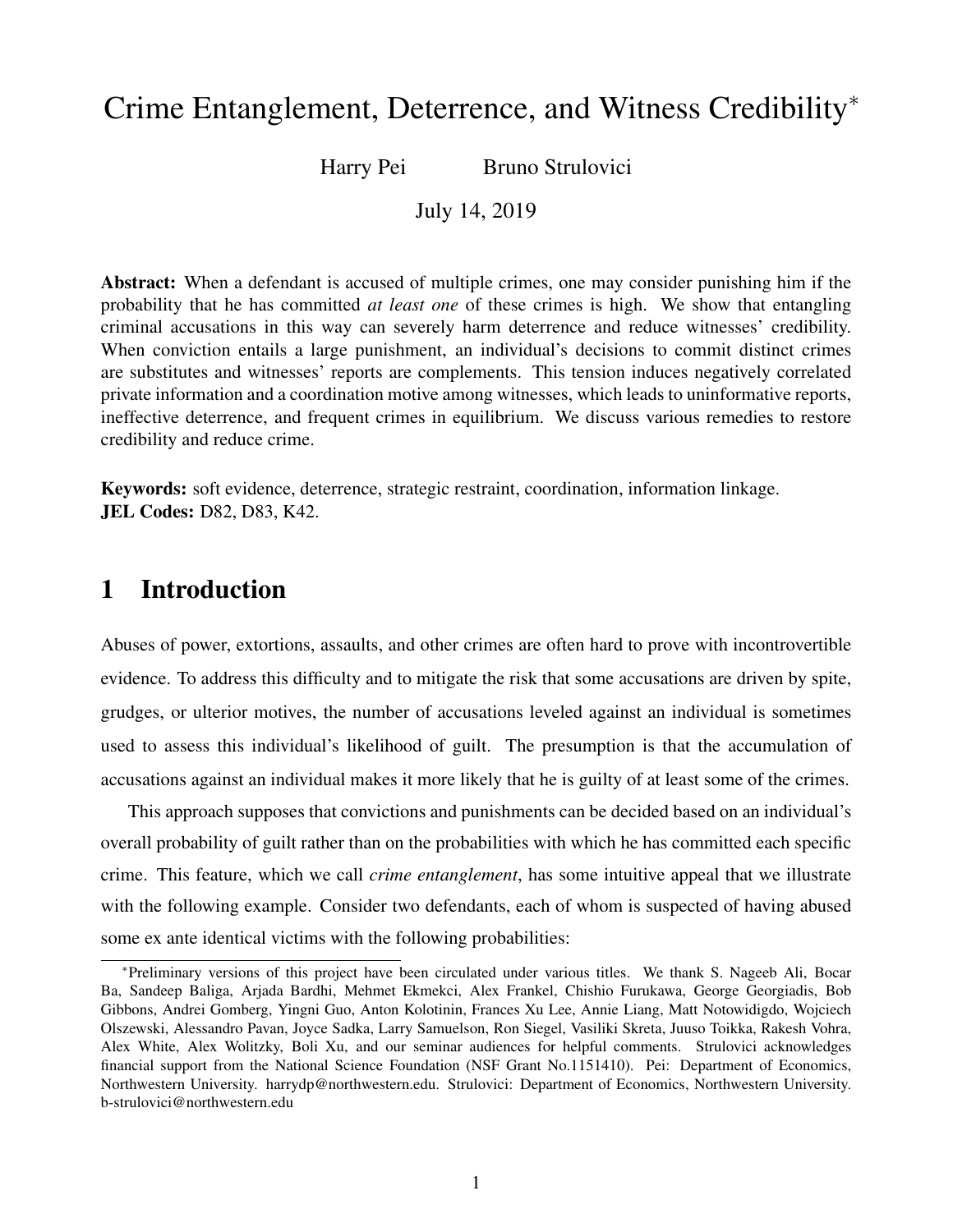|             |      |      | Prob of abusing victim 1   Prob of abusing victim 2   Prob of abusing at least one victim |
|-------------|------|------|-------------------------------------------------------------------------------------------|
| Defendant 1 | 49 % | 49 % | $98\%$                                                                                    |
|             |      |      |                                                                                           |
|             |      |      | Prob of abusing victim 3   Prob of abusing victim 4   Prob of abusing at least one victim |
| Defendant 2 | 60 % | $\%$ | 61 %                                                                                      |

The first defendant is almost surely guilty and seems more deserving of punishment than the second defendant. From this perspective, crime entanglement appears to be desirable and may affect how individuals accused of multiple crimes are treated in business decisions (such as the termination of employment or advertising contracts) and in the court of public opinion.

However, crime entanglement is not a feature of criminal justice systems. These systems treat each crime as a separate count and guilt is decided on each count. In the example, the second defendant, who is more likely of being guilty of a specific crime (abusing victim 3) is more likely to be convicted than the first defendant, whose probability of abusing any specific victim is lower. This feature of criminal justice systems may seem counterintuitive and perhaps suboptimal from a deterrence and welfare perspective, especially considering the fact crimes are defined as acts *against society*, whose harm is independent of the victim's identity.

This paper studies the desirability of crime entanglement when the incentives to commit and report crimes are endogenous. We analyze a game between a judge, a potential criminal (*principal*) and multiple potential victims or witnesses (*agents*) whose reports are influenced by three considerations: (1) a preference for punishing criminal behavior, (2) a risk of retaliation if accusations fail to get the principal convicted, and (3) some (possibly small) idiosyncratic private benefits or costs of getting the principal convicted, which are independent of whether crimes have taken place. The crimes studied here include abuses of power, extortions, workplace bullying, and various forms of harassment.<sup>[1](#page-1-0)</sup>

Our focus is on a potential criminal's incentive to commit crimes and the informativeness of witnesses' reports—accusations, or the *absence thereof* <sup>[2](#page-1-1)</sup>—when conviction is based on the probability

<span id="page-1-0"></span> $1$ In our model, (1) some abuses go unreported and (2) some charges of abuse are not deemed credible enough to lead to a conviction. Both features are consistent with the empirical evidence on abuses and reports of abuse. For instance, a 2016 survey conducted by the USMSPB concluded that 21% of women and 8.7% of men experienced at least one of 12 categorized behaviors of sexual harassment, of which only a small fraction was followed by charges. According to data released by USMSPB (2018), of the harassment charges filed in 2017, only 16% led to "*merit resolutions*," i.e., to outcomes favorable to the charging parties. A similar pattern was found in a study of harassment in the U.S. military by the RAND corporation (2018) and studies of police brutality or inaction by Ba (2018) and Ba and Rivera (2019) using data from the city of Chicago.

<span id="page-1-1"></span><sup>2</sup>Empirically, the main problem concerning assaults is not false accusations but the underreporting of crime. For example, 58% of violent crimes and 77% of sexual assaults were unreported to the police according to the US Bureau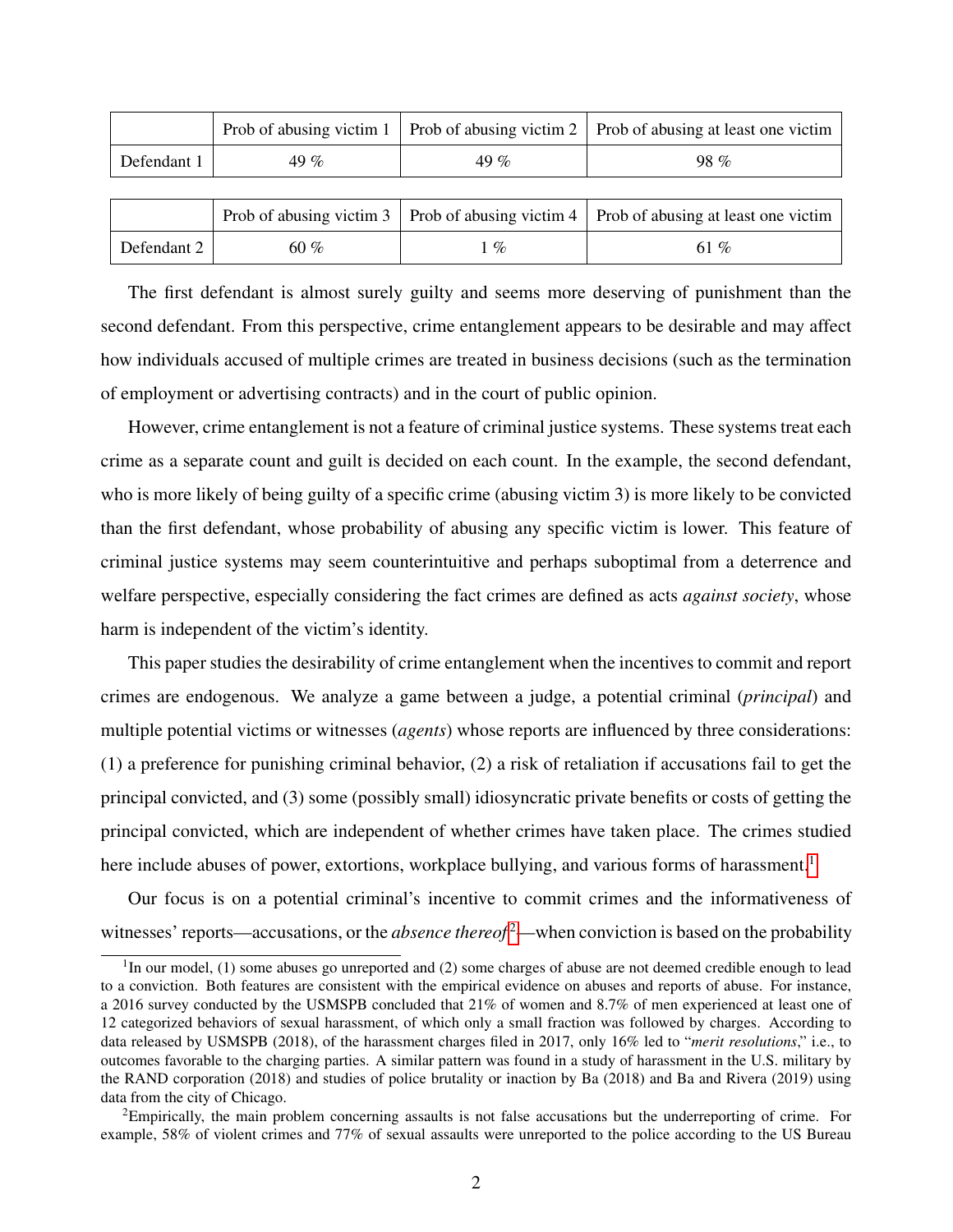that a defendant committed *at least one* crime. We show, perhaps paradoxically, that when conviction entails a large punishment for the principal, crime entanglement destroys the informativeness of reports, and leads to a high equilibrium probability of crime.<sup>[3](#page-2-0)</sup> By contrast, we show that treating each crime separately induces highly informative reports and a low probability of crime. Applied to abuses of power, this implies that treating each alleged victim's report as a stand-alone case, investigated independently of other accusations, leads to better outcomes than does using the sum of accusations against a defendant to determine his punishment. Moreover, we show that criminal accusations can be disentangled without increasing the maximal punishment needed to deter crime.

In our baseline model, the principal has several opportunities to commit a crime, each of which is associated with a distinct agent who privately observes whether the corresponding crime takes place. In some applications, the principal is an employer who has multiple opportunities of violating the law and agents are employees who may witness violations and become whistleblowers. In other applications, such as abuses of power, extortions and harassments, agents are the direct victims of the principal's acts. Crime entanglement means that the principal is convicted if the probability that he has committed some crime, given all agents' reports, exceeds some exogenous conviction threshold.

We show in Theorem [1](#page-14-0) that when the punishment faced by a defendant is large, a rational principal strategically commits few crimes to reduce the expected number of accusations filed against him and reduce the odds of being punished. This strategic restraint undermines the informativeness of agents' reports and, paradoxically, leads to a high probability of crime.

To see this, let us first consider the case of two agents. We show that when punishment in case of conviction is large, the principal is convicted in equilibrium only if two reports are made against him.<sup>[4](#page-2-1)</sup> When the conviction probabilities have this property, the principal's decisions to abuse each agent are *strategic substitutes* because he is unpunished if one accusation is filed against him, but is punished when he faces two accusations. In equilibrium, the principal either commits no crime or only one crime. The agents' decisions to report crimes are *strategic complements* because one

of Justice Statistics (2016), whereas roughly 2% of criminal complaints and 8% of forcible rape complaints were "unfounded" (FBI CIUS report, 1996, Section II, p. 24). This evidence is consistent with our model, which predicts that victims underreport crime in equilibrium.

<span id="page-2-0"></span><sup>3</sup>Our results are derived from an equilibrium analysis and are thus ill-suited to describe behavior during unexpected legal and social changes, in which people entertain wrong beliefs about the consequences of their actions. See Section [6.](#page-31-0)

<span id="page-2-1"></span><sup>&</sup>lt;sup>4</sup>Intuitively, suppose that one report were enough to convict the principal. Then, two reports would get him convicted for sure. As the punishment in case of conviction increases, the principal will have a strict incentive not to commit any crime, which is incompatible with any punishment occurring in equilibrium given that the judge is Bayesian. More precisely, we show that crime must occur with strictly positive probability in every equilibrium that survives a presumption of innocence refinement (Lemma [3.1\)](#page-12-0).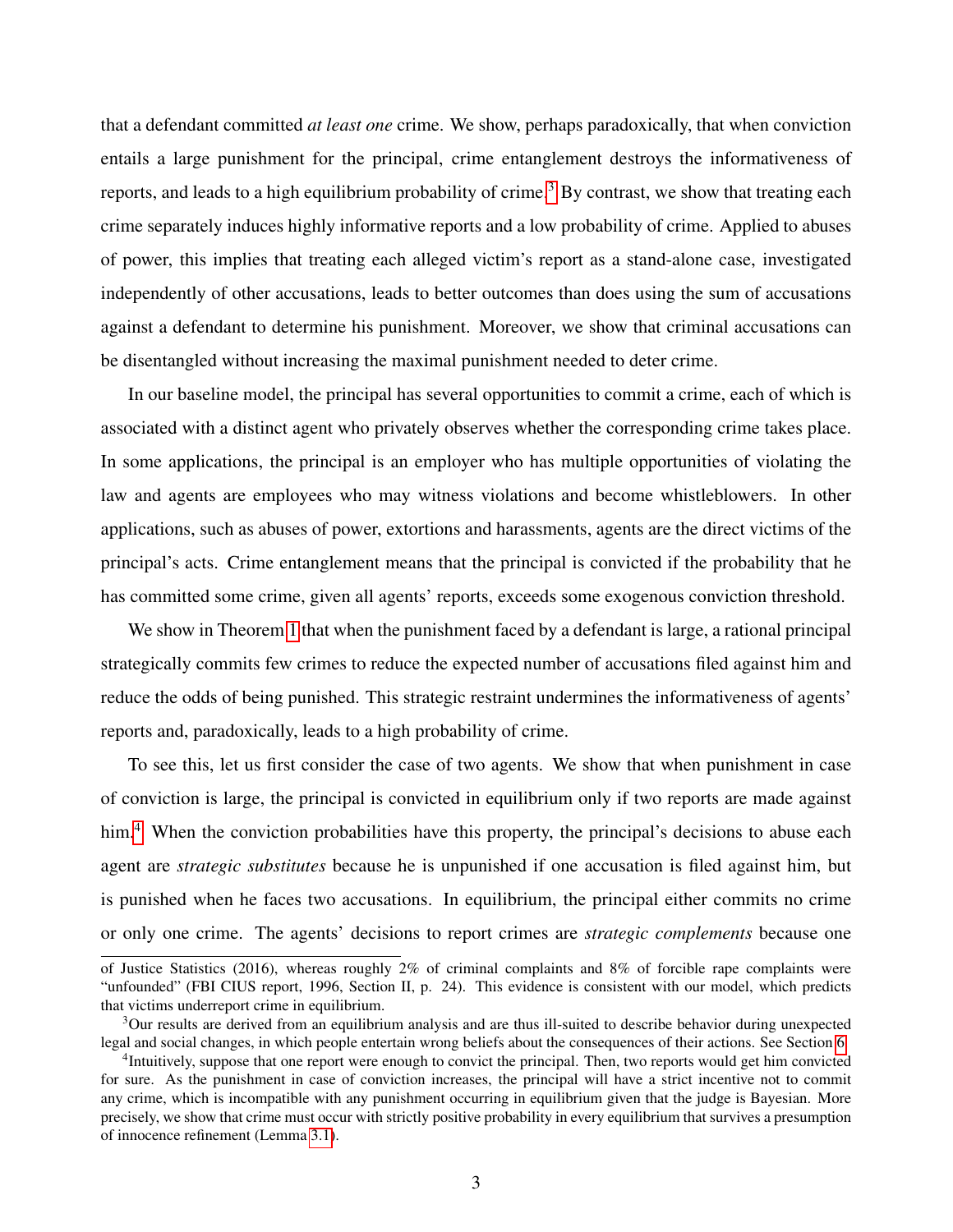report is insufficient to have the principal convicted and the reporting agent incurs a retaliation cost whenever the principal is acquitted. Given the principal's equilibrium strategy, an agent who has been abused knows that the other agent is unlikely to accuse the principal and, hence, that his report is unlikely to result in a conviction. This weakens the abused agent's incentive to accuse the principal. A similar argument applies in the reverse direction: an agent who has not been abused assigns a higher probability to the other agent being abused, which encourages him to accuse the principal.

Conceptually, the equilibrium behavior of the principal induces *negative correlation* in agents' private observations of crime, and the judge's conviction rule induces *complementarity* of agents' reports. Although an abused agent is strictly more likely to accuse the principal than an agent who has not been abused, the negative correlation and report complementarity *reduce the difference* between the reporting probabilities of abused and unabused agents, undermining the informativeness of agents' reports. This lack of credibility has a further perverse effect: it increases the equilibrium probability of crime. We show in Theorem [2](#page-15-0) that when the punishment in case of conviction becomes arbitrarily large relative to the benefit from committing crime, the agents' reports become *arbitrarily uninformative* and the probability that the principal commits crime converges to the exogenous conviction threshold. This finding stands in sharp contrast with the single-agent benchmark, in which the potential victim's report becomes arbitrarily informative and the probability of crime vanishes to zero as the punishment to the convicted criminal becomes arbitrarily large (Proposition [1\)](#page-13-0).

This adverse logic of crime entanglement has another implication when there are more agents: as the punishment to a convicted principal becomes large enough, the informativeness of individual reports becomes so weak that conviction occurs only when *all* agents accuse the principal (Proposition [6\)](#page-25-0). To see this, suppose that one report of abuse were enough to convict the principal in equilibrium. This would expose the principal to a high probability of wrongful conviction, reflecting the high probability that at least one agent falsely accuses him, and violate the conviction threshold that must be met in equilibrium. Thus, more accusations must be filed in order to convict the principal. However, this requirement introduces a coordination motive among agents which, combined with the principal's strategic restraint, reduces the informativeness of individual reports. As a result, even more reports are needed, other things being equal, to reach the conviction threshold. In turn, requiring more reports for conviction renders the coordination problem even more severe across agents and reduces the informativeness of their individual reports still further, and so on. Pushes to its extreme, crime entanglement implies that the principal is convicted only when all agents report against him.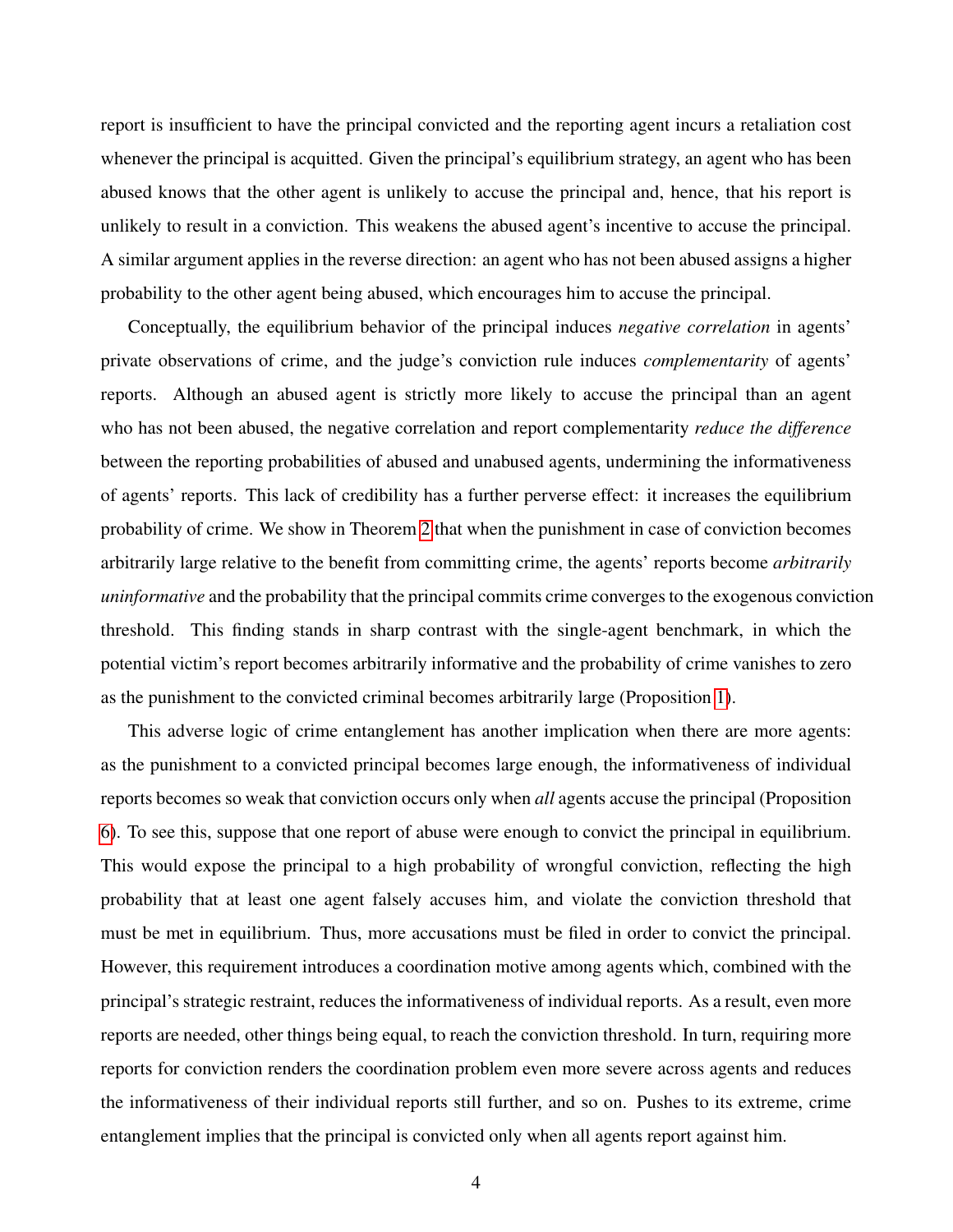Following the same reasoning, we show in Proposition [7](#page-26-0) that as the number of agents increases, reports' informativeness decreases even when all the reports are aggregated. As a result, the equilibrium probability of crime increases. Intuitively, a larger number of potential victims magnifies the effects of negative correlation and coordination motives. Furthermore, the probability that any given agent accuses the principal *increases* with the number of agents. This distinguishes our results from theories of public good provision, in which contributions become scarcer as the number of agents increases.

In order to describe the forces driving our results in their simplest form, we omit in our baseline model any heterogeneity (or uncertainty) in the principal's benefits from committing crimes. In practice, one rationale for aggregating reports about a given defendant is to ascertain the defendant's propensity to commit crime. To account for this heterogeneity, we generalize our analysis by allowing the principal to be either a *virtuous* type, with zero benefit from committing crime; or an *opportunistic* one with the same payoff function as in our baseline model. The principal's type is privately observed.

Focusing the heterogeneous-principal analysis on the case of two agents, we show that when the punishment to a convicted principal is sufficiently large, two reports are required to convict the principal. When the prior probability that the principal is virtuous exceeds a cutoff,<sup>[5](#page-4-0)</sup> the opportunistic type commits at least one crime and commits crime against both agents with positive probability. However, the agents' private observations of crime remain negatively correlated: a victim assigns a lower probability to the other agent being abused, compared to the belief of a non-victim. Therefore, the strategic substitutability in the incentives to commit crimes, the endogenous negative correlation across the agents' private observations, and the agents' coordination motives in filing reports still arise in this setting. Also robust is our result that convicting the principal based on the overall probability of guilt lowers the informativeness of reports and leads to a high probability of crime.

We explore several remedies to restore report the informativeness and reduce crime. First, we consider an alternative conviction rule: after receiving agents' reports, the judge computes the probability that the principal has abused *each agent*, and convicts the principal if the *maximum of these probabilities* across agents exceeds an exogenous threshold. Proposition [3](#page-20-0) shows that in equilibrium, the probability of conviction is linear in the number of accusations, agents' private signals are uncorrelated, agents do not benefit from coordinating their reports, and the probability of crime vanishes as the punishment

<span id="page-4-0"></span><sup>&</sup>lt;sup>5</sup>This cutoff probability equals one minus the conviction threshold. When the prior probability of the virtuous principal falls below this cutoff, the equilibrium probability of crime and the informativeness of the agents' reports coincides with the baseline model.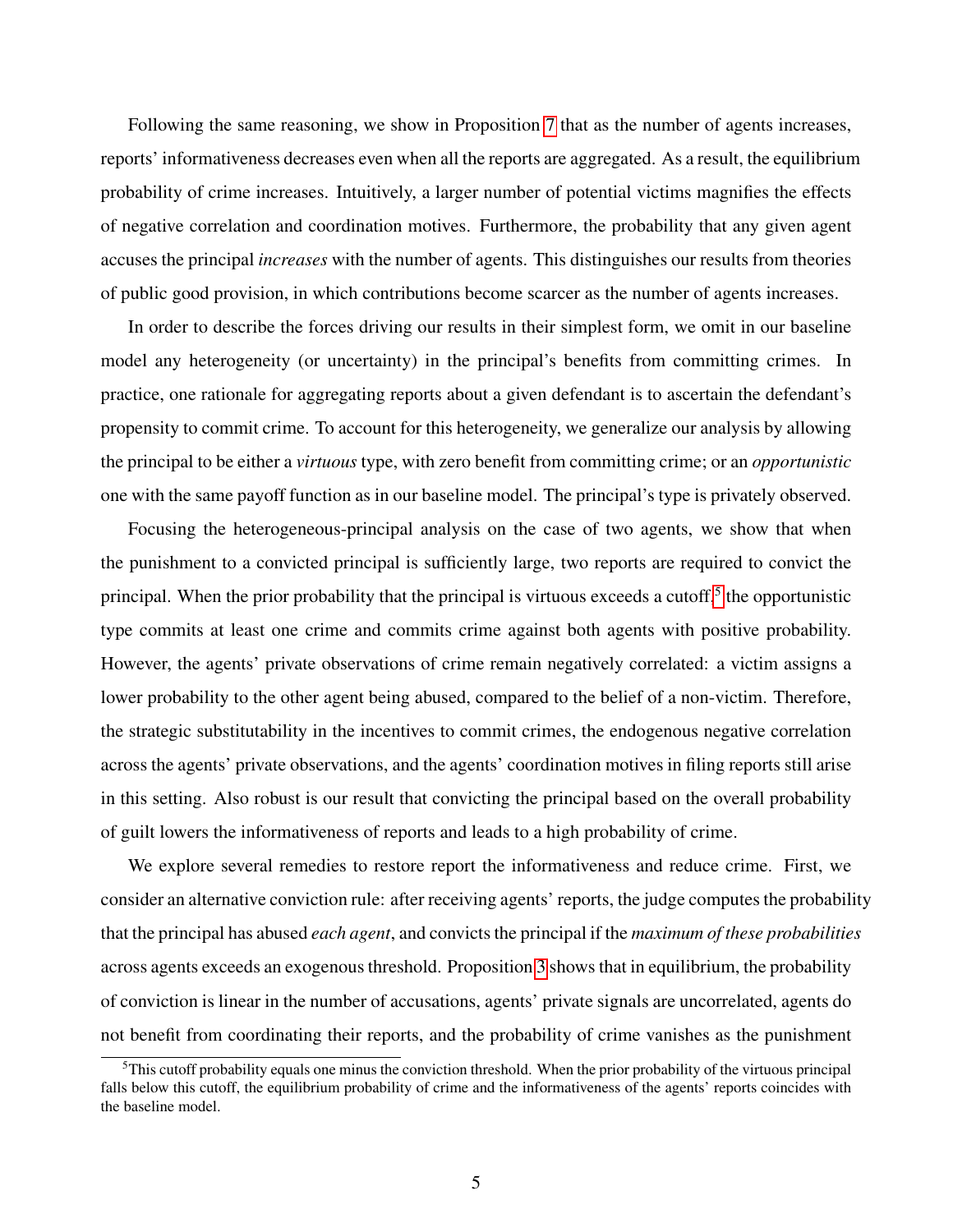in case of conviction becomes large.

Disentangling crimes against different individuals is consistent with existing procedures in the criminal justice system, in which crimes against different victims (or different crimes) are examined separately. Our analysis provides a rationale for using the *probability of each individual crime* when making conviction decisions, rather than the *overall probability of guilt*. Applied to the context of workplace bullying and sexual assault, it suggests that the accusation of every potential victim should be treated independently of the probabilities with which the accused individual abuses other potential victims. This implication echoes some critiques of the procedures that link accusations across potential victims.<sup>[6](#page-5-0)</sup> However, this new conviction rule is unappealing from an ex post perspective. As illustrated by our earlier numerical example, the rule can result in convicting defendants whose likelihood of guilt is significantly lower than some defendants who are acquitted. As a result, its implementation requires commitment power from the individuals that make conviction decisions, such as judges and firm executives, and raises serious ethical concerns.

When crime entanglement is unavoidable, a second way of reducing crime is, paradoxically, to avoid extreme punishments.<sup>[7](#page-5-1)</sup> For intermediate punishment levels, we show that the equilibrium conviction probabilities is concave in the number of accusations and a single report suffices to convict the principal with positive probability (Proposition 4). The principal's decisions to abuse different agents are now *strategic complements*, which induces positive correlation in agents' private signals and leads to *more* informative reports and a lower probability of crime. This remedy comes at the cost of increasing the number of victims conditional on abuse taking place. Our analysis thus unveils a tradeoff between reducing the *probability of crime* and reducing the *severity of crime*.

Finally, we consider the use of monetary transfers. We show that by compensating an agent who stands alone in accusing the principal, one can offset the coordination motives among agents.<sup>[8](#page-5-2)</sup>

The insights from our baseline model can be extended along several directions. The principal could face a larger punishment if the probability that he has committed multiple crimes is high

<span id="page-5-0"></span> $6$ Keith Hiatt, the director of the technology program at the Human Rights Center at UC Berkeley School of Law notes, concerning the multiple-accusations approach taken by the online platform Callisto that "it may also codify an entrenched attitude that women need to have corroborating evidence to be believed." *New York Times, "The War on Campus Sexual Assault Goes Digital," Nov. 13, 2015.*

<span id="page-5-1"></span> $7$ This remedy may be best suited for minor crimes and stands in contrast to earlier works, such as Becker (1968), who finds that maximal punishment is optimal regardless of the crime.

<span id="page-5-2"></span><sup>&</sup>lt;sup>8</sup>As the punishment to a convicted principal becomes arbitrarily large, the agents' reports become arbitrarily informative under such a transfer scheme (Proposition [5\)](#page-23-0). However, this transfer scheme is not budget-balanced: it is costly to the social planner and creates incentives for the principal and the agents to collude, and we show that budget-balanced transfers fail to fully suppress the harmful channel uncovered in the analysis of our benchmark model.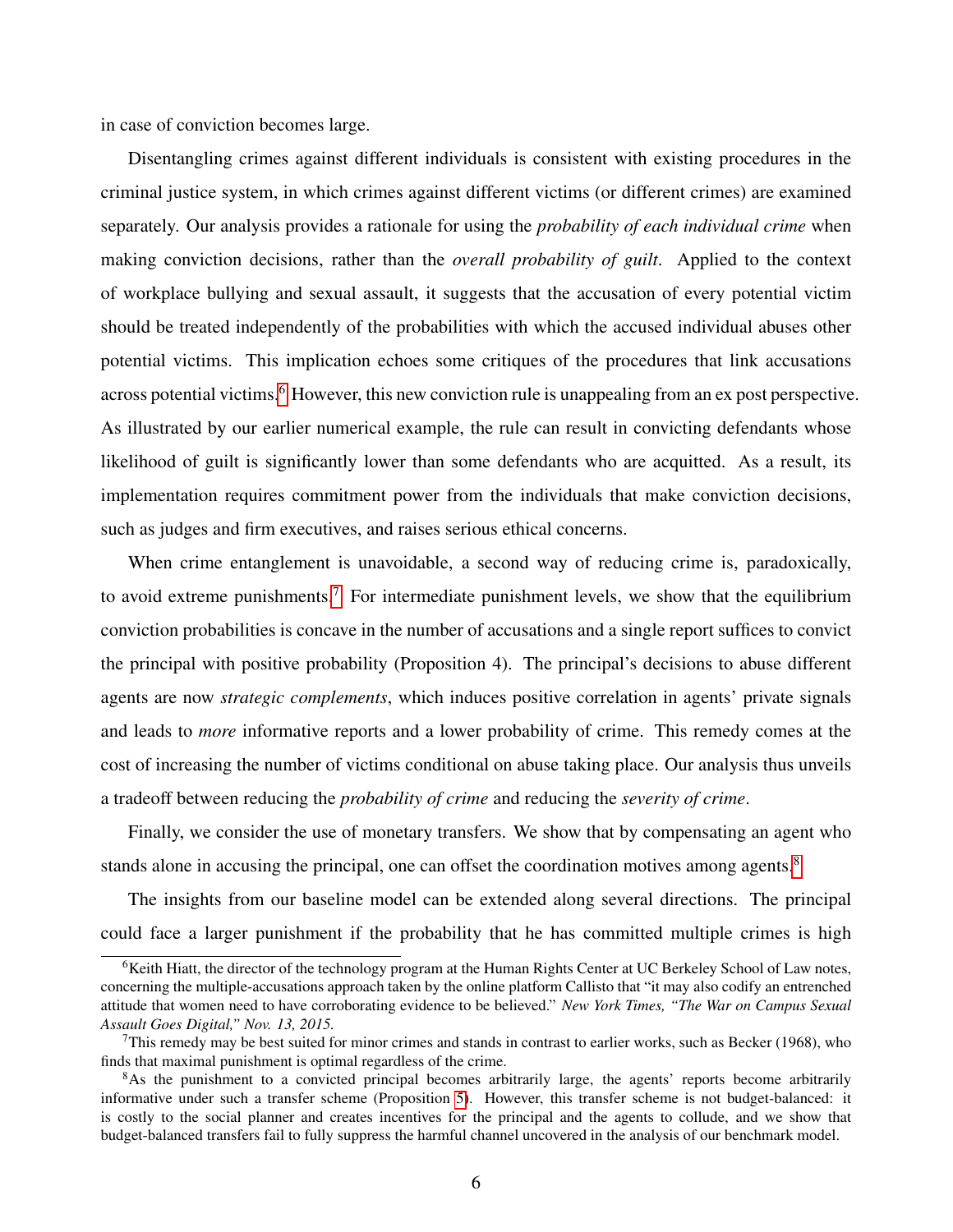enough, or he could have decreasing marginal benefits from committing multiple crimes. These features strengthen the principal's incentive for strategic restraint and, hence, strengthens the negative correlation in agents' private signals. In other applications, the retaliation cost suffered by each reporting agent may decrease in the number of reporting agents. This feature strengthens agents' coordination motives, which exacerbates the effects described in the baseline model.

Our results also extend when false accusations can be exposed ex post with positive probability. Punishing false accusers is formally equivalent to increasing agents' propensity to punish criminal behavior, and our results require no assumption on the latter's magnitude. The results also hold when agents directly care about crimes committed against (or observed by) other agents. The endogenous negative correlation emphasized earlier has a more pronounced effect because each agent's payoff now directly depends on other agents' private signals. When agents' signals are negatively correlated, each agent's reporting decision attaches more weight to his belief about other agents' signals, and therefore, becomes less responsive to his own private signal. Alternatively, agents may have a preference for reporting the truth, independent of the principal's punishment. We provide an upper bound on the reports' informativeness and a lower bound on the probability of crime when the direct benefit from truth-telling is small relative to the loss from retaliation.

Finally, the principal may hold private information concerning the number of potential victims. In this case, we show that the principal's incentive to commit crime is stronger when this number is smaller. Intuitively, the expected number of reports is smaller when there are fewer potential victims, other things being equal. The negative correlation emphasized throughout this paper arises in this setting as well, because an agent who has been abused infers that the set of potential victims is small and expects few reports to be filed by other agents.

**Related Literature:** This paper contributes to literatures on information aggregation, games of coordination, law and economics, and the elicitation of correlated private information.

First, we identify a novel channel to explain the failure of information aggregation, which is different from the channel behind the social learning models of Scharfstein and Stein (1990), Banerjee (1992), Ottaviani and Sørensen (2000), and Smith and Sørensen (2000). In those models, agents fail to act on their private information because they can observe informative actions taken by their predecessors. By contrast, in our model, agents cannot observe one another's actions, and the failure of information aggregation is driven by the negative correlation between the agents' private signals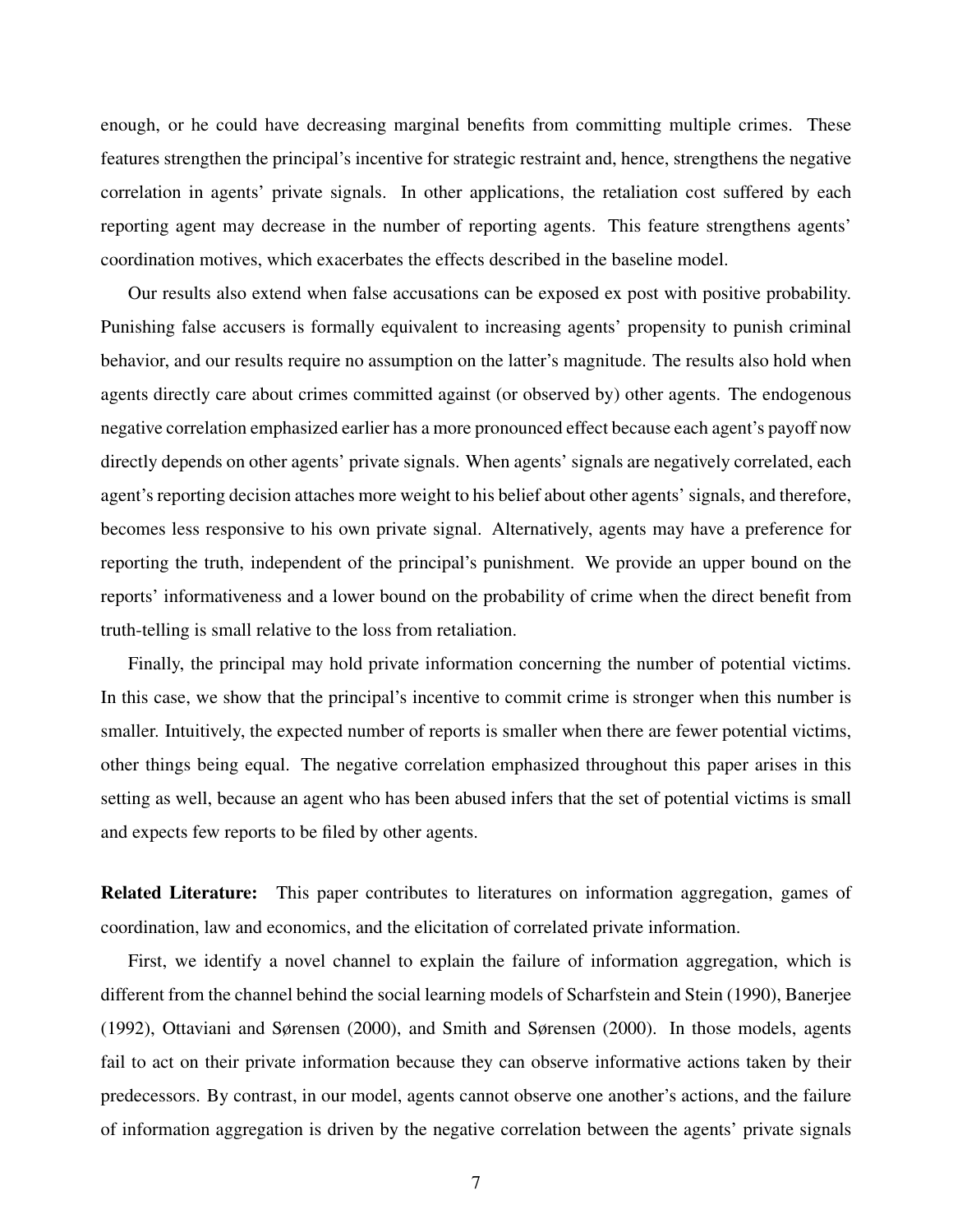and their incentives to coordinate their reports.<sup>[9](#page-7-0)</sup>

In models of collective decision making, information aggregation may fail due to individual biases (Morgan and Stocken 2008) or voters' use of pivotal reasoning (Austen-Smith and Banks 1996, Bhattacharya 2013). When voters' *payoffs* from a reform are negatively correlated, Schmitz and Tröger  $(2012)$  show that majority rule is dominated by other voting rules, and Ali, Mihm, and Siga (2018) show that supermajority rules lead to inefficient collective decisions.<sup>[10](#page-7-1)</sup> In our paper, the negative correlation concerns agents' private information, rather than their payoffs, and moreover, both the *voting rule* and the *correlation structure* are endogenous.<sup>[11](#page-7-2)</sup>

Second, our paper is related to the literature on strategic information transmission with multiple senders, which includes Battaglini (2002, 2017), Ambrus and Takahashi (2008), and Ekmekci and Lauermann (2019). In contrast to these works, senders in our model communicate information about the principal's action, and the senders' private signals are endogenously correlated. We examine how this endogenous correlation structure, combined with the senders' endogenous coordination motive, affects communication informativeness, and propose ways to improve informativeness by mitigating senders' endogenous negative correlation and coordination motive.

Third, our paper contributes to law and economics by (1) studying conviction rules that entangle multiple crimes, (2) endogenizing the informativeness and credibility of witness testimonies, and (3) analyzing the interplay between an individual's incentive to commit crimes and witnesses' incentives to tell the truth.[12](#page-7-3) Our results justify a key feature of criminal justice systems, which is to treat distinct accusations separately in conviction decisions. Our finding that a lower punishment can reduce the probability of crime stands in contrast to Becker's (1968) well-known observation that maximal punishments save on law-enforcement costs.<sup>[13](#page-7-4)</sup> Our results highlight the challenges of designing

<span id="page-7-0"></span><sup>9</sup>Strulovici (2018) studies a sequential learning model in which an agent is less likely to have an informative signal, other things being equal, if another agent has found such a signal. This *information attrition* may be viewed as a form of negative correlation across agents' signals, which also has adverse effects on learning.

<span id="page-7-1"></span> $10$ Intuitively, if a voter is pivotal, then a sizable share of other voters is in favor of the reform. This, together with the assumed negative correlation of payoffs across voters, implies that the pivotal voter is unlikely to benefit from the reform.

<span id="page-7-2"></span><sup>&</sup>lt;sup>11</sup>This contrasts to previous models of strategic voting, both with and without information acquisition (e.g., Feddersen and Pesendorfer 1998, Persico 2004), in which these elements are typically exogenous.

<span id="page-7-3"></span> $12$ In settings that contrast with ours, Silva (2018) and Baliga, Bueno de Mesquita and Wolitzky (2019) consider models with multiple potential suspects and at most one crime. Silva (2018) constructs a scheme that elicits truthful confessions among suspects. In Baliga, et al. (2019), one of the potential assailants has an opportunity to commit crime. In both papers, the negative correlation in suspects' types is exogenous.

<span id="page-7-4"></span> $13$ Stigler (1970) observes that several punishment levels should optimally be used when criminals can choose between different levels of crime. The rationale is to provide marginal incentives not to commit the worst crimes. In this scenario, applying the maximal punishment to the worst crimes remains optimal from the perspective of deterring crimes. Siegel and Strulovici (2018), find that extreme punishments are optimal among judicial mechanisms in which the defendant has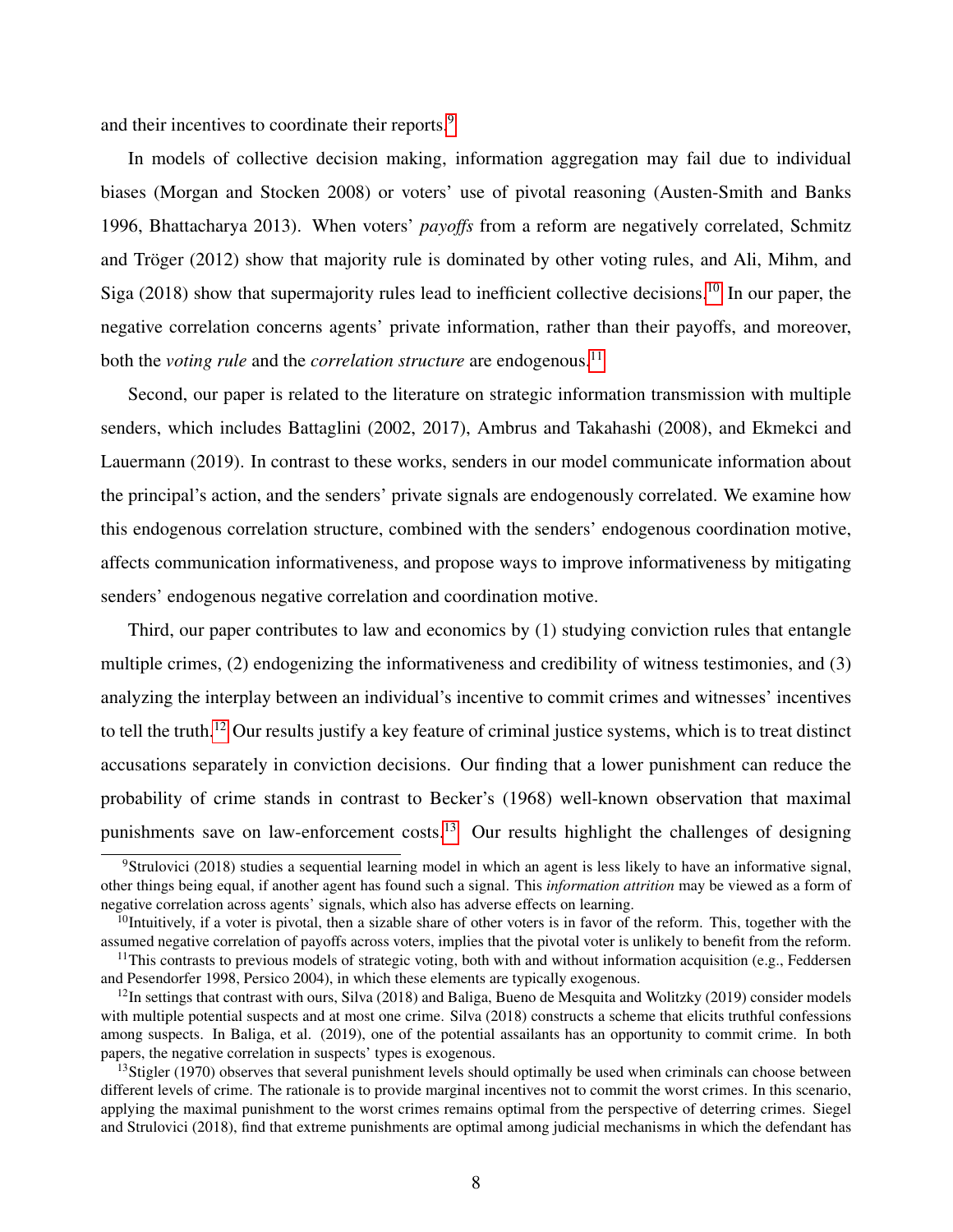punishment when crimes are nonverifiable and unveil a trade-off between reducing the probability of crime and reducing the severity of crime.

Lee and Suen (2019) study the timing of reports by victims and false accusers in a model in which a criminal commits a crime against each of the two agents with some exogenous probability, and provide an explanation for the well-documented fact that victims sometimes delay their accusations. Their analysis and ours consider complementary aspects of the victims' reporting incentives. In particular, the principal's strategic restraint that emerges endogenously in our model and the negative correlation it induces on the agents' private information are distinctive features of our analysis.

The rest of the paper is organized as follows. We introduce our baseline model in section [2.](#page-8-0) We study the effects of crime entanglement on deterrence and reporting credibility in section [3.](#page-11-0) Section [4](#page-19-0) proposes solutions to restore informativeness and reduce crime, which includes treating crimes against different agents separately. Section [5](#page-24-0) studies extensions of the baseline model. Section [6](#page-31-0) concludes and puts our results in a broader perspective.

## <span id="page-8-0"></span>2 Model

We consider a three-stage game between a principal (e.g., the manager of a firm, a police officer),  $n$ agents (e.g., the principal's subordinates, citizens) and an evaluator (e.g., a judge, a board of trustees, the supervisor of the police officer). In stage 1, the principal chooses an *n*-dimensional vector  $\theta \equiv$  $(\theta_1, ..., \theta_n) \in \{0, 1\}^n$ , where  $\theta_i = 1$  (0) means that the principal commits a crime (does not commit any crime) against agent i (e.g., extortion, bullying).

In stage 2, each agent  $i \in \{1, 2, ..., n\}$  privately observes  $\theta_i$  and the realization of a private shock  $\omega_i \in \mathbb{R}$ , which represent agent is private benefit in case the principal is acquitted. The agents then simultaneously decide whether to file a report against the principal. We let  $a_i \in \{0, 1\}$  denote agent i's decision:  $a_i = 1$  if he accuses the principal and  $a_i = 0$  if he does not. We assume that  $\omega_1, \omega_2, \dots, \omega_n$ are independently and normally distributed with mean  $\mu$  and variance  $\sigma^2$ , and denote their cdf and pdf by  $\Phi(\cdot)$  and  $\phi(\cdot)$ , respectively.<sup>[14](#page-8-1)</sup> For technical purposes, we assume that each agent is strategic with

a binary type.

<span id="page-8-1"></span><sup>&</sup>lt;sup>14</sup>The assumption that the support of  $\omega_i$ 's distribution is unbounded from below guarantees that, as long as conviction decisions are responsive to agents' reports, a victim reports with positive probability regardless of the odds of retaliation. In Online Appendix I, we show that the results extend to a large class of non-Gaussian distributions whose support is unbounded from below. When the support of  $\omega$  is bounded from below and the punishment to the convicted principal is large, we list several undesirable and unrealistic features arising in equilibria of the game (Online Appendix I).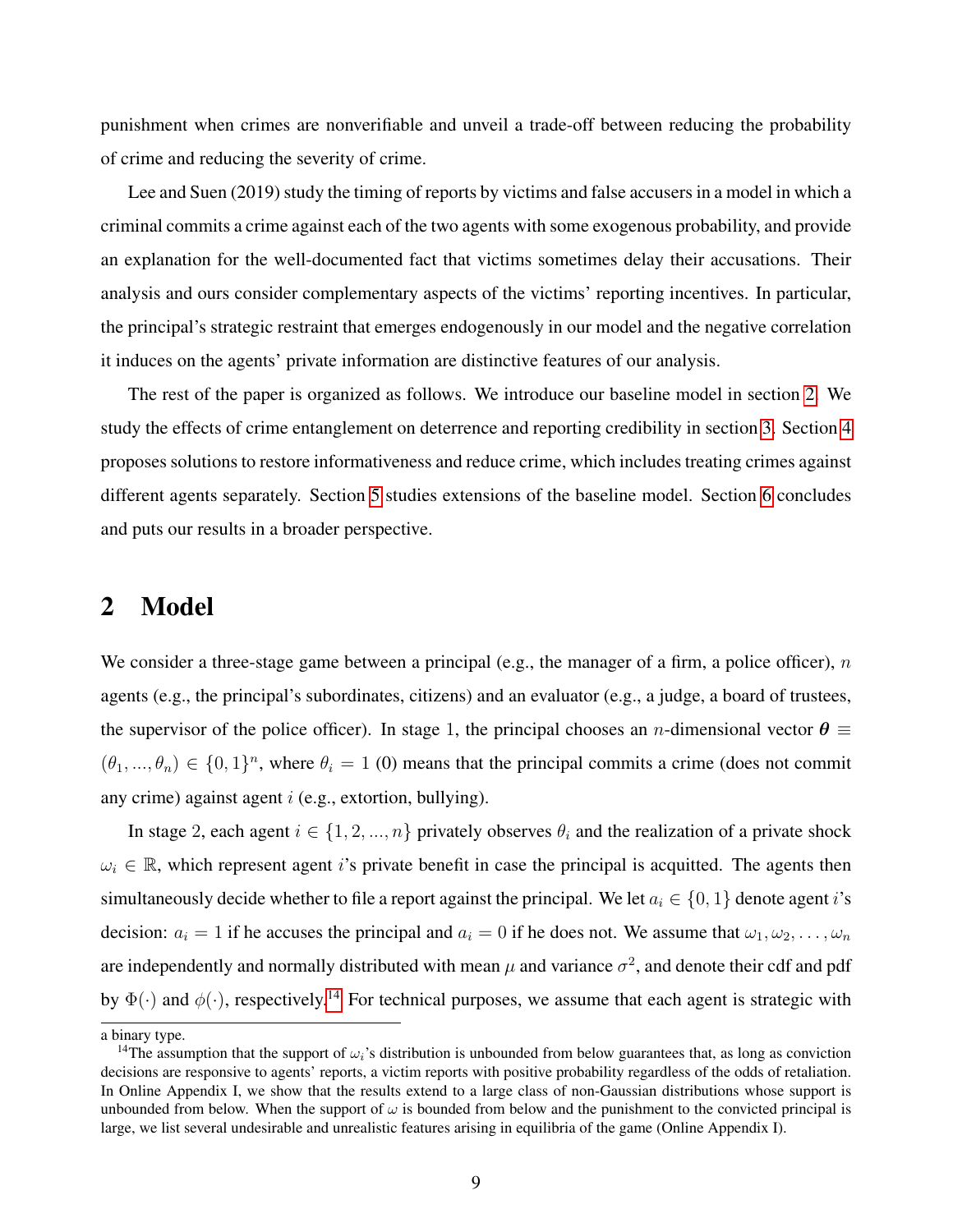probability  $\delta \in (0, 1)$  and is mechanical otherwise.<sup>[15](#page-9-0)</sup> A strategic agent chooses whether to report or not in order to maximize his payoff. A mechanical agent reports with some exogenous probability  $\alpha \in (0,1)$ . Whether an agent is strategic or mechanical is independent of  $\{\omega_1, ..., \omega_n\}$  and of whether other agents are strategic or mechanical. Our primary focus is on cases in which  $\delta$  is close to 1.

In stage 3, the evaluator observes the vector of reports  $a \equiv (a_1, ..., a_n) \in \{0, 1\}^n$ , and decides whether to *convict* or *acquit* the principal. Formally, his decision is denoted by  $s \in \{0, 1\}$ , with  $s = 1$ if he convicts the principal and  $s = 0$  if he acquits the principal.

**Payoffs:** Let  $\theta \equiv \max_{i \in \{1, 2, ..., n\}} \theta_i$ . By definition, the principal is innocent when  $\theta = 0$ , and is guilty (of at least some crime) when  $\bar{\theta} = 1$ . The evaluator has a quadratic payoff function:

$$
-\left(s+(\pi^*-\frac{1}{2})-\overline{\theta}\right)^2,\tag{2.1}
$$

where  $\pi^* \in (0, 1)$  is an exogenous parameter, called the *conviction threshold*. Therefore, the evaluator's optimal decision is:  $\sqrt{2}$ 

<span id="page-9-2"></span>
$$
s \begin{cases}\n= 1 & \text{if } \Pr\left(\overline{\theta} = 1 \middle| \mathbf{a}\right) > \pi^* \\
\in \{0, 1\} & \text{if } \Pr\left(\overline{\theta} = 1 \middle| \mathbf{a}\right) = \pi^* \\
= 0 & \text{if } \Pr\left(\overline{\theta} = 1 \middle| \mathbf{a}\right) < \pi^*,\n\end{cases}
$$
\n(2.2)

that is, he prefers to convict the principal when his belief attaches probability at least  $\pi^*$  to the principal being guilty and vice versa. This payoff structure captures crime entanglement: the evaluator cares about the principal's overall probability of guilt, which is assessed based on all agents' reports. The principal's payoff is:

<span id="page-9-1"></span>
$$
\sum_{i=1}^{n} \theta_i - sL,\tag{2.3}
$$

with  $L > 0$ . According to [\(2.3\)](#page-9-1), the principal's marginal benefit from committing each crime is normalized to 1, and his loss from conviction is  $L$ . Strategic agent is payoff is:

$$
u_i(\omega_i, \theta_i, a_i) \equiv \begin{cases} 0 & \text{if } s = 1 \\ \omega_i - b((1 - \gamma)\theta_i + \gamma\overline{\theta}) - ca_i & \text{if } s = 0, \end{cases}
$$

<span id="page-9-0"></span><sup>&</sup>lt;sup>15</sup>We show in section [3](#page-11-0) that having a positive fraction of non-strategic agents, no matter how small, (1) rules out bad trivial equilibria in which the principal abuses all agents for sure and is convicted no matter what (Lemma [3.1\)](#page-12-0), and (2) guarantees the existence of equilibrium that survives our refinement. Our insights are robust under alternative specifications of the mechanical types' strategies (section [5](#page-24-0) and Online Appendix H.2).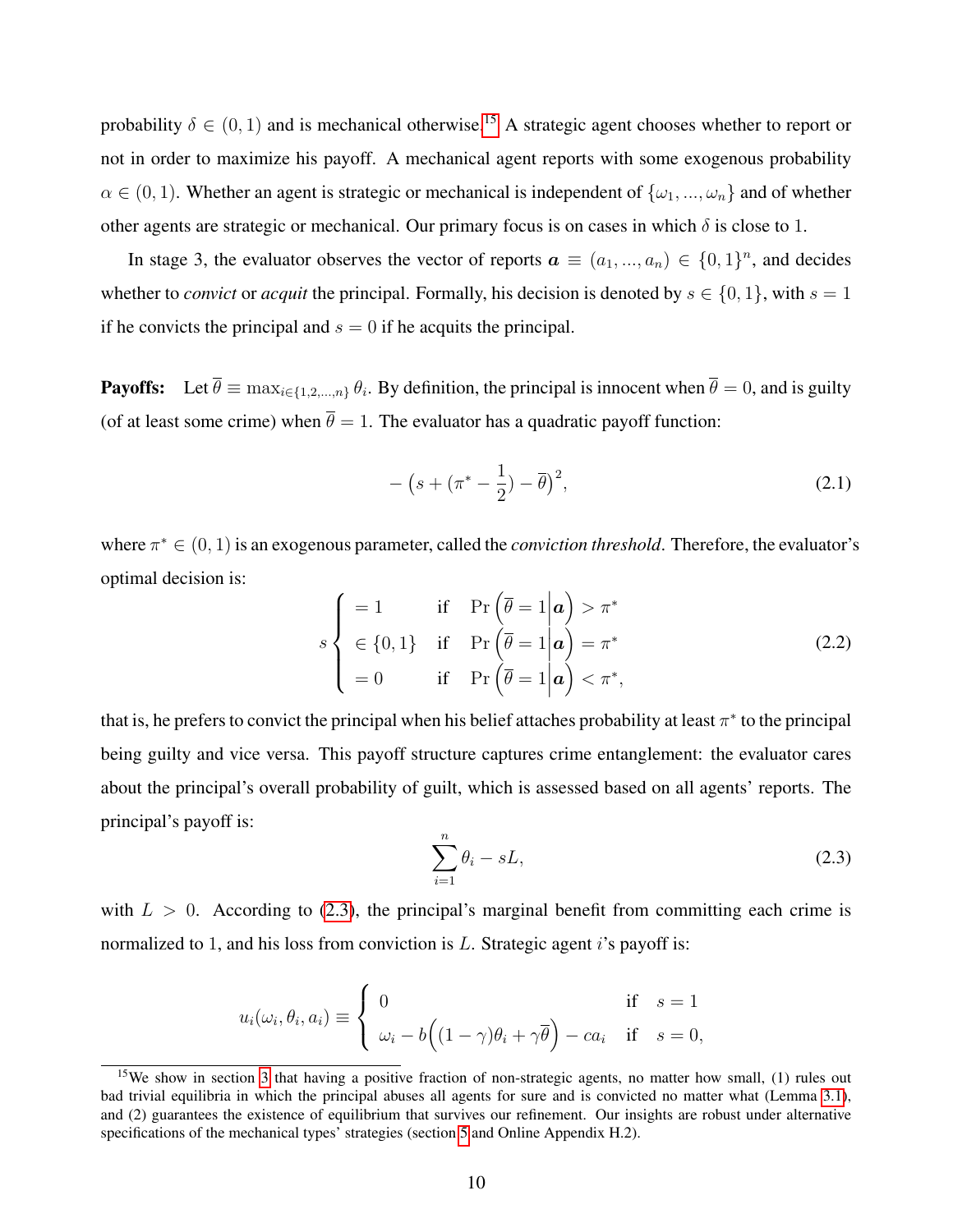in which  $b > 0$  measures his preference for punishing criminals, and  $c > 0$  is his loss from the principal's retaliation, which is incurred when his accusation fails to convict the principal. Our formulation allows agents to have *social preferences* in the sense that they directly care about crimes against (or witnessed by) other agents, where the parameter  $\gamma \in [0, 1]$  measures the intensity of their social preferences. For illustration purposes, we focus on settings in which  $\gamma = 0$  in the baseline model, namely,

<span id="page-10-1"></span>
$$
u_i(\omega_i, \theta_i, a_i) = \begin{cases} 0 & \text{if } s = 1 \\ \omega_i - b\theta_i - ca_i & \text{if } s = 0. \end{cases}
$$
 (2.4)

In section 5.3, we provide intuition for why the effects identified in our results are stronger when  $\gamma$  is strictly positive. The proof of which can be found in Online Appendix H.1.

Interpretation of Payoff Functions: In our model, the principal faces a trade-off between the benefit from committing more crime and the loss from being convicted. Our main interest concerns settings in which  $L$  is large enough. This is the case, for example, when conviction entails the loss of one's job and/or opportunities for promotion (e.g., when the principal is a manager or a police officer), significant harm to the principal's public image (e.g., if the principal is a public figure), and a loss of power (e.g., when the principal is a politician or bureaucrat).

An agent's relative payoff when the principal is acquitted rather than convicted depends on three terms. First, it is affected by an idiosyncratic taste towards the principal, modeled by the i.i.d. preference shocks  $\{\omega_i\}_{i=1}^n$ . Second, each agent is more inclined to have the principal convicted when the principal is guilty, which is modeled by the strictly positive  $b$ .<sup>[16](#page-10-0)</sup> Since [\(2.4\)](#page-10-1) is agent *i*'s utility at the reporting stage *after* the abuse has taken place, b is not the direct utility loss from the abuse, which has been sunk. Rather, it captures an agent's preference for justice, and his disutility from continuing to interact with a principal who has abused him before.

Third, filing a report incurs a cost  $c$  if the principal is acquitted. More generally, each agent's reporting cost is *strictly higher* when the principal is acquitted (i.e., agents may incur a smaller reporting cost when the principal is convicted). When the principal exerts some formal authority over the agents, the cost  $c$  may be interpreted as a retaliation cost (as in Chassang and Padró i Miquel 2018) if the accusations fail to remove the principal from power.<sup>[17](#page-10-2)</sup>

<span id="page-10-2"></span><span id="page-10-0"></span><sup>&</sup>lt;sup>16</sup>An alternative way to model this is to assume that the distribution of  $\omega_i$  shifts to the left when  $\theta_i$  increases.

 $17$ In section 5, we show that our results continue to hold in the following scenarios: (1) agents receive utility gains from telling the truth; (2) the principal faces a larger punishment than  $L$  when he is believed to have committed multiple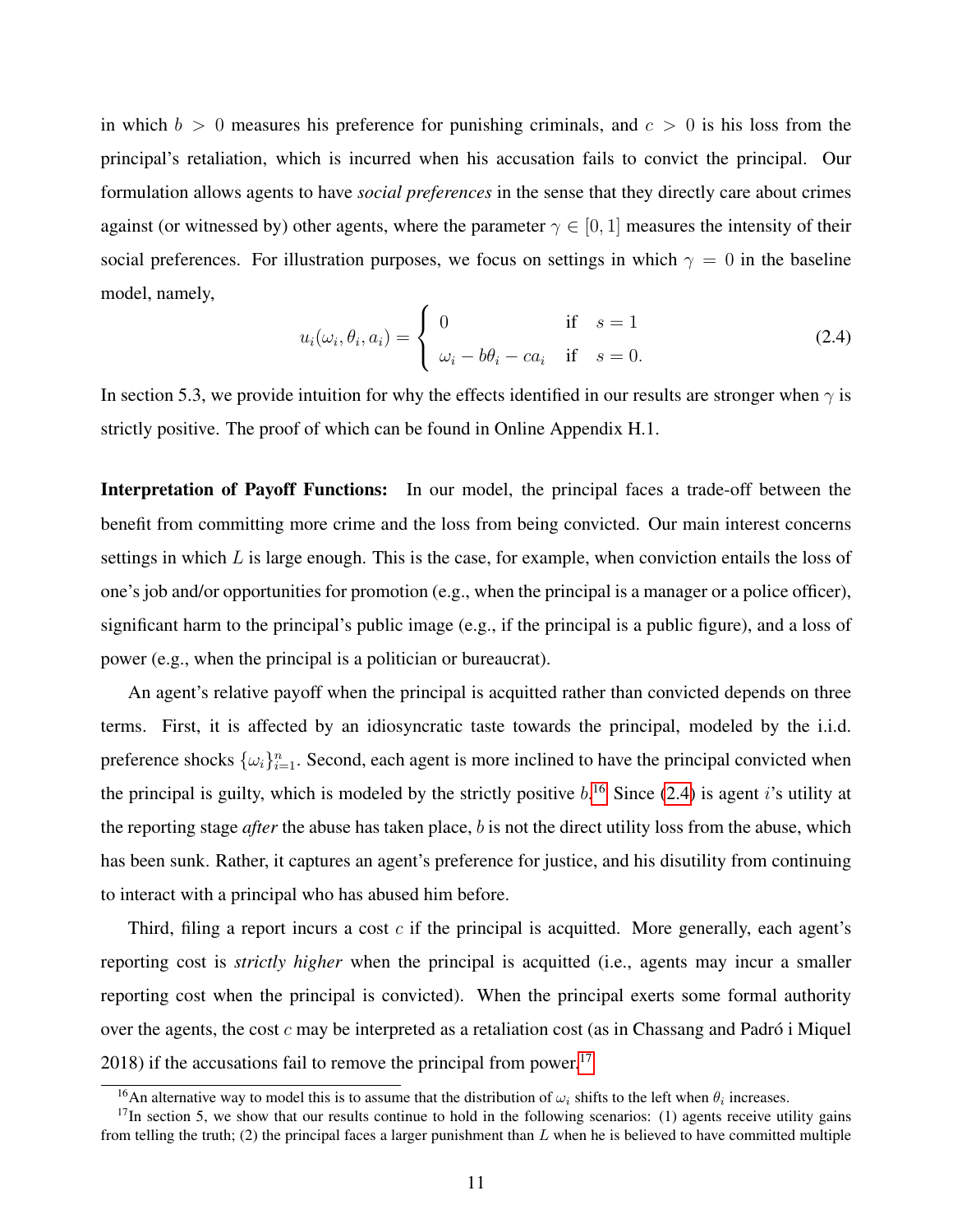Depending on the application, the evaluator could be a judge when abuses are of a criminal nature and the punishment is enforced by the criminal justice system. The evaluator could also be the owner of a firm, of which the principal is a manager whose misbehavior can hurt the firm's public image. When the principal's behavior is legal but immoral, the evaluator stand for other members of the principal's community, in which case the punishment takes the form of ostracism or the loss of status within the community.

Since agents can accuse the principal no matter whether they have been abused or not, the evaluator must take into account this credibility problem when deciding whether to convict or acquit the principal. The conviction threshold  $\pi^*$  measures the evaluator's attitude towards the trade-off between convicting an innocent person and acquitting a guilty one. We take  $\pi^*$  as an exogenous parameter to reflect the evaluator's or the society's preference over this tradeoff, instead of as a design instrument.

# <span id="page-11-0"></span>3 Results

We focus on Bayesian Nash equilibria that satisfy two refinements: *presumption of innocence* and *symmetry*, defined in section [3.1.](#page-11-1) We first derive and compare the equilibrium outcomes with a single agent and with two agents, and highlight the significant differences between the two cases. We generalize our analysis to three or more agents in section [5.1](#page-25-1) and derive comparative statics with respect to the number of agents.

#### <span id="page-11-1"></span>3.1 Equilibrium Refinement & Preliminary Analysis

An equilibrium consists of  $\{(\sigma_i)_{i=1}^n, \pi, q\}$ , in which  $\sigma_i : \mathbb{R} \times \{0, 1\} \to \Delta\{0, 1\}$  is (strategic) agent i's strategy,  $\pi \in \Delta(\{0,1\}^n)$  is the principal's strategy, and  $q: \{0,1\}^n \to [0,1]$  is the evaluator's strategy, that maps the agents' reporting profile to the probability of conviction. We introduce our presumption of innocence refinement:

<span id="page-11-2"></span>**Axiom 1** (Presumption of Innocence).  $q(0, 0, ..., 0) = 0$ .

Axiom [1](#page-11-2) requires that the principal is not convicted when nobody accuses him. It rules out equilibria in which the principal abuses all agents and is convicted no matter what. Those equilibria

crimes; (3) the principal has decreasing marginal returns from committing crimes; and (4) the principal's utility from abusing agents is privately known and can be arbitrarily small or even negative.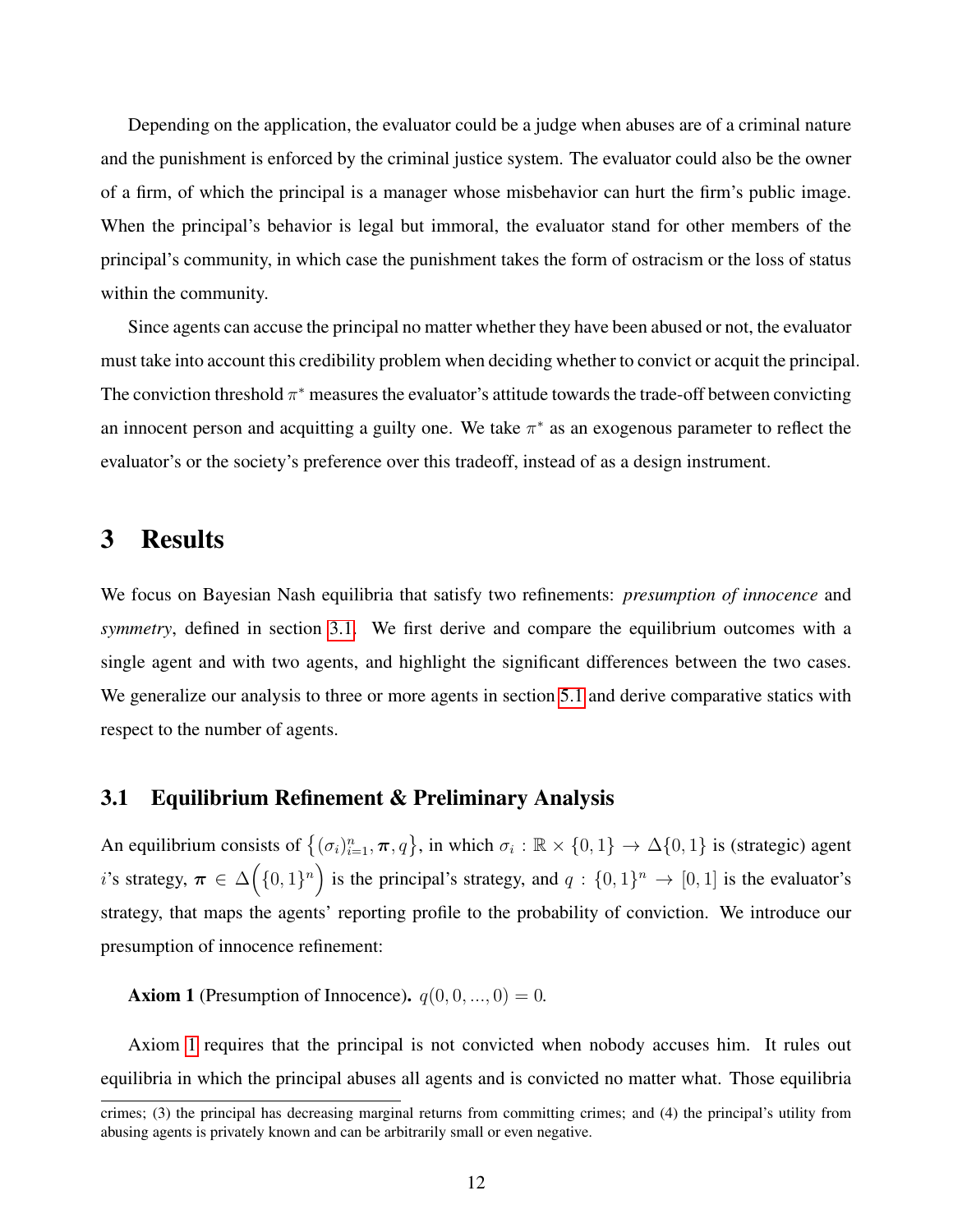are not only unrealistic, but are also against the idea that a defendant should be convicted based on the accusations filed against him rather than on the sole basis of a prior belief. Lemma [3.1](#page-12-0) shows that under presumption of innocence, the ex ante probability of crime is interior and the conviction probabilities are responsive to every agent's report.

<span id="page-12-0"></span>Lemma 3.1. *In every Bayesian Nash equilibrium that satisfies presumption of innocence,*

- *1.*  $\bar{\theta} = 1$  *occurs with probability strictly between* 0 *and* 1.<sup>[18](#page-12-1)</sup>
- 2. For every  $i \in \{1, ..., n\}$ , there exists  $a_{-i} \in \{0, 1\}^{n-1}$  such that  $q(1, a_{-i}) \neq q(0, a_{-i})$ *.*

The proof of this lemma and the next are in Appendix A.1 and A.2. An equilibrium is *symmetric* if all agents adopt the same strategy (i.e.,  $\sigma_1 = \sigma_2 = ... = \sigma_n$ ), and the principal's strategy  $\pi$  treats the agents symmetrically.<sup>[19](#page-12-2)</sup>

<span id="page-12-3"></span>Lemma 3.2. *In every symmetric Bayesian Nash equilibrium that satisfies presumption of innocence, for every*  $a, a' \in \{0, 1\}^n$  *with*  $a \succ a'$ *, we have*  $q(a) \geq q(a')$ *.* 

According to Lemma [3.2,](#page-12-3) each agent's report (weakly) increases the conviction probability when the equilibrium is symmetric and satisfies presumption of innocence. A further implication of this lemma is: every agent's equilibrium strategy is characterized by two cutoffs:  $\omega^*$  and  $\omega^{**}$ , such that (strategic) agent *i* reports when  $\omega_i \leq \omega^*$  and  $\theta_i = 1$ , or when  $\omega_i \leq \omega^{**}$  and  $\theta_i = 0$ .

### <span id="page-12-5"></span>3.2 Single-Agent Benchmark

If there is only one agent, then according to Axiom [1,](#page-11-2) the principal is acquitted unless the agent files an accusation. Let  $q_s$  denote the probability that the principal is convicted if the agent reports. If the agent is abused  $(\theta = 1)$ , then he prefers to report when:

<span id="page-12-4"></span>
$$
\omega - b \le (1 - q_s)(\omega - b - c), \quad \text{or equivalently,} \quad \omega \le \omega_s^* \equiv b - c \frac{1 - q_s}{q_s}.\tag{3.1}
$$

<span id="page-12-1"></span><sup>&</sup>lt;sup>18</sup>This is related to albeit different from a well-known result in the literature on inspection games (Dresher 1962), in which crime occurs with positive probability due to the inspector's cost of inspection. In our model, it is because the principal is convicted only when the posterior probability of crime exceeds an interior cutoff.

<span id="page-12-2"></span><sup>&</sup>lt;sup>19</sup>Online Appendix A shows that symmetry emerges endogenously in all sequential equilibria under two arguably weak refinements. A *monotonicity* refinement, which requires that the principal be convicted with a weakly higher probability when a larger subset of agents report against him. A *properness* refinement in the spirit of Myerson (1978), which requires that at every off-path history, agents believe that the principal is arbitrarily less likely to make more costly mistakes.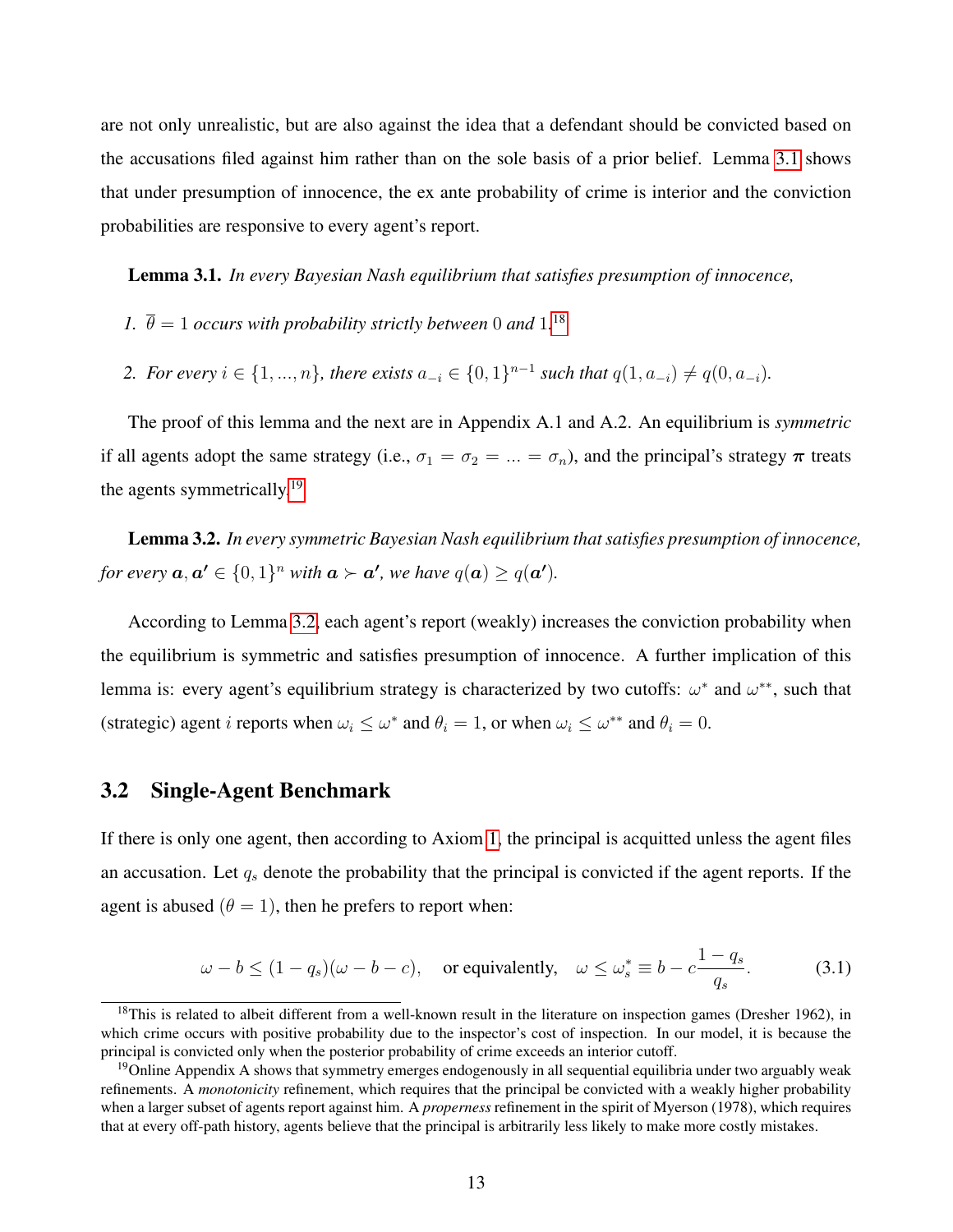Similarly, if the agent is not abused  $(\theta = 0)$ , then he prefers to report when:

<span id="page-13-1"></span>
$$
\omega \le (1 - q_s)(\omega - c), \quad \text{or equivalently,} \quad \omega \le \omega_s^{**} \equiv -c \frac{1 - q_s}{q_s}.\tag{3.2}
$$

Subtracting [\(3.1\)](#page-12-4) from [\(3.2\)](#page-13-1), we obtain  $\omega_s^* - \omega_s^{**} = b$ . The *informativeness* of the agent's report is measured by the likelihood ratio that the agent reports as a function of whether he has observed a crime or not:

$$
\mathcal{I}_s \equiv \frac{\Pr(\text{agent reports} \mid \theta = 1)}{\Pr(\text{agent reports} \mid \theta = 0)} = \frac{\delta \Phi(\omega_s^*) + (1 - \delta)\alpha}{\delta \Phi(\omega_s^{**}) + (1 - \delta)\alpha}.
$$
\n(3.3)

Thus, his report is uninformative when this ratio is 1, and is perfectly informative when this ratio is infinity. As the probability with which the agent is strategic goes to 1, this informativeness ratio converges to  $\Phi(\omega_s^*)/\Phi(\omega_s^{**})$ . Let  $\pi_s$  denote the probability that the principal commits crime in equilibrium. We characterize these equilibria and study their properties when the punishment to the convicted becomes arbitrarily large and the fraction of mechanical types becomes arbitrarily small.

<span id="page-13-0"></span>**Proposition 1.** *There exists*  $\overline{L} > 0$  *such that for every*  $L > \overline{L}$ *, there exists a unique equilibrium that satisfies Axiom 1. This unique equilibrium is characterized by*  $(\omega_s^*,\omega_s^{**},q_s,\pi_s)$ , which satisfies *[\(3.1\)](#page-12-4), [\(3.2\)](#page-13-1),*

<span id="page-13-3"></span>
$$
\delta q_s \left( \Phi(\omega_s^*) - \Phi(\omega_s^{**}) \right) = 1/L \quad \text{and} \quad \mathcal{I}_s \frac{\pi_s}{1 - \pi_s} = \frac{\pi^*}{1 - \pi^*}. \tag{3.4}
$$

*Moreover,*

<span id="page-13-2"></span>
$$
\lim_{L \to \infty} \lim_{\delta \to 1} \mathcal{I}_s = \infty \text{ and } \lim_{L \to \infty} \lim_{\delta \to 1} \pi_s = 0. \tag{3.5}
$$

The proof is in Appendix A.6. The highlight of this proposition is [\(3.5\)](#page-13-2), which says that as the punishment to the convicted principal becomes arbitrarily large, the agent's report becomes arbitrarily informative and the equilibrium probability of crime vanishes to 0. In another word, large punishments help to deter crimes.

#### 3.3 Two-Agent Environment

We now study the properties of *all* symmetric Bayesian Nash equilibria that satisfy presumption of innocence (or *equilibrium* for short) when there are two agents and compare it to the single-agent benchmark. We start by establishing the existence of such equilibria:

Proposition 2. *If* L *is large enough, then there exists an equilibrium.*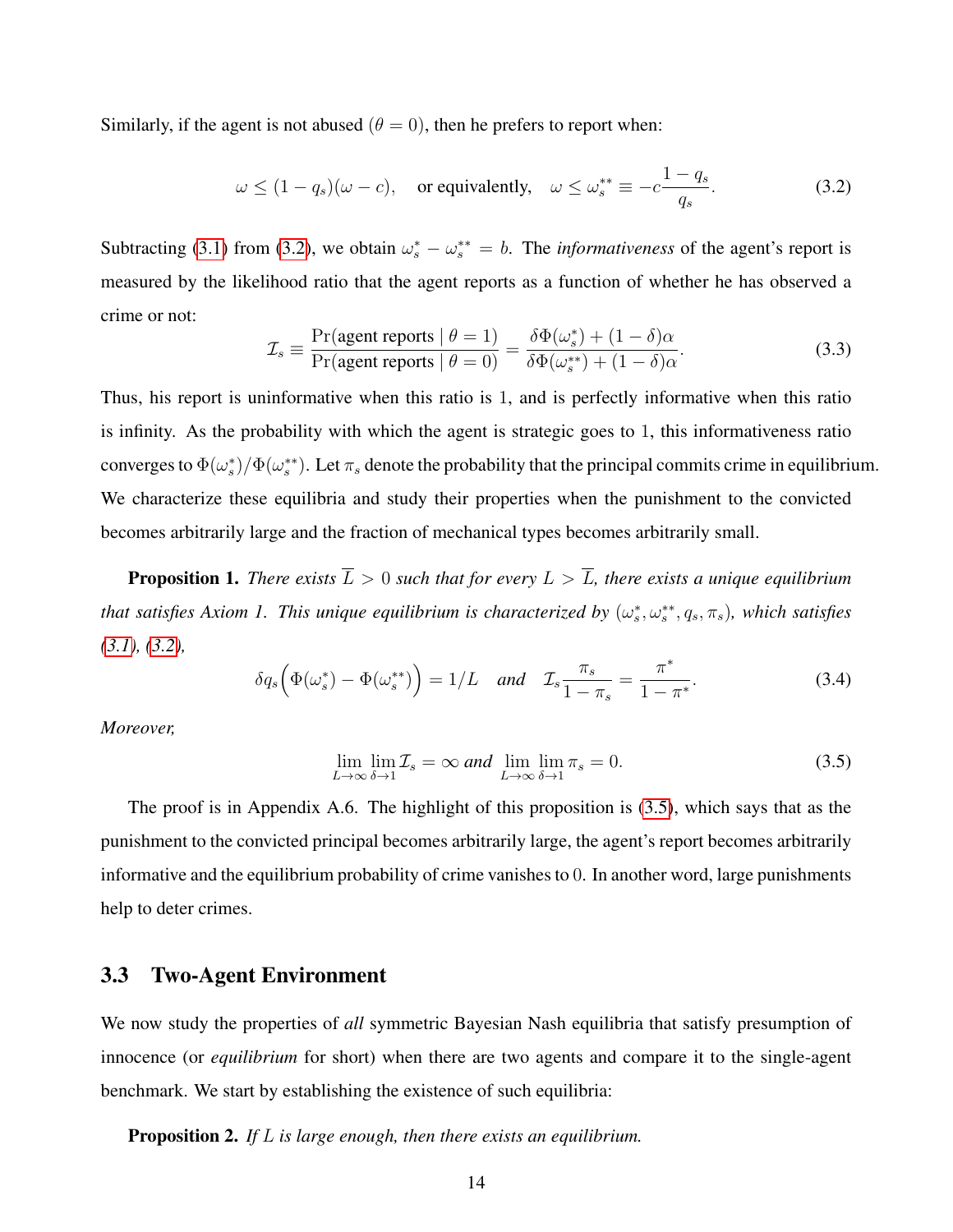The proof is based on Brouwer's fixed point theorem (Online Appendix B). It generalizes to any arbitrary number of agents as well as to alternative specifications of the mechanical types' strategies. In what follows, we focus on values of  $L$  for which an equilibrium exists. Theorem [1](#page-14-0) characterizes the common properties of *all* equilibria when L is large enough and compares them to the unique equilibrium in the single-agent benchmark.

<span id="page-14-0"></span>**Theorem 1.** *There exists*  $\overline{L} \in \mathbb{R}_+$  *such that when*  $L > \overline{L}$ *, every equilibrium is characterized by a*  $\textit{tuple }(\omega_{m}^*,\omega_{m}^{**},q_{m},\pi_{m}) \in \mathbb{R}_+ \times \mathbb{R}_+ \times [0,1] \times [0,1] \text{ such that }$ 

- *1. For every*  $i \in \{1,2\}$ , agent i reports when  $\{\omega_i \leq \omega_m^*$  and  $\theta_i = 1\}$  or  $\{\omega_i \leq \omega_m^{**}$  and  $\theta_i = 0\}$ .
- *2. The principal chooses*  $(\theta_1, \theta_2) = (0, 0)$  *with probability*  $1-\pi_m$ ,  $(\theta_1, \theta_2) = (1, 0)$  *with probability*  $\pi_m/2$ , and  $(\theta_1, \theta_2) = (0, 1)$  with probability  $\pi_m/2$ .
- *3. The conviction probabilities satisfy*  $q(0, 0) = q(0, 1) = q(1, 0) = 0$  and  $q(1, 1) = q_m$ .
- 4. Compared to the unique equilibrium in the single-agent benchmark, we have:  $\omega_m^* > \omega_s^*$ ,  $\omega_m^{**} >$  $\omega_s^{**}$ ,  $q_m > q_s$ ,  $\pi_m > \pi_s$  and  $\mathcal{I}_s > \mathcal{I}_m$  in which

$$
\mathcal{I}_m \equiv \frac{\Pr(\text{both agents report} \mid \overline{\theta} = 1)}{\Pr(\text{both agents report} \mid \overline{\theta} = 0)} = \frac{\Pr(\text{agent } i \text{ reports} \mid \theta_i = 1)}{\Pr(\text{agent } i \text{ reports} \mid \theta_i = 0)}, \quad \text{for } i \in \{1, 2\}.
$$

The proof consists of three parts, which are in Appendix [A.3](#page-34-0) (comparison to the single-agent benchmark), Appendix [A.4](#page-35-0) (principal's incentives), and Online Appendix C.2 (equilibrium conviction probabilities). According to Theorem [1,](#page-14-0) all equilibria share the following properties when  $L$  is large: First, the principal abuses each agent with positive probability but never abuses both agents at the same time. Second, the principal is convicted with strictly positive probability only when two reports are filed against him. Third, compared to the single-agent benchmark, reports are less informative both at the individual and at the aggregate level, the equilibrium probability of crime is strictly higher, and more interestingly, strategic agents are *more* likely to file reports compared to the single-agent benchmark. The last feature distinguishes our result from the theories of public good provision (Chamberlin 1974), in which inefficiency is driven by the scarcity of contributions. We will generalize these comparative statics to any finite number of agents in Proposition [7.](#page-26-0)

Our second theorem examines the informativeness of the agents' reports and the equilibrium probability of crime as the punishment to benefit ratio, L, becomes arbitrarily large.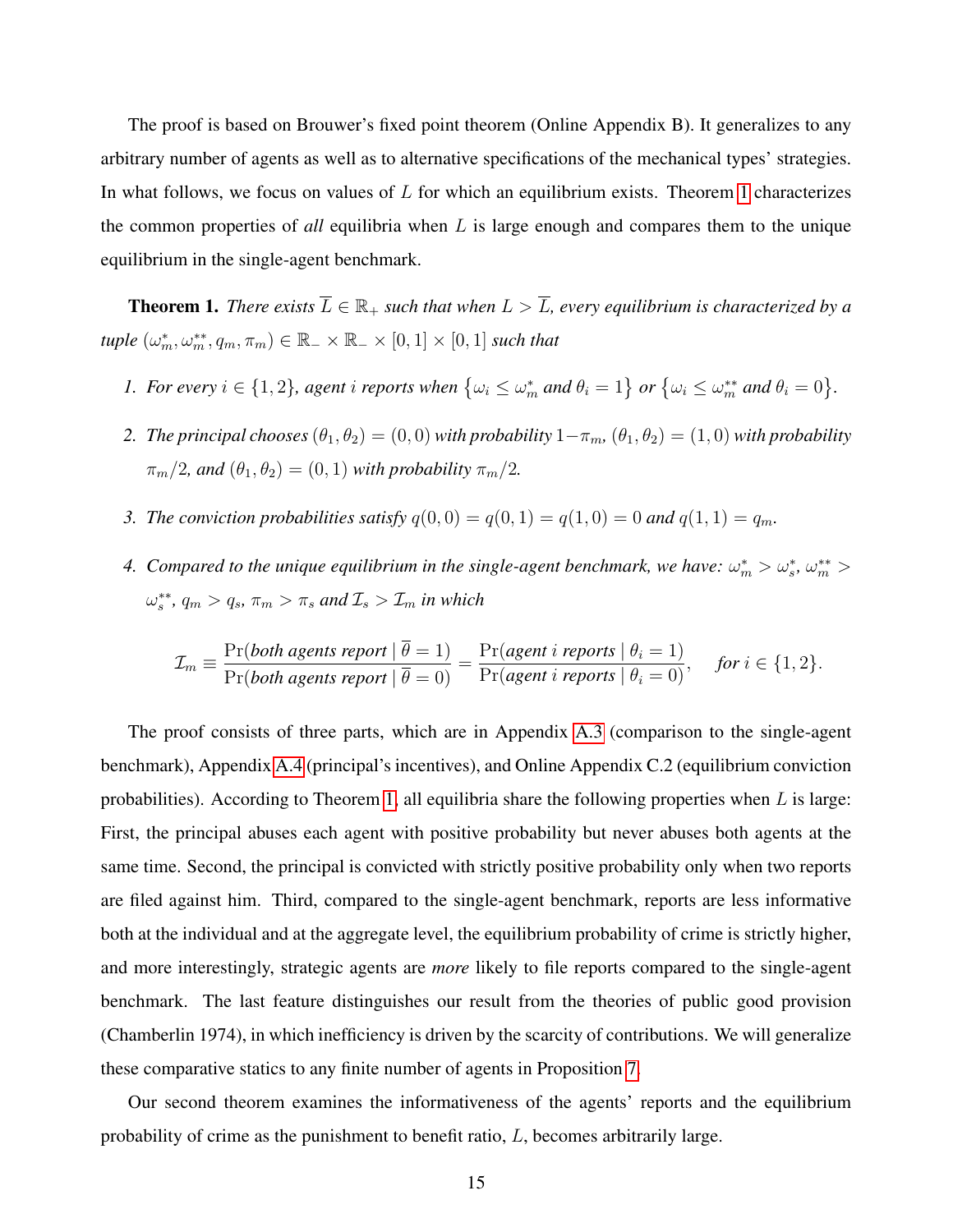<span id="page-15-0"></span>**Theorem 2.** For every  $\epsilon > 0$ , there exists  $\overline{L}_{\epsilon} \geq 0$  such that when  $L > \overline{L}_{\epsilon}$ , every equilibrium satisfies:  $\omega_m^* < -1/\epsilon$ ,  $\omega_m^{**} < -1/\epsilon$ ,  $\mathcal{I}_m < 1 + \epsilon$ , and  $\pi_m \geq \pi^* - \epsilon$ .

The proof is in Appendix [A.5.](#page-35-1) Theorem [2](#page-15-0) suggests that regardless of the relative magnitudes of  $b$  and  $c$ , as the punishment to the convicted principal becomes arbitrarily large relative to his benefit of committing crime, agents' reports become *arbitrarily uninformative* about whether a crime has occurred or not, and the probability of crime converges to the conviction threshold  $\pi^*$ <sup>[20](#page-15-1)</sup>. This stands in sharp contrast to the single-agent benchmark, in which report becomes arbitrarily informative and the probability of crime vanishes to zero. $21$ 

Given the presence of mechanical type agents whose reports transmit no information, one may suspect that  $\mathcal{I}_m \to 1$  is driven by the scarcity of reports filed by the strategic types. Statement 4 of Theorem [1](#page-14-0) refutes this conjecture. In particular, the probability with which a strategic type files an accusation is *strictly higher* in the two-agent case compared to the single-agent benchmark. Since the agent's report is arbitrarily informative as  $\delta \to 1$  and  $L \to \infty$  in the single-agent benchmark, their reports becoming arbitrarily uninformative under the same limit in the two-agent case cannot be driven by the scarcity of reports filed by strategic types.

Intuition: We argue that Theorems [1](#page-14-0) and [2](#page-15-0) are driven by the tension between the following two forces, both of which arise endogenously when  $L$  is large enough. First, the negative correlation in agents' private signals,  $\theta_1$  and  $\theta_2$ ; and second, the agents' coordination motive in reporting.

We begin by explaining why, when  $L$  is large enough, the principal is convicted only when he has been accused by both agents. Suppose by way of contradiction that a single accusation suffices to generate a conviction with positive probability. Then, the principal must be surely convicted if two accusations are leveled against him, because two accusations make him strictly more likely of having committed crime, compared to a single one. We show in Proposition C.2 (Online Appendix C.2) that the above observation implies a uniform lower bound on the marginal increase in conviction probabilities when the principal commits an extra crime. When  $L$  is large enough, this uniform lower bound implies that the principal has a strict incentive not to commit any crime, contradicting the

<span id="page-15-1"></span><sup>&</sup>lt;sup>20</sup>Although a lower threshold  $\pi^*$  reduces the probability of crime, it increases the fraction of wrongful convictions, which must be equal to  $1 - \pi^*$  in equilibrium. This illustrates a classic tradeoff between improving deterrence and reducing wrongful convictions.

<span id="page-15-2"></span><sup>&</sup>lt;sup>21</sup>For this comparison, we are referring to the double limit in which  $\lim_{L\to\infty} \lim_{\delta\to 1}$ . Economically, this captures situations in which mechanical type agents are arbitrarily rare and the majority of agents are strategic.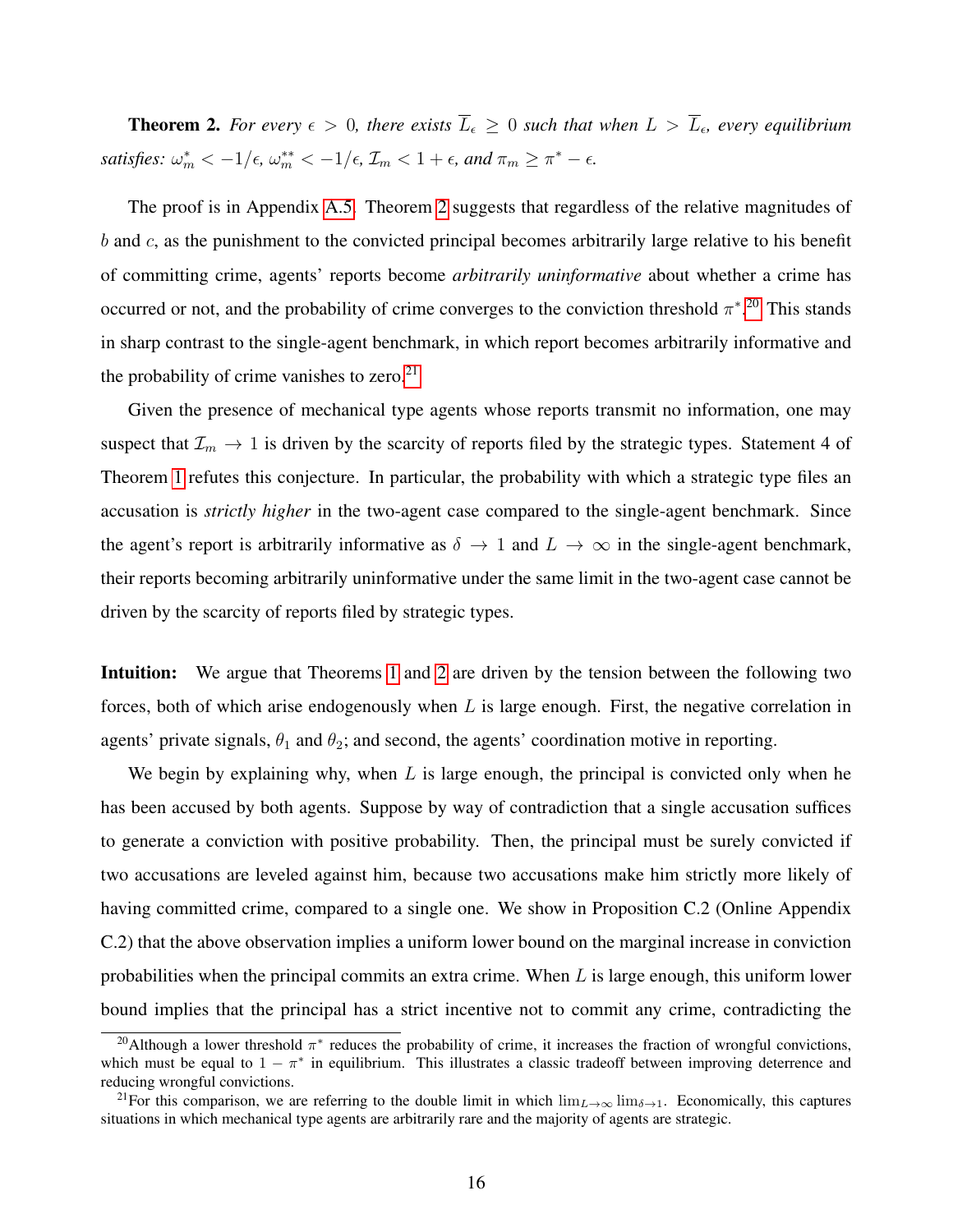conclusion of Lemma [3.1](#page-12-0) that the equilibrium probability of crime is interior. Therefore,  $q(0,0)$  =  $q(1, 0) = q(0, 1) = 0.$ 

Since the principal's marginal benefit from committing a crime is constant, whether his choices of  $\theta_1$  and  $\theta_2$  are strategic complements or strategic substitutes depends on the sign of

<span id="page-16-0"></span>
$$
q(1,1) + q(0,0) - q(1,0) - q(0,1),
$$
\n(3.6)

which determines whether the conviction probability is convex or concave in the number of reports. We show in Lemma [A.1](#page-35-2) of Appendix [A.4](#page-35-0) that

- 1. If [\(3.6\)](#page-16-0) is strictly positive, then the choices of  $\theta_1$  and  $\theta_2$  are strategic substitutes.
- 2. If [\(3.6\)](#page-16-0) is strictly negative, then the choices of  $\theta_1$  and  $\theta_2$  are strategic complements.

The previous step implies that  $(3.6)$  is strictly positive under a large L. This, together with Lemma [3.1,](#page-12-0) implies that the principal must be indifferent between abusing no agent and abusing only one agent, but he has a strict incentive not to abuse both agents. This leads to an *endogenous negative correlation* between  $\theta_1$  and  $\theta_2$ .

From the perspective of agent 1, the equilibrium conviction probabilities imply that he has more incentive to report when he believes that agent 2 is more likely to report, since it increases his chances of avoiding the retaliation cost c. Based on the principal's equilibrium strategy, if  $\theta_1 = 1$ , then agent 1 believes that agent 2 is not abused and is less likely to report; if  $\theta_1 = 0$ , then agent 1 believes that agent 2 is likely to be abused and is more likely to report. In summary, agent 1's incentives to coordinate with agent 2 discourages him from reporting when he has been abused, and encourages him to report when he has not been abused. In summary, the agents have negatively correlated private information but their decisions to accuse the principal are strategic complements. These forces undermine the credibility of their reports and increase the probability of crime.

As  $L \to \infty$ , two competing effects arise. First, as in the single-agent benchmark, the probability of false accusations decreases, which improves informativeness. Second, the distance between the reporting cutoffs of abused and intact agents decreases, which is caused by the negative correlation and the agents' coordination motives. This undermines informativeness. Theorem [2](#page-15-0) shows that the second effect dominates the first one, irrespective of the magnitude of  $b$  and  $c$ .

To better understand the interplay between these two forces, we sketch a proof of Theorem [2](#page-15-0)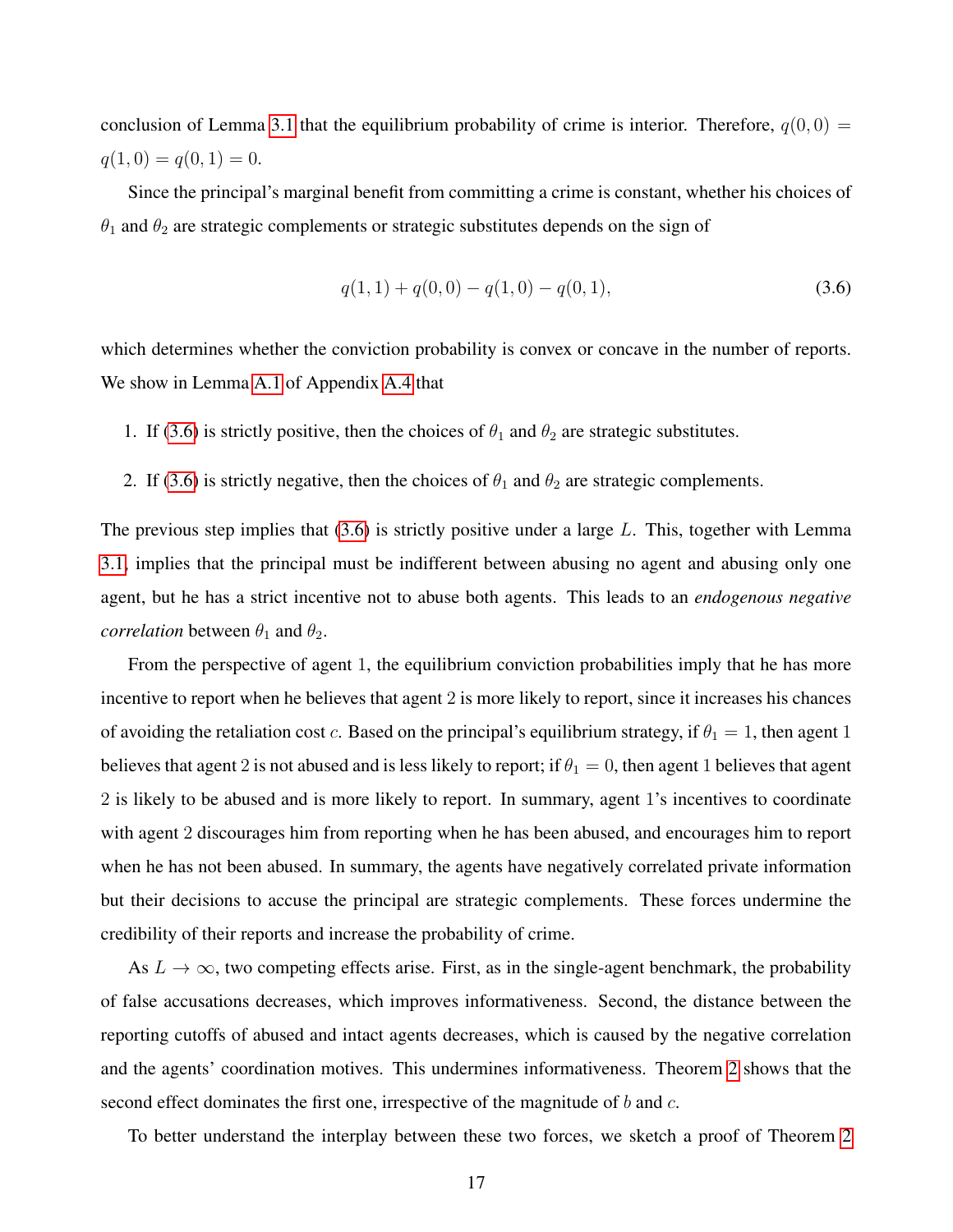by deriving formulas for the agents' reporting cutoffs, the informativeness ratio, and the conviction probabilities. Throughout these derivations, we take statements 1, 2, and 3 of Theorem [1](#page-14-0) as given. First, conditional on  $\theta_i = 0$ , the probability with which the principal is innocent is:

<span id="page-17-5"></span>
$$
\beta \equiv \frac{1 - \pi_m}{1 - \pi_m/2}.\tag{3.7}
$$

For agent i, if  $\theta_i = 1$ , then he prefers to report when

<span id="page-17-3"></span>
$$
\omega \le \omega_m^* \equiv b - c \frac{1 - q_m Q_1}{q_m Q_1} = b + c - \frac{c}{q_m Q_1},
$$
\n(3.8)

where  $Q_1$  is the probability that the other agent accuses the principal *conditional on*  $\theta_i = 1$ . Similarly, if  $\theta_i = 0$ , then agent *i* prefers to report when

<span id="page-17-4"></span>
$$
\omega \le \omega_m^{**} \equiv -c \frac{1 - q_m Q_0}{q_m Q_0} = c - \frac{c}{q_m Q_0},\tag{3.9}
$$

where  $Q_0$  is the probability that the other agent accuses the principal *conditional on*  $\theta_i = 0$ . The expressions for  $Q_1$  and  $Q_0$  are given by

<span id="page-17-0"></span>
$$
Q_1 = \delta \Phi(\omega_m^{**}) + (1 - \delta)\alpha \tag{3.10}
$$

and

<span id="page-17-1"></span>
$$
Q_0 = \delta \left( \beta \Phi(\omega_m^{**}) + (1 - \beta) \Phi(\omega_m^*) \right) + (1 - \delta) \alpha.
$$
 (3.11)

The comparisons between  $Q_1$  and  $Q_0$  and between  $\omega_m^*$  and  $\omega_m^{**}$  unveil the key difference between the two-agent scenario and the single-agent benchmark. Instead of having a constant distance  $b$ , the distance between the two reporting cutoffs is:

<span id="page-17-2"></span>
$$
\omega_m^* - \omega_m^{**} = b - \frac{c}{q_m} \cdot \frac{-1 + Q_0/Q_1}{Q_0}.
$$
\n(3.12)

<span id="page-17-6"></span>This leads to the following lemma:

**Lemma 3.3.**  $\omega_m^* - \omega_m^{**} \in (0, b)$ .

*Proof of Lemma 3.3:* From [\(3.10\)](#page-17-0) and [\(3.11\)](#page-17-1),  $\omega_m^* - \omega_m^{**} > 0$  is equivalent to  $Q_0 > Q_1$ . To see this,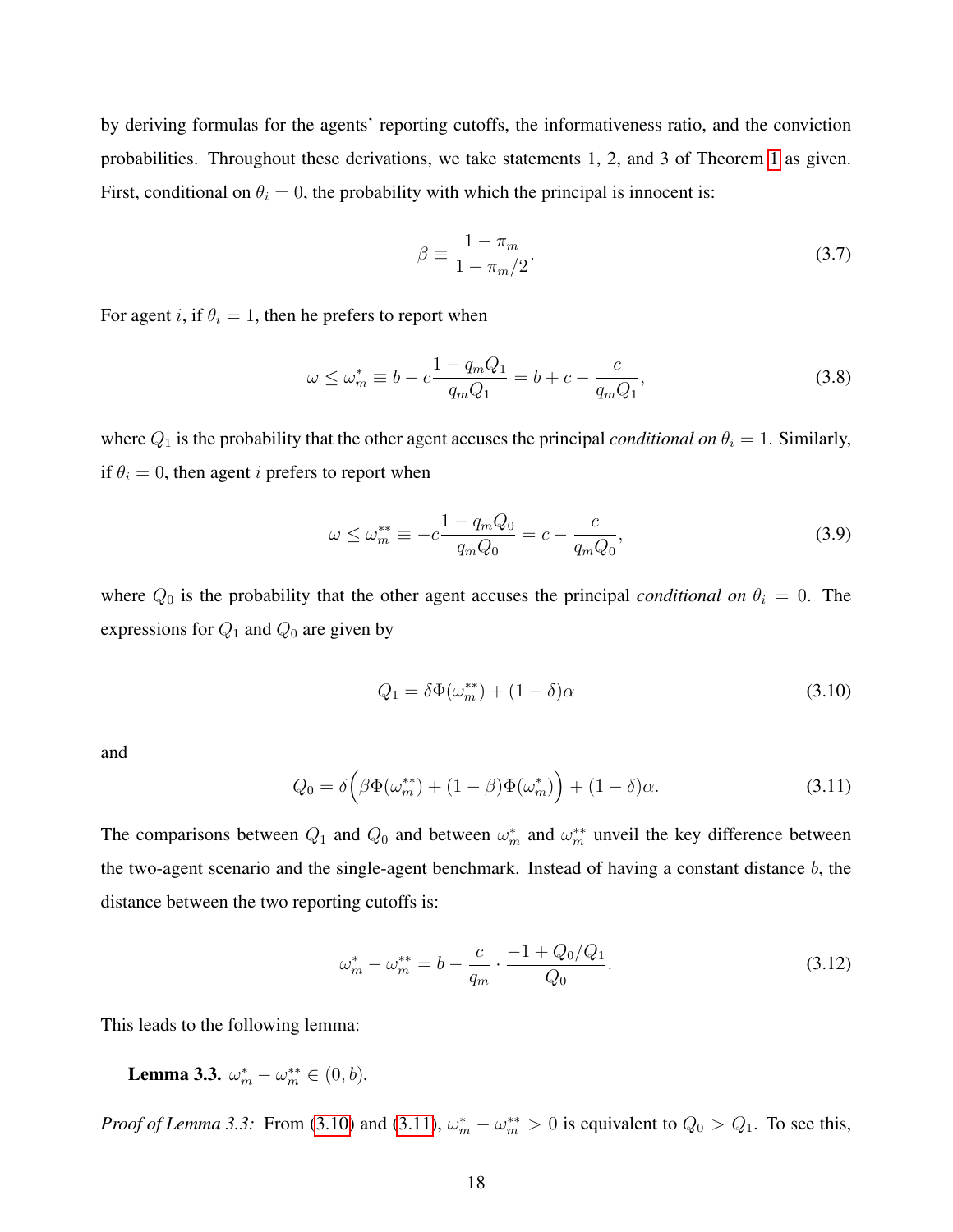suppose by way of contradiction that  $Q_0 \leq Q_1$ . Equation [\(3.12\)](#page-17-2) then implies that  $\omega_m^* \geq \omega_m^{**} + b > \omega_m^{**}$ . The comparison between [\(3.8\)](#page-17-3) and [\(3.9\)](#page-17-4) then yields  $Q_0 > Q_1$ , the desired contradiction. Since  $Q_0 > Q_1$ , the term  $\frac{-1+Q_0/Q_1}{Q_0}$  is strictly positive. Therefore,  $\omega_m^* - \omega_m^{**} < b$ .  $\Box$ 

Next, we explore how the decrease in  $\omega_m^* - \omega_m^{**}$  (relative to the single-agent benchmark) affects the informativeness of reports and the equilibrium probability of crime. First, we provide a formula for the informativeness ratio  $\mathcal{I}_m$ , which has been defined in the fourth statement of Theorem [1:](#page-14-0)

<span id="page-18-4"></span>
$$
\mathcal{I}_m \equiv \frac{\left(\delta\Phi(\omega_m^*) + (1-\delta)\alpha\right)\left(\delta\Phi(\omega_m^{**}) + (1-\delta)\alpha\right)}{\left(\delta\Phi(\omega_m^{**}) + (1-\delta)\alpha\right)^2} = \frac{\delta\Phi(\omega_m^*) + (1-\delta)\alpha}{\delta\Phi(\omega_m^{**}) + (1-\delta)\alpha}.\tag{3.13}
$$

Since  $q_m \in (0, 1)$ , the evaluator believes that  $\theta_1 \theta_2 = 0$  with probability  $\pi^*$  after observing two reports. Therefore, the equilibrium probability of crime  $\pi_m$  satisfies:

<span id="page-18-0"></span>
$$
\frac{\pi_m}{1 - \pi_m} = \frac{l^*}{\mathcal{I}_m}, \quad \text{in which} \quad l^* \equiv \frac{\pi^*}{1 - \pi^*}.
$$
\n(3.14)

Plugging [\(3.14\)](#page-18-0) into [\(3.7\)](#page-17-5), we have the following expressions for  $\beta$  and  $1 - \beta$ :

<span id="page-18-1"></span>
$$
\beta = \frac{2\mathcal{I}_m}{l^* + 2\mathcal{I}_m} \text{ and } 1 - \beta = \frac{l^*}{l^* + 2\mathcal{I}_m}.
$$
 (3.15)

Plugging [\(3.15\)](#page-18-1) into [\(3.10\)](#page-17-0) and [\(3.11\)](#page-17-1), we obtain the following expression for the ratio between  $Q_0$ and  $Q_1$ :

<span id="page-18-2"></span>
$$
\frac{Q_0}{Q_1} = \beta + (1 - \beta)\mathcal{I}_m = \frac{(l^* + 2)\mathcal{I}_m}{l^* + 2\mathcal{I}_m}.
$$
\n(3.16)

Plugging  $(3.8)$  and  $(3.9)$  into  $(3.16)$ , we obtain

<span id="page-18-3"></span>
$$
\frac{|\omega_m^* - c - b|}{|\omega_m^{**} - c|} = \frac{c/q_m Q_1}{c/q_m Q_0} = \frac{Q_0}{Q_1} = \frac{(l^* + 2)\mathcal{I}_m}{l^* + 2\mathcal{I}_m}.
$$
\n(3.17)

<span id="page-18-5"></span>This leads to the following lemma:

**Lemma 3.4.** *If*  $\omega_m^* \to -\infty$ *, then*  $\mathcal{I}_m \to 1$  *and*  $\pi_m \to \pi^*$ *.* 

*Proof of Lemma 3.4:* Since  $\omega_m^* - \omega_m^{**} \in (0, b)$ , the difference between  $|\omega_m^* - c - b|$  and  $|\omega_m^{**} - c|$ is at most b. The LHS of [\(3.17\)](#page-18-3) converges to 1 as  $\omega_m^* \to -\infty$ . Since the RHS of (3.17) is strictly increasing in  $\mathcal{I}_m$ , we know that the limiting value of  $\mathcal{I}_m$  is 1. According to [\(3.14\)](#page-18-0), the limiting value of  $\pi_m$  is  $\pi^*$ .  $\Box$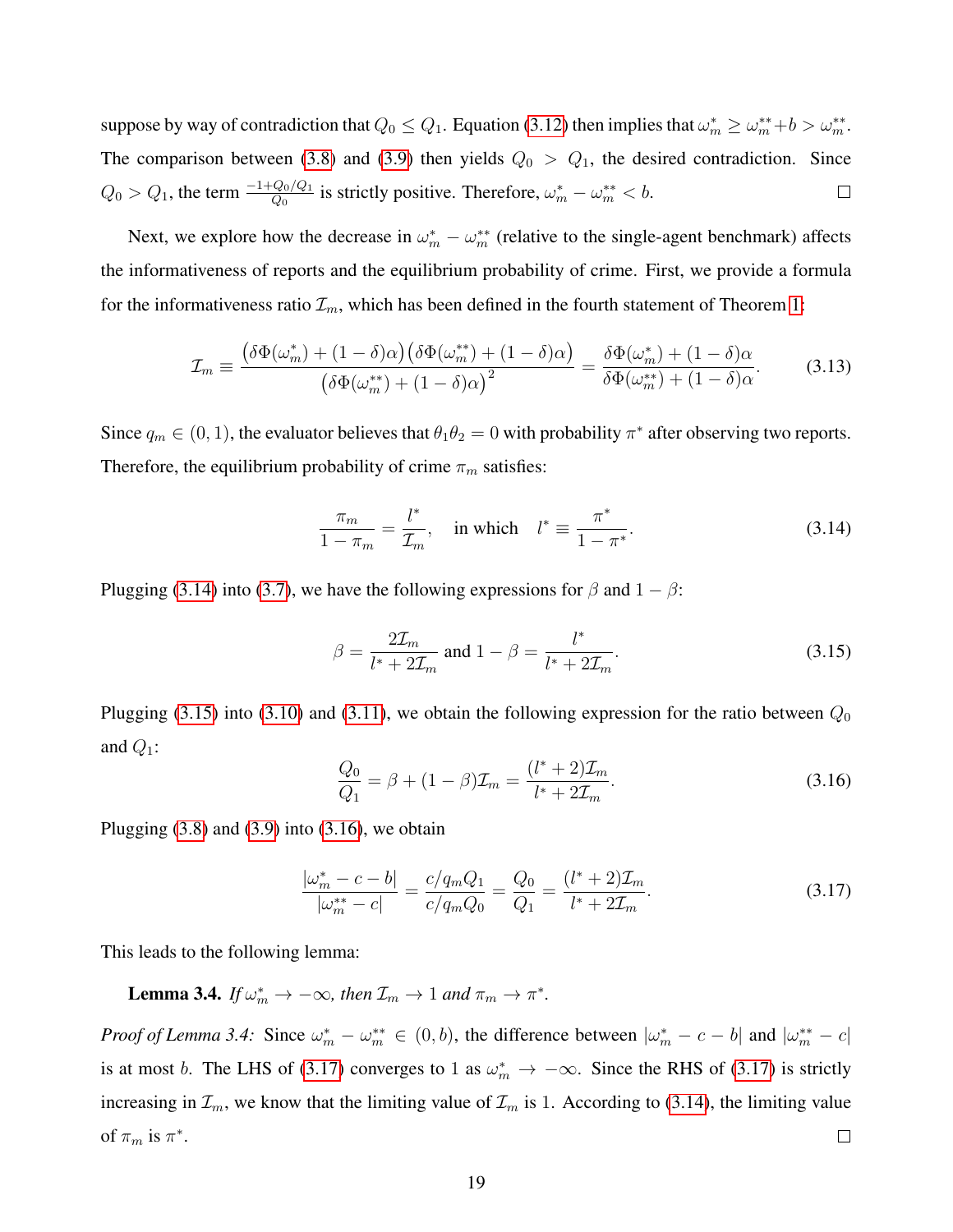To complete this heuristic proof of Theorem [2,](#page-15-0) we now argue that  $\omega_m^*$  and  $\omega_m^{**}$  converge to  $-\infty$  as  $L \to \infty$ . In equilibrium, the principal is indifferent between committing one crime and committing no crime:

$$
\frac{1}{\delta L} = q_m \left( \delta \Phi(\omega_m^{**}) + (1 - \delta)\alpha \right) \left( \Phi(\omega_m^{*}) - \Phi(\omega_m^{**}) \right). \tag{3.18}
$$

If  $\omega_m^{**}$  converges to some finite number  $\omega^{**}$ , then either  $q_m \to 0$  or  $|\omega_m^* - \omega_m^{**}| \to 0$ . In the first case where  $q_m \to 0$ , [\(3.8\)](#page-17-3) and [\(3.9\)](#page-17-4) suggest that both  $\omega_m^*$  and  $\omega_m^{**}$  converge to  $-\infty$ . This contradicts the hypothesis that  $\omega_m^{**}$  converges to some finite number. In the second case where  $|\omega_m^* - \omega_m^{**}| \to 0$  and  $\omega_m^{**}$  converges to some finite number, then  $\mathcal{I}_m \to 1$  and  $Q_0/Q_1 \to 1$ . Expression [\(3.12\)](#page-17-2) then implies that the limiting value of  $|\omega_m^* - \omega_m^{**}|$  is *b*. This contradicts that  $|\omega_m^* - \omega_m^{**}|$  converging to 0.

# <span id="page-19-0"></span>4 Restoring the Credibility of Reports

We propose several solutions to restore the credibility of crime reports and reduce the probability of crime, focusing for simplicity on the case of two agents. In section [4.1,](#page-19-1) we study an alternative conviction rule that disentangles crimes by treating the probability of committing each crime separately. Our result provides support to a key feature of criminal justice systems, which is to treat distinct accusations separately in conviction decisions. In section [4.2,](#page-22-0) we show that under the conviction rule in the baseline model, the probability of crime is lower under some intermediate levels of punishment. In section [4.3,](#page-23-1) we construct a transfer scheme that restores reporting credibility and reduces the probability of crime.

### <span id="page-19-1"></span>4.1 Alternative Conviction Rule: Disentangling Crimes

We consider an alternative conviction rule that treats crimes against different individuals separately. Conviction is decided by first evaluating the probability with which the principal has abused each agent, and then comparing the maximum of these probabilities to some conviction threshold. Formally, let  $\pi_i \equiv \mathbb{E}[\theta_i | \mathbf{a}]$  be the probability that the principal is guilty of abusing agent *i* after observing all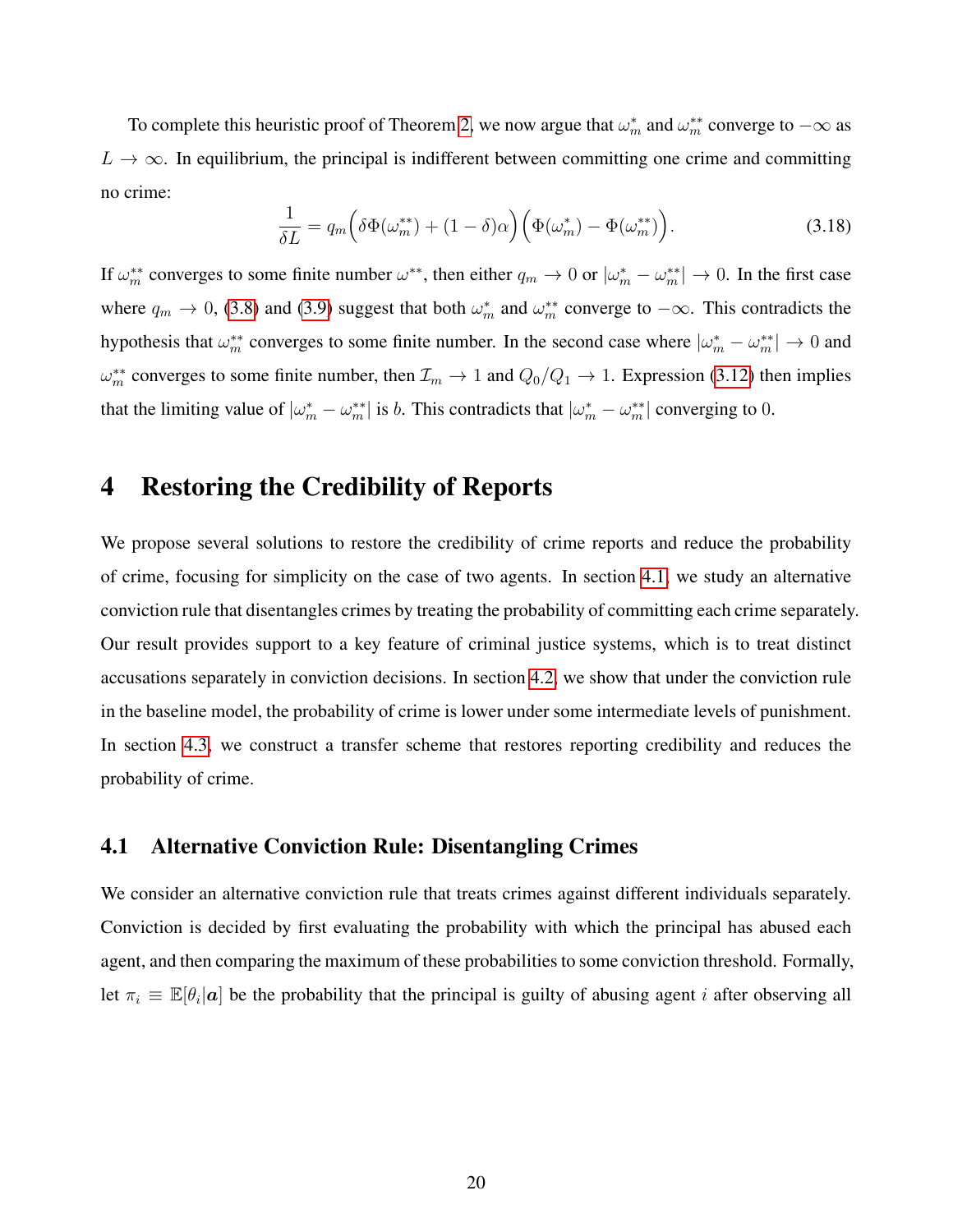agents' reports, and the conviction decision is made according to: $22$ 

<span id="page-20-2"></span>
$$
s \begin{cases} = 1 & \text{if } \max_{i \in \{1,2\}} \pi_i > \pi^* \\ \in \{0, 1\} & \text{if } \max_{i \in \{1,2\}} \pi_i = \pi^* \\ = 0 & \text{if } \max_{i \in \{1,2\}} \pi_i < \pi^*. \end{cases}
$$
(4.1)

We remind the reader of the notation used in the the single-agent benchmark of section [3.2:](#page-12-5)  $\omega_s^*$  and  $\omega_s^{**}$  are the reporting cutoffs,  $q_s$  is the principal's conviction probability in case he is accused, and  $\pi_s$ is the equilibrium probability of crime. We have the following result:

<span id="page-20-0"></span>Proposition 3. *Under conviction rule [\(4.1\)](#page-20-2) there is for* L *large enough an equilibrium s.t.*

- *1. The principal abuses each agent with probability*  $\pi_s$ , and the probability with which he abuses *agent* i *is independent of whether he abuses agent* j *or not.*
- 2. *The principal is convicted with probability*  $mq_s$  *where*  $m \in \{0, 1, 2\}$  *is the number of accusations filed against him.*
- *3.* Agent i accuses the principal if and only if  $\omega_i \leq \omega_s^*$  and  $\theta_i = 1$ , or  $\omega_i \leq \omega_s^{**}$  and  $\theta_i = 0$ .
- *4. The equilibrium probability of crime is*  $1 (1 \pi_s)^2$ .

*In the limit where*  $\lim_{L\to\infty}\lim_{\delta\to 1}$ , the equilibrium probability of crime vanishes to 0.

This proposition provides one of the main insights of our analysis: using the maximum probability with which the principal is guilty of a *specific crime*, instead of the probability with which he is guilty of *at least one crime*, as the basis for conviction eliminates the negative correlation in the agents' private observations and restores the credibility of their reports. The result may be generalized to any finite number of agents, by changing the probability of crime from  $1 - (1 - \pi_s)^2$  to  $1 - (1 - \pi_s)^n$ .

Note that Proposition [3](#page-20-0) is not driven by the assumption that the principal can be convicted with any arbitrary probability at the conviction threshold  $\pi^*$ . In general, under any increasing function, that maps  $\max_{i \in \{1,2\}} \pi_i$  to a level of punishment, one can show that agents' observations of crime cannot be negatively corrected in any equilibrium that respects *presumption of innocence* (Axiom [1\)](#page-11-2) and a *monotonicity axiom* (Axiom 2 in Online Appendix A) which says that the expected punishment is nondecreasing when a larger set of agents report.

<span id="page-20-1"></span><sup>&</sup>lt;sup>22</sup>A more straightforward solution is to punish the principal by  $mL$  when  $|\{i|\pi_i \geq \pi^*\}| = m$ . However, this is not feasible when punishment is by nature discrete and not easily scalable with respect to the number of crimes. This is the case when the loss from conviction mainly comes from its side effects, such as the loss of one's job, power, or influence.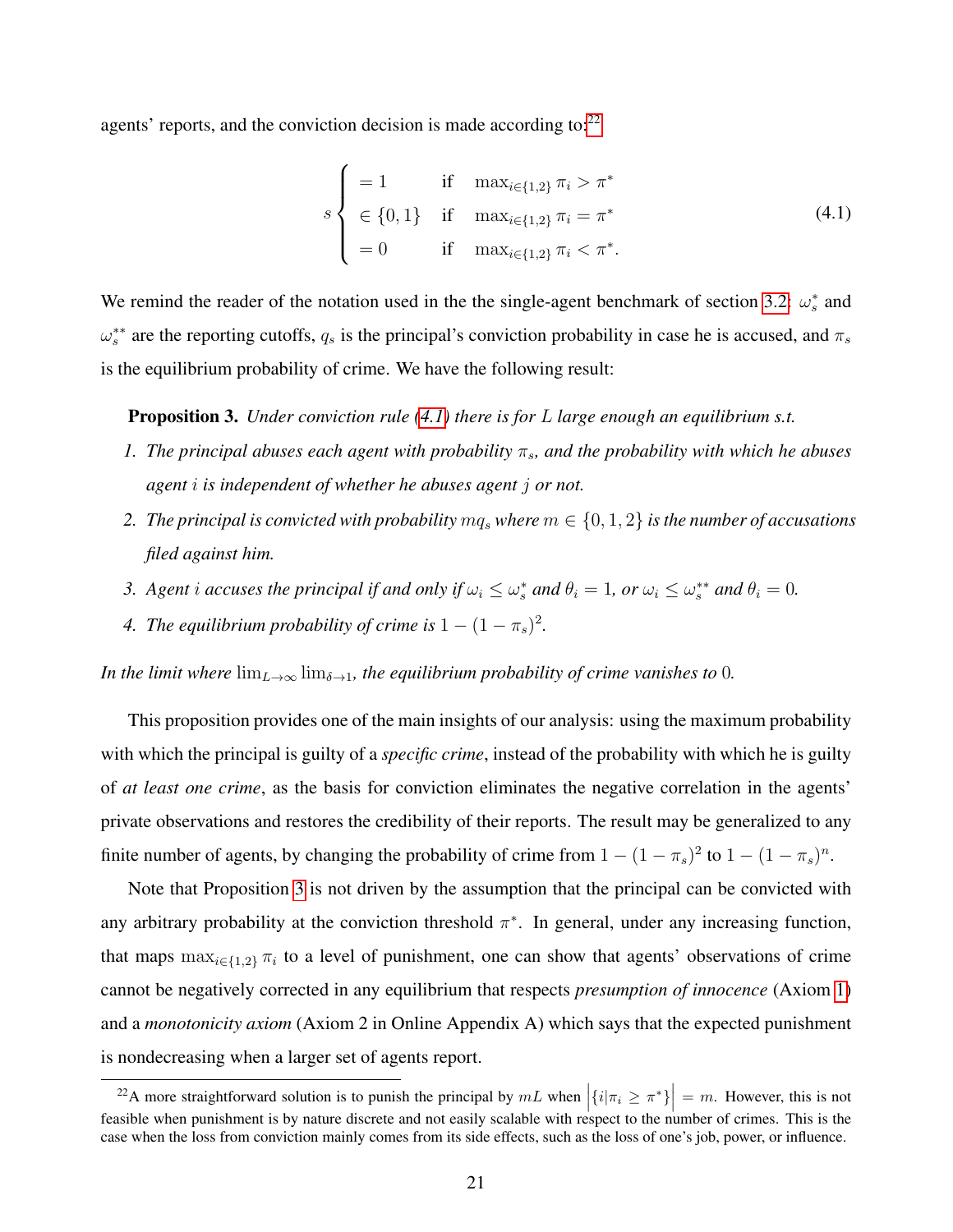The comparison between Proposition [3](#page-20-0) and Theorems [1](#page-14-0) and [2](#page-15-0) provides a rationale for treating crimes against different individuals separately. Nevertheless, implementing such a conviction rule in practice requires the evaluator to have commitment power. To illustrate, let us revisit the numerical example in the introduction:

|             |      |      | Prob of abusing victim 1   Prob of abusing victim 2   Prob of abusing at least one victim |
|-------------|------|------|-------------------------------------------------------------------------------------------|
| Defendant 1 | 49 % | 49 % | $98\%$                                                                                    |
|             |      |      |                                                                                           |

|             |      |      | Prob of abusing victim 3   Prob of abusing victim 4   Prob of abusing at least one victim |
|-------------|------|------|-------------------------------------------------------------------------------------------|
| Defendant 2 | 60 % | $\%$ | 61 %                                                                                      |

Under the conviction rule in the baseline model, defendant 1 is more likely to be convicted compared to defendant 2, which coincides with most people's preferences as well as those of the society's. Under conviction rule [\(4.1\)](#page-20-2), however, defendant 1 is acquitted for sure as long as defendant 2 is acquitted despite the former is almost surely guilty of at least one crime. Therefore, our new conviction rule requires the evaluator to make conviction decisions against his own preferences or against the society's preferences after observing the agents' reports (or more generally, after collecting evidence related to the cases).

The comparison between the two conviction rules has different implications in judicial decision-making and in informal conviction decisions (such as decisions made by firms and organizations to promote, demote or fire their members or employees). First, the required commitment power to implement the second conviction rule is enshrined in our current legal framework. Under procedural law, judges are required to treat different crimes separately, and a defendant can only be convicted when it is beyond reasonable doubt that he has committed a well-defined crime (e.g., abusing a particular agent). In another word, judges are not allowed to convict people based on the high likelihood that they are guilty of at least some crime. Our results provide a novel rationale for this aspect of the criminal justice system: the conviction rule in the baseline model (one that is based on crime entanglement) induces potential criminals to negatively correlate his criminal behaviors across different potential victims. In equilibrium, this strategic response of the potential criminal weakens the credibility of the potential victims' reports and increases the chances with which crimes taking place.

Second, in context of informal conviction decisions, namely, those carried out by firms, organizations, communities, and public opinions, it is reasonable to assume that decision makers face lack-of-commitment problems. For instance, firms face social pressure to fire a manager whose probabilities of abusing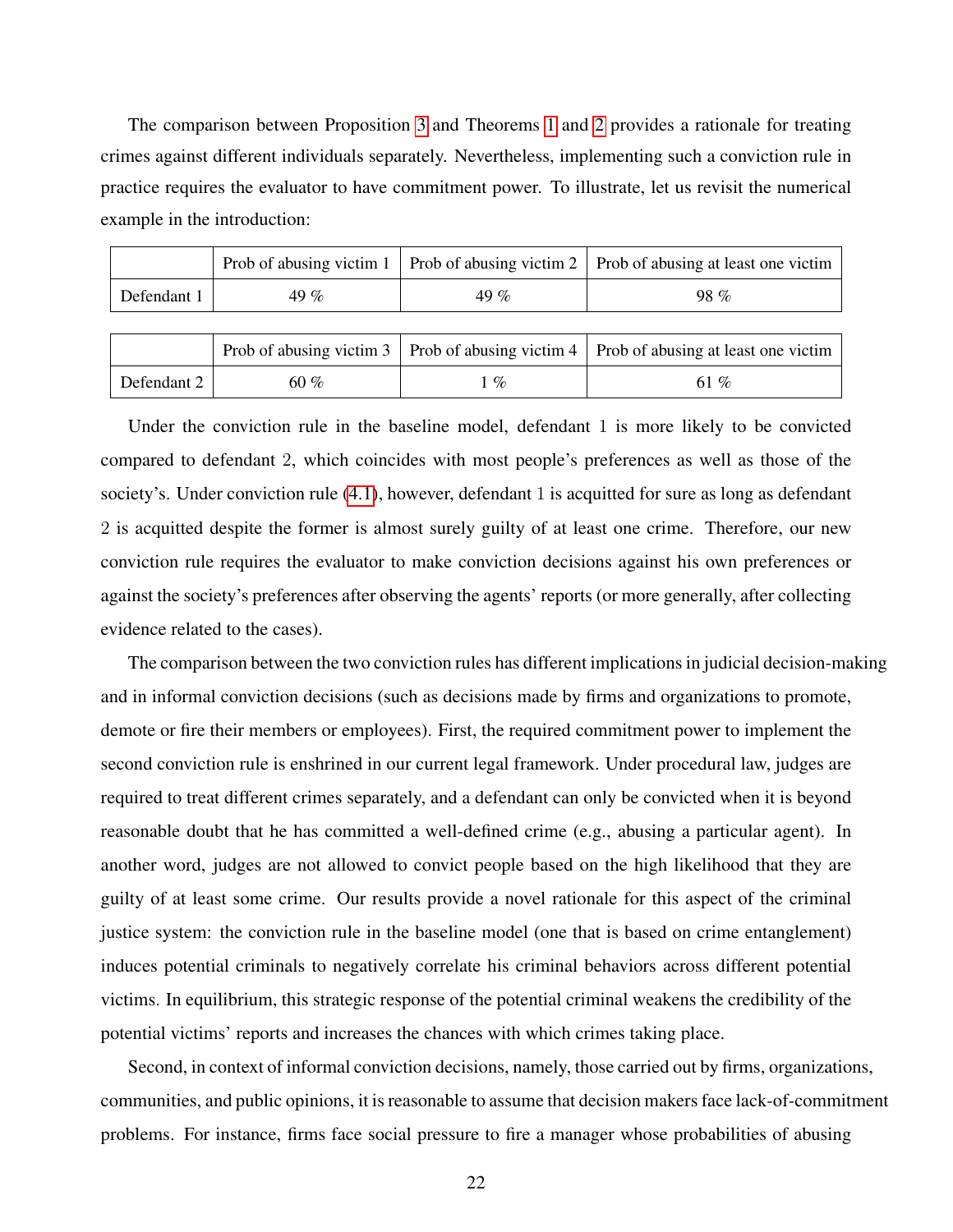his subordinates are given by the first row, compared to a manager whose probabilities of committing abuses are given by the second row. Political parties may face public pressure to ostracize a party member with a bad reputation (e.g., an individual that is believed to have committed at least some offenses with high probability), even when the probability of him committing any of the specific offenses was not be proved to be high. In these scenarios, our results demonstrate the importance of insulating evaluators from public pressure.

Comparison with Single-Agent Benchmark: The single-agent benchmark in section [3.2](#page-12-5) has an alternative interpretation: the evaluator is required to treat crimes against different agents separately, and furthermore, he *cannot* bring evidence from other criminal cases. Formally, the evaluator makes his conviction decisions based on  $\mathbb{E}[\theta_i|a_i]$  instead of  $\mathbb{E}[\theta_i|a]$ . The comparison between Proposition [3](#page-20-0) and Proposition [1](#page-13-0) suggests that allowing judges to bring evidence from other cases does not hurt the informativeness of potential victims' testimonies.

### <span id="page-22-0"></span>4.2 Moderate Punishment

We show that lowering the punishment to the convicted principal improves the informativeness of the agents' reports and reduces the probability of crime.

<span id="page-22-1"></span>**Proposition 4.** For every  $c > 0$ , there exists an interval  $[\underline{L}(c), \overline{L}(c)]$  such that an equilibrium *exists when*  $L \in [L(c), \overline{L}(c)]$ . In every equilibrium, the conviction probabilities satisfy:

$$
q(1,1) + q(0,0) - q(1,0) - q(0,1) < 0.
$$

*For every*  $\epsilon > 0$ , there exists  $c_{\epsilon} > 0$  such that when  $c > c_{\epsilon}$  and  $L \in [\underline{L}(c), \overline{L}(c)]$ , there exists an *equilibrium in which the probability of crime is less than*  $\epsilon$ .

The proof is in Online Appendix D. Proposition [4](#page-22-1) shows that there exists an intermediate range of L, under which the conviction probabilities are *concave* in the number of reports in all equilibria. As a result, the principal's decisions are strategic complements. In equilibrium, he either abuses no agent or abuses both agents. Moreover, abusing a single agent is strictly suboptimal.

The principal's equilibrium strategy induces a *positive correlation* between  $\theta_1$  and  $\theta_2$ . In contrast to the case in which  $L$  is large, each agent's coordination motive now encourages him to report when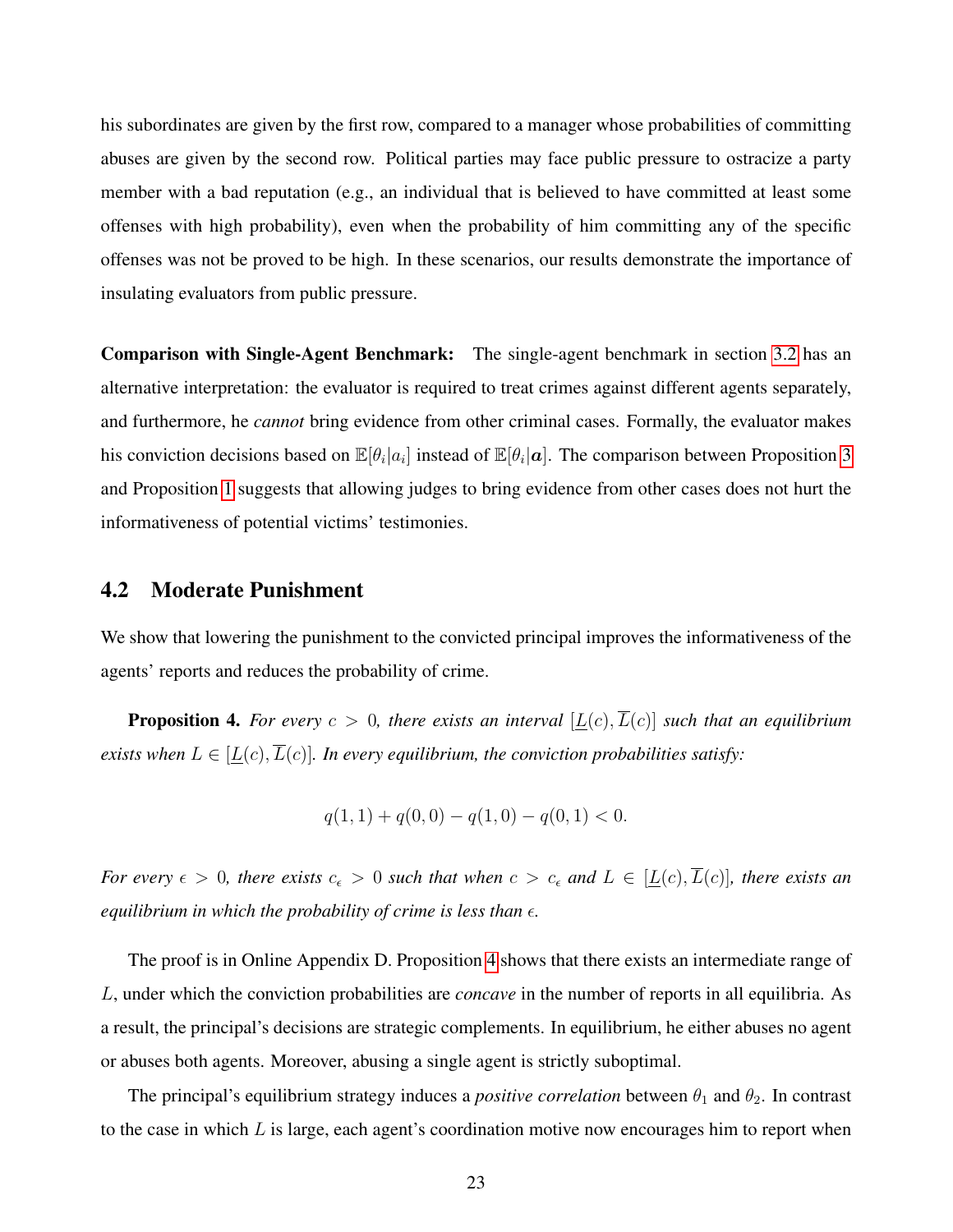he has witnessed a crime and vice versa. This increases the distance between his two reporting thresholds, making it strictly larger than  $b$ . As a result, the informativeness of reports increases and the probability of crime decreases. As each agent's loss from miscoordination becomes arbitrarily large, each individual report becomes arbitrarily informative and the equilibrium probability of crime converges to zero.

Proposition [4](#page-22-1) implies that in order to minimize the probability of crime, the optimal magnitude of punishment is *interior* when there are multiple potential witnesses who are vulnerable to retaliation. This finding differs from Becker's (1968) seminal analysis of criminal justice and law enforcement, which suggests that increasing the magnitude of punishment helps reduce crime. From this perspective, our finding provides a novel rationale for being lenient to the convicted. Our logic applies to settings in which smoking-gun evidence is scarce and the potential victims' claims are hard to verify.

Importantly, reducing L comes at the cost of increasing the number of crimes conditional on the principal being guilty. This reveals a tradeoff between reducing the probability of crime and reducing the number of crimes.

#### <span id="page-23-1"></span>4.3 Monetary Transfers

In this section, we maintain the assumption that  $L$  is large and explore the use of monetary transfers to mitigate the coordination problem across agents. The transfers are contingent on the vector of reports: we let  $t_i(a) \in \mathbb{R}$  denote the transfer to agent i under reporting profile a. We begin by constructing a transfer scheme that eliminates coordination inefficiencies. Let

$$
t_1^*(a_1, a_2) = \begin{cases} c & \text{if } (a_1, a_2) = (1, 0) \\ 0 & \text{otherwise} \end{cases} \quad \text{and} \quad t_2^*(a_1, a_2) = \begin{cases} c & \text{if } (a_1, a_2) = (0, 1) \\ 0 & \text{otherwise} \end{cases}
$$

Under transfer scheme  $(t_1^*, t_2^*)$ , the next proposition shows that agents' reports become arbitrarily informative and the probability of crime vanishes to zero as  $L \to \infty$ .

<span id="page-23-0"></span>**Proposition 5.** For every  $\epsilon > 0$ , there exists  $\overline{L}_{\epsilon} > 0$  such that for all  $L > \overline{L}_{\epsilon}$  and under transfer scheme  $(t_1^*, t_2^*)$ , the informativeness ratio of each agent's report exceeds  $1/\epsilon$  and the probability of *crime is less than*  $\epsilon$  *in all equilibria.* 

The proof is in Online Appendix E.1. Proposition [5](#page-23-0) implies that when it is hard to scale down punishment (e.g., conviction has other negative consequences on one's career that is beyond the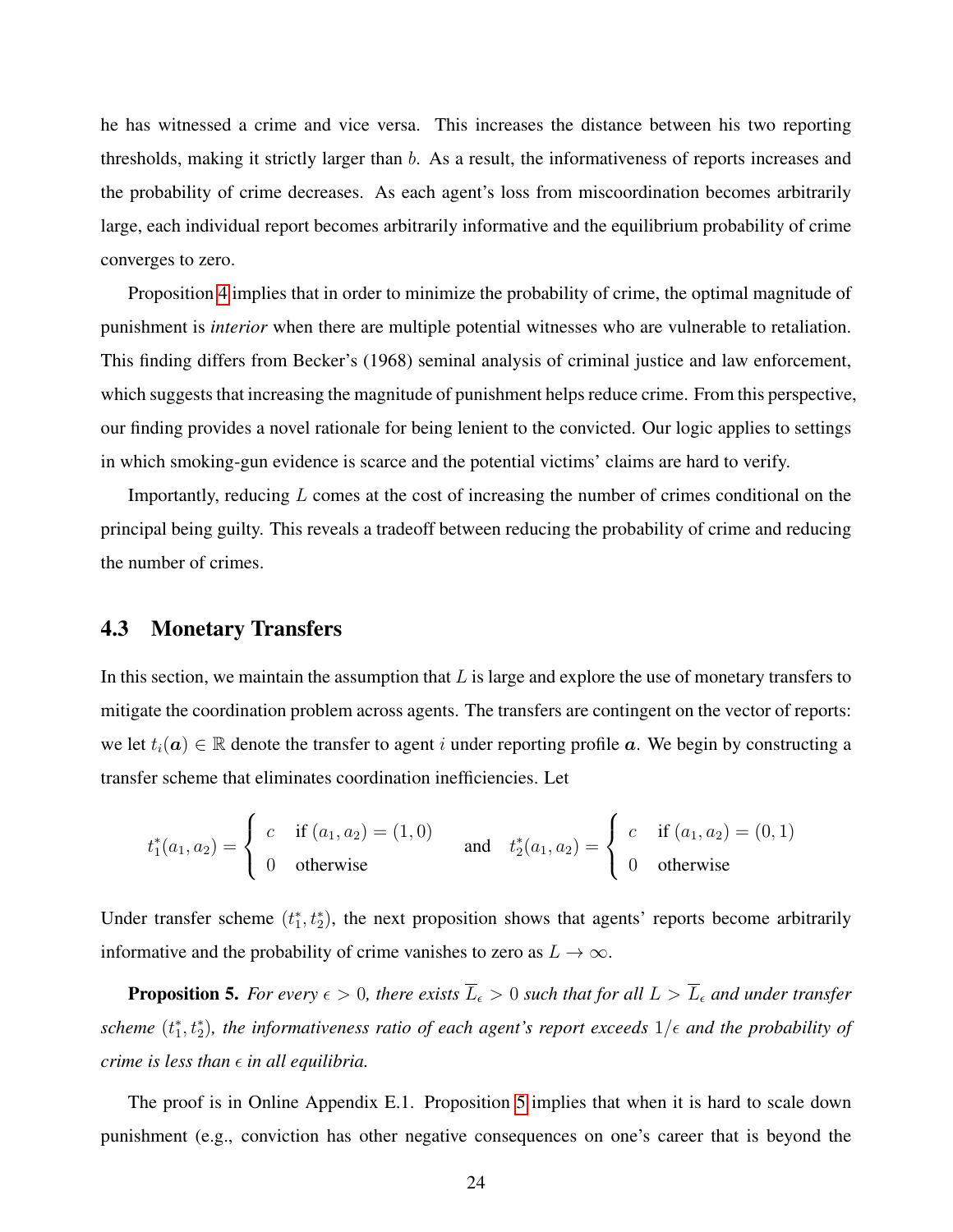control of the judge), one can restore the informativeness of reports by compensating lone accusers. The amount to be transferred exactly offsets an agent's loss from retaliation, which eliminates the agents' incentives to coordinate. As a result, the distance between the two reporting cutoffs equals b. However, the equilibrium outcome does not coincide with that of the single-agent benchmark: the principal's incentives are different, and the cutoffs under the two-agent setting with transfer scheme  $(t_1^*, t_2^*)$  are strictly higher than those arising in the single-agent benchmark. For any given L, the informativeness of reports is strictly lower and the probability of crime is strictly higher than in the single-agent setting.

The above transfer scheme presents two weaknesses. First, the designer needs to incur a budget deficit with positive probability. This deficit is increasing in the agents' losses from retaliation. Second, this scheme encourages collusion between the principal and the agents. For example, the principal and agents can agree that only agent 1 reports and the principal does not retaliate. After agent 1 obtains the transfer c, he will share it with agent 2 and the principal.

Motivated by these concerns—as well as by appropriately positioning our work relative to Crémer and McLean (1988)—we explore the possibility of restoring reporting informativeness via budget -balanced transfer schemes, namely, transfers such that  $\sum_{i=1}^{2} t_i(a) = 0$  for every  $a \in \{0, 1\}^2$ . In Online Appendix E.2, we show that the informativeness of agents' reports is uniformly bounded from above when L is large. This is true even when we allow for asymmetric equilibria and  $t(\cdot)$  to be asymmetric across agents. Intuitively, this is driven by the tension between mitigating the adverse effect of coordination motives and deterring false accusations.<sup>[23](#page-24-1)</sup>

# <span id="page-24-0"></span>5 Extensions

Section [5.1](#page-25-1) extends our theorems to three or more agents. Section [5.2](#page-26-1) allows heterogeneous propensities to commit crimes and shows the robustness of our insights against such heterogeneity. This extension also accounts for the existence of people who commit multiple crimes. Section [5.3](#page-28-0) explores several variants of the baseline model, which include the arrival of ex post evidence that exposes false accusations, the agents and the evaluator facing uncertainty about the number of potential victims, alternative payoff functions for the principal and agents, and the mechanical types' reports being

<span id="page-24-1"></span><sup>&</sup>lt;sup>23</sup>The results in Crémer and McLean (1988) do not apply in our setting since the agents' payoff shocks are independent. Therefore, their convex independence condition fails.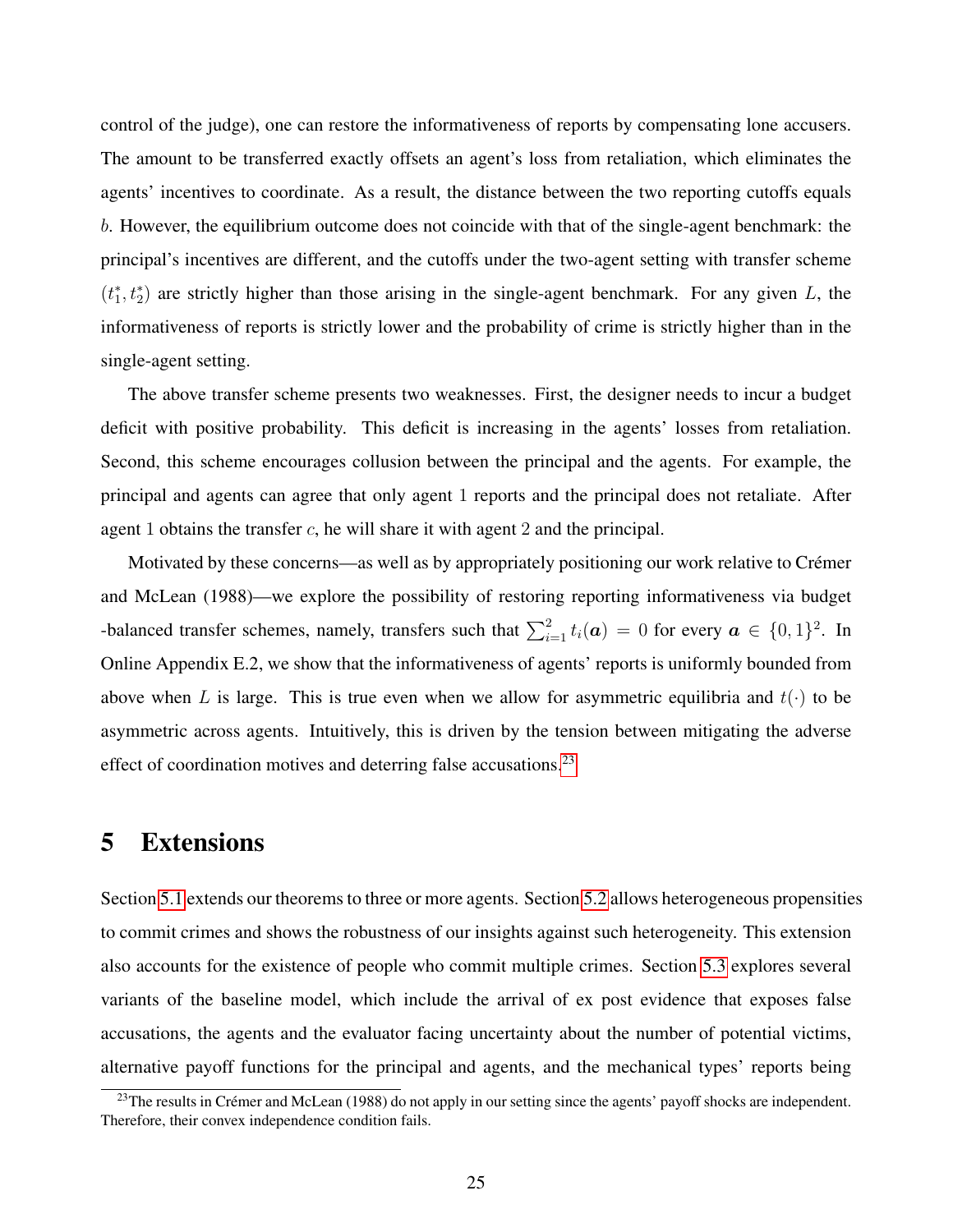informative about the true state.

### <span id="page-25-1"></span>5.1 Arbitrary Number of Agents

We say that an equilibrium is *unanimous* if  $q(a) = 0$  unless  $a = (1, 1, ..., 1)$ , namely, no conviction unless agents unanimously report. According Theorem [1,](#page-14-0) when there are two agents, every symmetric equilibrium that survives the presumption of innocence refinement must be unanimous. Proposition [6](#page-25-0) generalizes this insight to three or more agents:

<span id="page-25-0"></span>**Proposition 6.** For every  $n \geq 2$ , there exists  $\overline{L}_n \in \mathbb{R}_+$  such that when  $L > \overline{L}_n$ ,

- *1. There exists a symmetric unanimous equilibrium.*
- *2. Every symmetric equilibrium that satisfies Axiom [1](#page-11-2) must be an unanimous equilibrium. In this equilibrium, the principal abuses at most one agent.*

*For every*  $\epsilon > 0$ , there exists  $\overline{L}_{n,\epsilon} \geq \overline{L}_n$  such that when  $L > \overline{L}_{n,\epsilon}$ , in every symmetric unanimous *equilibrium, each agent's reporting cutoffs are lower than*  $-1/\epsilon$ , the aggregate informativeness of *reports lower than*  $1 + \epsilon$ , and the equilibrium probability of crime is greater than  $\pi^* - \epsilon$ .

The proof is in Online Appendix F. The intuition is similar to the two agent case. If the punishment in case of a conviction is large enough and the principal is convicted for sure when all agents unanimously report, then he has a strict incentive not to commit any crimes which contradicts the conclusion of Lemma [3.1.](#page-12-0) As a result, the principal is convicted with positive probability only when agents unanimously report. As long as the conviction probabilities possess this property, the principal's marginal cost of abusing an additional agent is increasing in the number of agents that have already been abused. Consequently, either no agent is abused or only one agent is abused in equilibrium. This property of the principal's equilibrium strategy induces a negative correlation in the agents' private observations of crime. This, together with the agents' incentive to coordinate their report, discourages them from accusing the principal when they have been abused and vice versa.

Previous sections have established that moving from a single agent to two agents reduces informativeness and increases the probability of crime under a large punishment. We now extend this result by studying the comparative statics with respect to the number of agents, focusing on symmetric unanimous equilibria. In an environment with  $n \in \mathbb{N}$  agents, let  $\omega_n^*$  and  $\omega_n^{**}$  be an agent's reporting cutoffs, let  $\pi_n$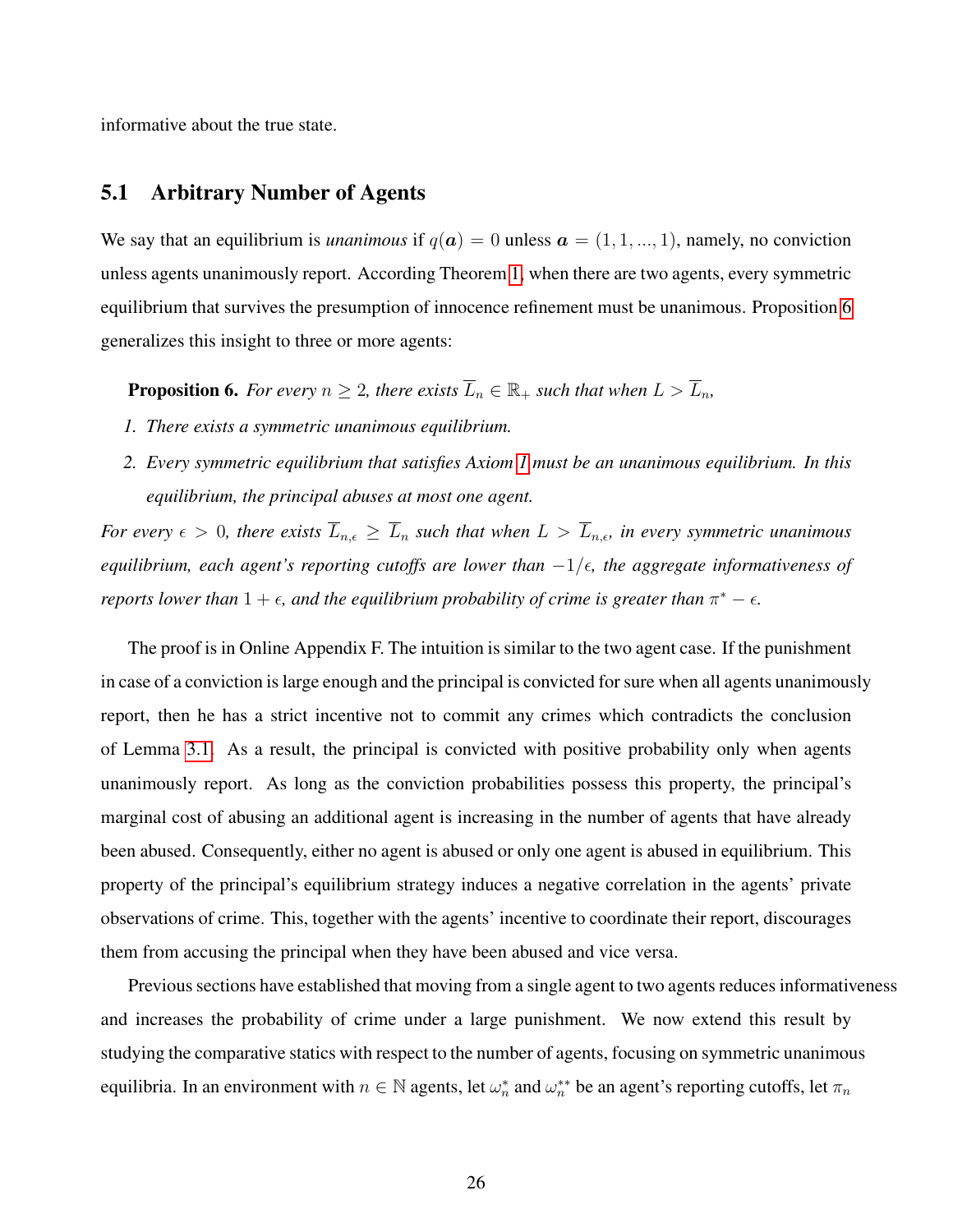be the equilibrium probability of crime, and let

$$
\mathcal{I}_n \equiv \frac{\Pr(n \text{ agents report} | \overline{\theta} = 1)}{\Pr(n \text{ agents report} | \overline{\theta} = 0)}
$$

be the aggregate informativeness of the agents' reports. According to Proposition [6,](#page-25-0) at most one agent is abused in any unanimous equilibrium. Therefore, the aggregate informativeness of reports coincides with the informativeness ratio of an individual report, namely,

$$
\mathcal{I}_n = \frac{\Pr(a_i = 1 | \theta_i = 1)}{\Pr(a_i = 1 | \theta_i = 0)} = \frac{\delta \Phi(\omega_n^*) + (1 - \delta)\alpha}{\delta \Phi(\omega_n^{**}) + (1 - \delta)\alpha}.
$$

Recall the definition of  $\overline{L}_n$  in Proposition [6,](#page-25-0) we have the following result:

<span id="page-26-0"></span>**Proposition 7.** *For every* k and n with  $k > n$  and  $L > \max{\{\overline{L}_n, \overline{L}_k\}}$ , the following inequalities *hold once we compare any symmetric unanimous equilibrium when there are* k *agents with any symmetric unanimous equilibrium when there are* n *agents:*  $(I) \omega_k^* - \omega_k^{**} < \omega_n^* - \omega_n^{**}$ ;  $(2) \mathcal{I}_n > \mathcal{I}_k$ ; (3)  $\pi_k > \pi_n$ ; (4)  $\omega_k^* > \omega_n^*$  and  $\omega_k^{**} > \omega_n^{**}$ .

The proof is in Online Appendix F.1. Proposition [7](#page-26-0) shows that as the number of potential victims increases, the distance between the reporting cutoffs decreases, the informativeness of reports decreases, both at the individual and at the aggregate level. As a result, the probability of crime increases. More interestingly, each potential victim is *more likely* to report when there are more potential victims, no matter whether he has been abused or not. The driving force behind such comparative statics is still the interaction between the coordination motives among agents and the negative correlation in their private observations of crime.

### <span id="page-26-1"></span>5.2 Heterogeneous Principals

We now consider two types of principal: a *virtuous* type, who has no benefit from committing crimes (and never commits crimes) and an *opportunistic* one with the same payoff function as in the baseline model. The principal's type is private and the prior probability of the virtuous type is  $\pi^v$ . We consider two cases, based on the relative values of  $\pi^v$  and  $1 - \pi^*$ .

Low Probability of a Virtuous Type: When  $\pi^v < 1 - \pi^*$ , the equilibrium outcome remains the same as in the baseline model. In particular, there exists  $\overline{L} \in \mathbb{R}_+$  such that when  $L > \overline{L}$ , every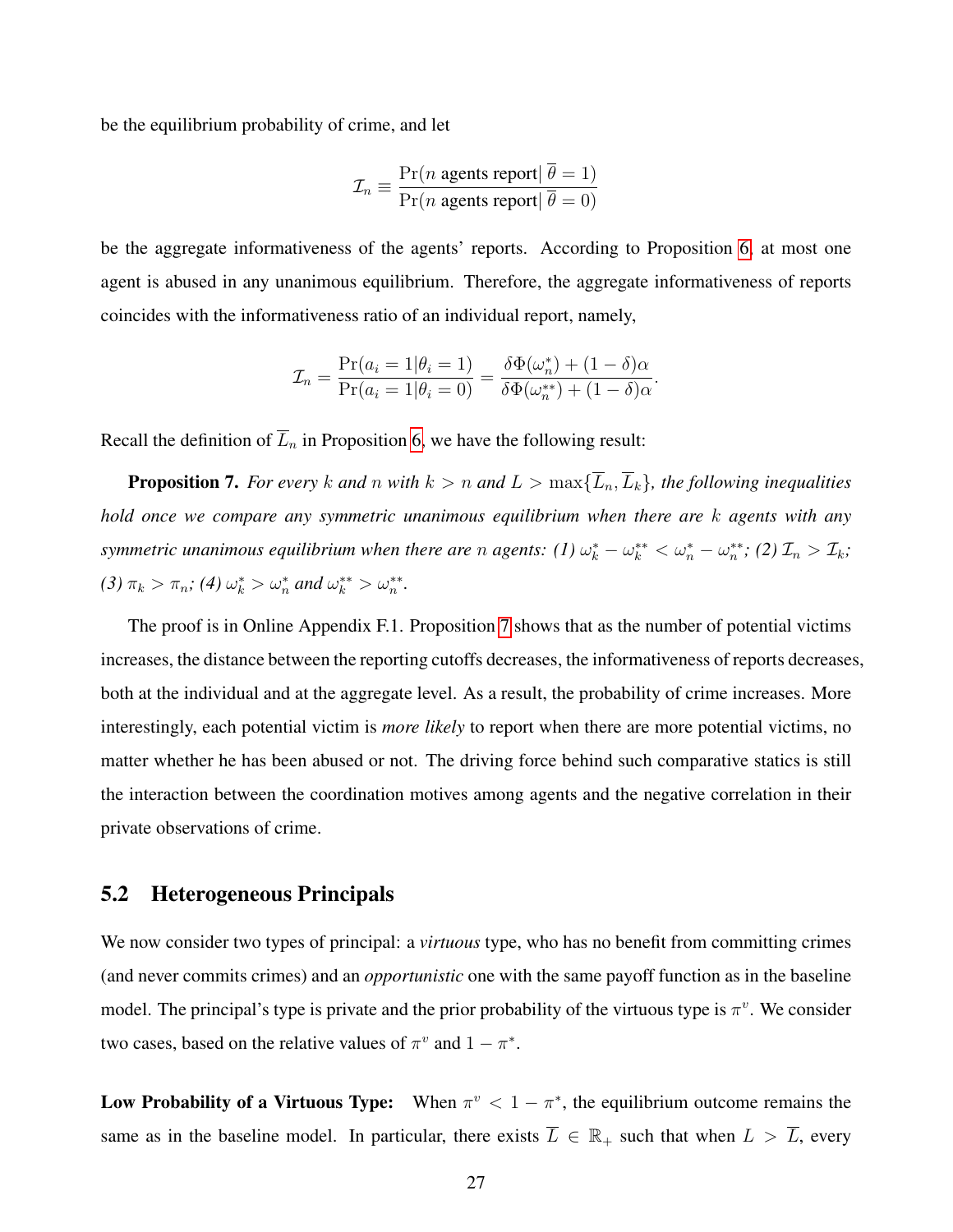equilibrium is characterized by a quadruple  $(\omega^*, \omega^{**}, q, \pi) \in \mathbb{R} \times \mathbb{R} \times (0, 1) \times (0, \pi^*)$  such that:

- 1. Agent *i* accuses the principal when  $\{\omega_i \leq \omega^* \text{ and } \theta_i = 1\}$  or when  $\{\omega_i \leq \omega^{**} \text{ and } \theta_i = 0\}.$
- 2. An opportunistic principal chooses  $(\theta_1, \theta_2) = (0, 0)$  with probability  $\frac{1-\pi}{1-\pi^v}$ ,  $(\theta_1, \theta_2) = (1, 0)$ with probability  $\frac{\pi}{2(1-\pi^{\nu})}$ , and  $(\theta_1, \theta_2) = (0, 1)$  with probability  $\frac{\pi}{2(1-\pi^{\nu})}$ .
- 3. The conviction probabilities satisfy  $q(0, 0) = q(0, 1) = q(1, 0) = 0$  and  $q(1, 1) = q$ .

When L is large and the fraction of mechanical agent vanishes ( $\delta \rightarrow 1$ ), the agents' reports become arbitrarily uninformative and the equilibrium probability of crime converges to  $\pi^*$ .

**High Probability of a Virtuous Type:** When  $\pi^v > 1 - \pi^*$  and L is large enough, the following holds: First, two reports are required to convict the principal. As a result, the principal's decisions to commit crimes against the agents are strategic substitutes and the agents' decisions to report crimes are strategic complements. Second, the equilibrium features a high probability of crime, in the sense that an opportunistic principal commits crime for sure and, moreover, commits two crimes with strictly positive probability. Third, agents' private signals are negatively correlated, as in the benchmark setting with a single type of principal. Unlike in the single-agent benchmark ad the baseline model with two agents, the informativeness of agents' reports, given by

$$
\mathcal{I} \equiv \frac{\Pr(a_1 = a_2 = 1 | \theta = 1)}{\Pr(a_1 = a_2 = 1 | \theta = 0)},
$$

is constant for large enough L, equal to  $\frac{1-\pi^v}{\pi^v}$  $-\frac{\pi^v}{\pi^v}$   $\Big/ \frac{\pi^*}{1-\pi^*}$ . We formalize this in Proposition [8:](#page-27-0)

<span id="page-27-0"></span>**Proposition 8.** When  $\pi^v > 1 - \pi^*$ , there exists  $\overline{L} \in \mathbb{R}_+$  such that for every  $L \geq \overline{L}$ : *1.*  $q(0, 0) = q(1, 0) = q(0, 1) = 0$  and  $q(1, 1) \in (0, 1)$ .

- 2. The equilibrium prob of crime is  $1 \pi^v$  and the informativeness ratio  $\mathcal I$  equals  $\frac{1 \pi^v}{\pi^v}$  $\frac{-\pi^v}{\pi^v}\bigg/\frac{\pi^*}{1-\pi^*}.$
- *3. An opportunistic principal commits two crimes with positive probability.*
- *4.*  $Pr(\theta_i = 1 | \theta_j = 1) < Pr(\theta_i = 1 | \theta_j = 0)$ .

The proof is in Online Appendix G. Proposition [8](#page-27-0) shows that in a society with a significant fraction of virtuous people, using the overall probability of guilt (taken into account all the reports and crimes against all agents) as a criterion for conviction leads to a high probability of crime in equilibrium.<sup>[24](#page-27-1)</sup>

<span id="page-27-1"></span><sup>&</sup>lt;sup>24</sup>Since the virtuous principal never commits any crime,  $1 - \pi^v$  is the highest possible probability of crime.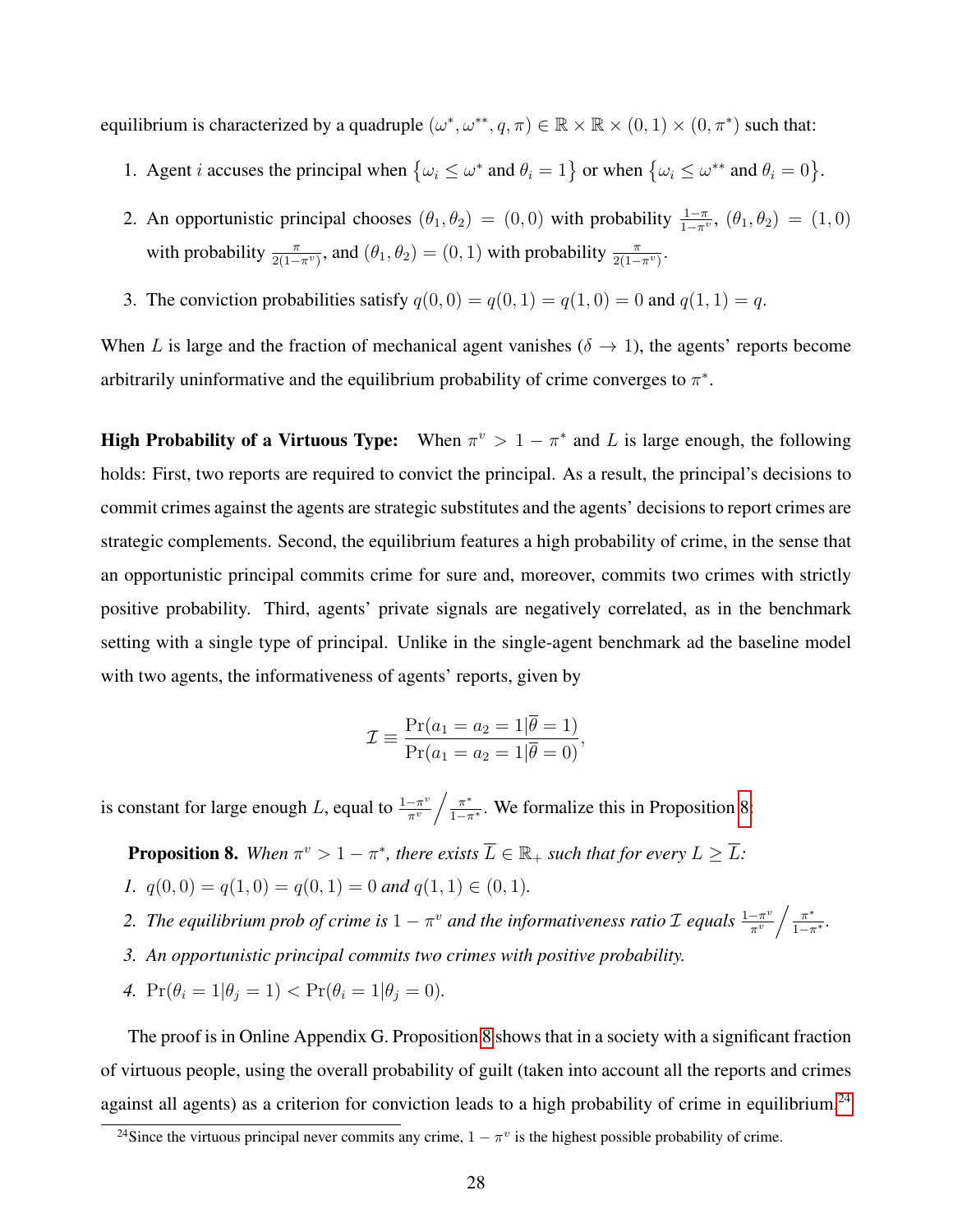As before, a conviction rule that entangles crimes in this way generates an endogenous negative correlation in the agents' private observations and creates an endogenous coordination motive across agents in reporting crimes. The addition of virtuous types conveys the robustness of our insights when there is heterogeneity in the propensity to commit crimes, and also explains the presence of criminals that commit multiple crimes. $25$ 

The intuition for the first statement is the same as in the baseline model: If conviction happens for sure following two reports and the punishment in case of conviction is large enough, the opportunistic principal has a strict incentive not to commit crimes, which cannot occur in equilibrium. The conviction probabilities computed in Statement 1 then follow, and imply that the principal's decisions to commit crimes are substitutes and the agents' incentives to report crimes are complements. Since the ex ante probability of crime cannot exceed  $1 - \pi^v$ , the informativeness ratio  $\mathcal I$  must exceed  $\frac{1 - \pi^v}{\pi^v}$  $\frac{-\pi^v}{\pi^v}\bigg / \frac{\pi^*}{1-\pi^*},$  which implies that an opportunistic principal has a strict incentive to commit crime.<sup>[26](#page-28-2)</sup> The agents' private signals must be negatively correlated: a positive correlation would imply that  $\omega^* - \omega^{**} \geq b$ , causing I to explode as  $L \to \infty$ . This would contradict the property of conviction probabilities stated in Statement 1 and the previous conclusion that an opportunistic type principal surely commits crime.

### <span id="page-28-0"></span>5.3 Other Extensions

Decreasing Marginal Benefits from Crime: Our result remains robust when the principal faces decreasing marginal returns from committing multiple crimes (Becker 1968) or receives a punishment larger than  $L$  when he is believed to have committed multiple crimes. These changes motivate the principal to commit fewer crimes and induce, as in the baseline model, negative correlation in the agents' private information. As in the baseline model, the agents' coordination motives undermine the informativeness of their reports and increase the probability of crime. In Online Appendix H.3, we study an extension of the baseline model that formalizes these arguments. In particular, the principal is convicted of a minor crime and receives punishment  $L$  if the probability with which he is guilty of at least one crime exceeds  $\pi^*$ , and is convicted of a felony and receives punishment  $L'(> L)$  if the probability with which he is guilty of two crimes exceeds  $\pi^{**}$ . When L is large (e.g., the principal can lose his lucrative position when convicted with a minor offense), the principal commits at most one

<span id="page-28-1"></span> $^{25}$ As a corollary of Proposition [8,](#page-27-0) the aforementioned insights of ours are also robust when the principal can be a vicious type with small but positive probability, namely, a type that mechanically commits crime against two agents.

<span id="page-28-2"></span><sup>&</sup>lt;sup>26</sup>Otherwise, the equations derived in section 3.4 still apply, and the informativeness ratio converges to 1 as  $L \to \infty$ .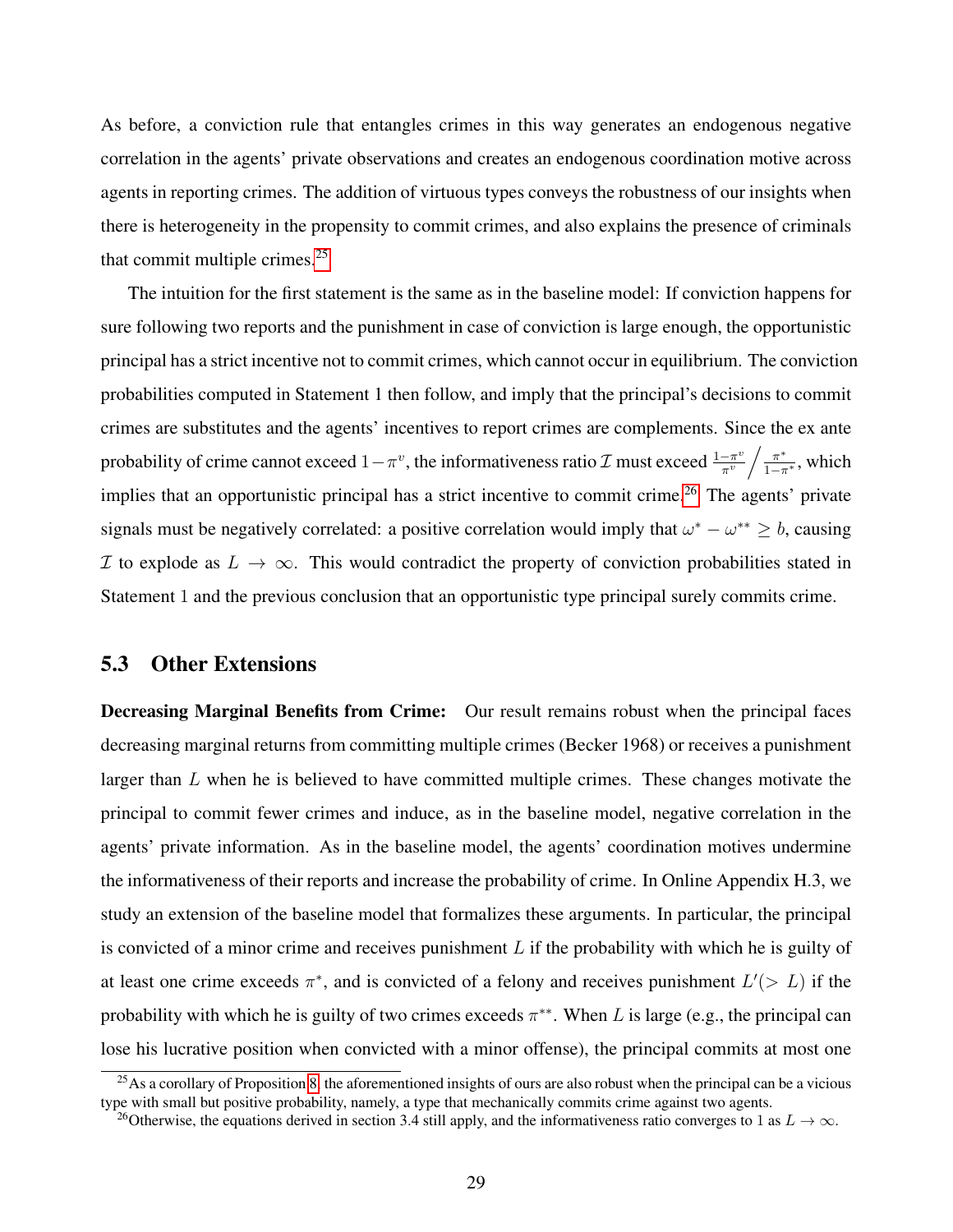crime in every symmetric equilibrium that satisfies presumption of innocence (Axiom [1\)](#page-11-2).

Agent's Reporting Cost: Our results remain the same when agents' reporting costs are positive when the principal is convicted, as long as their reporting costs are strictly higher when the principal is acquitted. Our results also extend when each agent's suffers a lower retaliation cost when there are more reports filed against the principal, as long as the retaliation cost is strictly positive whenever the principal is acquitted. This variation strengthens the coordination motives among agents without affecting the negative correlation between their private information.

Agent's Interdependent Preferences: As mentioned in section 2, agents may directly care about crimes committed against or witnessed by other agents. Recall that in general, strategic agent i's payoff function is given by:

<span id="page-29-0"></span>
$$
\left\{\underbrace{\omega_i - b\left((1-\gamma)\theta_i + \gamma\overline{\theta}\right) - ca_i}_{\text{payoff when the principal is acquired}}\right\}_{\text{event that principal is acquired}}.
$$
\n(5.1)

According to  $(5.1)$ , agent i's payoff when the principal is convicted is normalized to 0. His payoff when the principal is acquitted depends on whether he has been abused and on whether the principal has committed crimes against other agents. The parameter  $\gamma \in [0, 1]$  measures his social preference, namely, the weight attached to whether the principal has committed a crime or not.

We show in Online Appendix H.1 that when  $L$  is large, agents' reports become arbitrarily uninformative and the equilibrium probability of crime approaches  $\pi^*$ . Interestingly, the agents' social preferences reduce the informativeness of their reports. This is because agent i's report  $a_i$  becomes more responsive to his belief about  $\theta_j$ . When  $\theta_i$  and  $\theta_j$  are negatively correlated,  $a_i$  becomes less responsive to  $\theta_i$ .

**Agents' Preferences for Truth-telling:** Suppose each agent receives a direct benefit  $d (> 0)$  from filing an accusation when he has witnessed a crime, regardless of the conviction decision. This can arise, for example, when agents have intrinsic preferences for telling the truth. We show in the Online Appendix H.1 that in environments with two agents and given that  $d < \frac{l^*}{l^*+1}$  $\frac{l^*}{l^*+2}c$ , the informativeness ratio of each agent's report, measured by [\(3.13\)](#page-18-4), is bounded from above by:

$$
\frac{cl^*}{cl^* - (l^* + 2)d}.\tag{5.2}
$$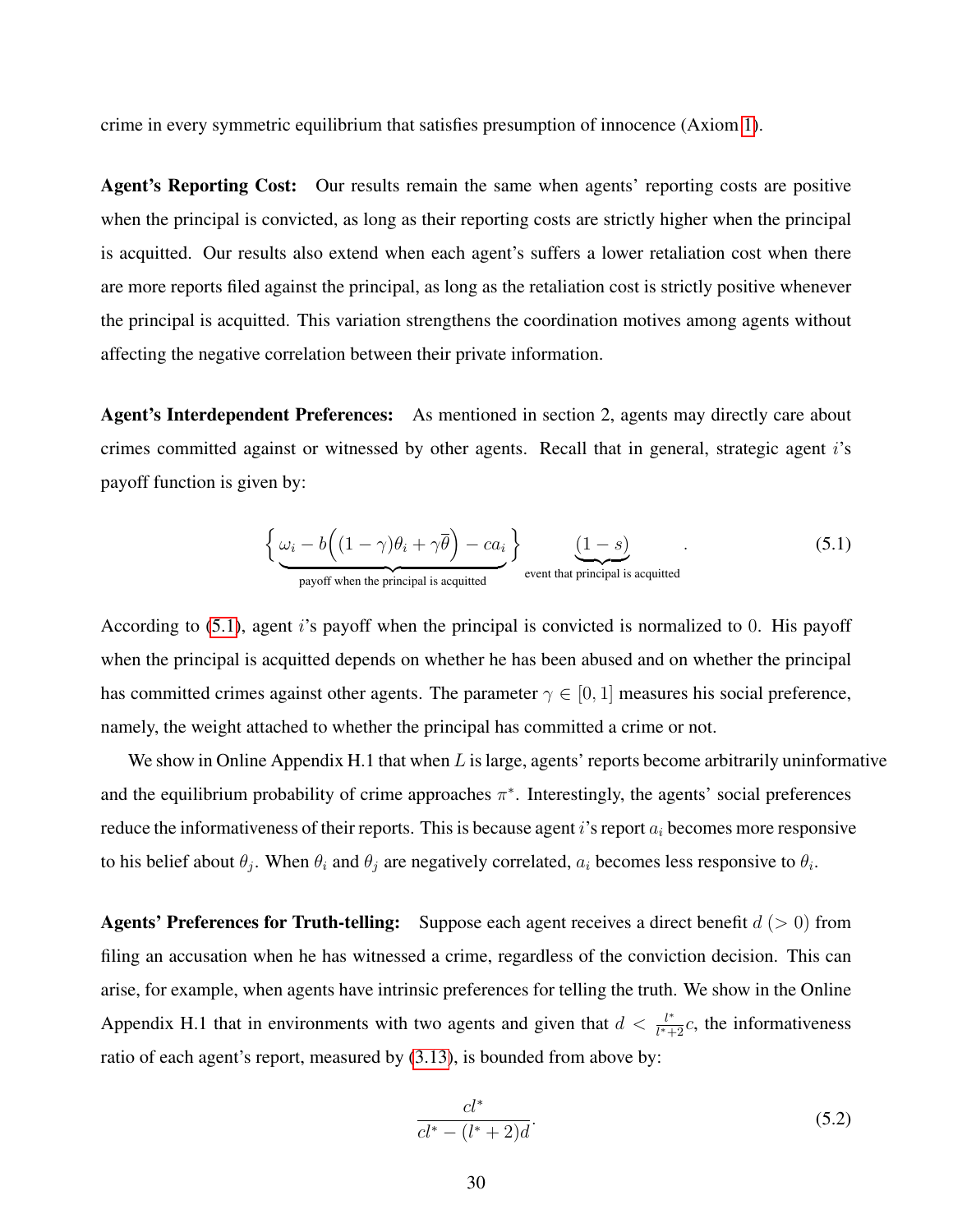Therefore, our findings are robust when agents receive small benefits from telling the truth.

**Ex Post Evidence & Punishing False Accusations:** We consider the possibility that evidence may arrive ex post, which exposes false accusations. For example, suppose that when an innocent principal is convicted, hard evidence arrives with probability  $p^*$  that reveals his innocence, causing every false accuser to be penalized by some constant  $\ell \geq 0$ . Our analysis is essentially unchanged, because such punishments are equivalent to an increase in the added benefit b from reporting after witnessing a crime. This extension is formally considered in Online Appendix H.1.

Uncertainty about Number of Potential Victims: In applications such as workplace bullying, physical assaults and discrimination, the number of potential victims is usually not observed by the judge and the victims. Motivated by this concern, we consider an extension of our model, in which nature randomly a subset  $\tilde{N}$  of  $\{1, 2, ..., n\}$ , interpreted as the set of agents the principal has opportunities to abuse. We assume that only agents in  $\widetilde{N}$  can be assaulted and file reports, the latter assumption being interpreted as follows: if an agent outside of  $\widetilde{N}$  files an accusation, this accusation can be easily refuted by the defendant (e.g., using an alibi). Only the principal observes  $\tilde{N}$ . Agent i privately observes whether  $i \in \tilde{N}$  or not in addition to his private information in the baseline model.

We informally argue that the logic behind our results are stronger when the judge and the agents face this extra layer of uncertainty. Since the judge does not observe the size of  $\tilde{N}$ , whether the principal is convicted or not depends only on the number of reports, but not on the number of potential victims. Since the principal is convicted with weakly higher probability when there are more reports, he has stronger incentives to commit assaults when fewer agents can report (that is,  $|\tilde{N}|$  is smaller). Conditional on an agent being assaulted, the agent infers that  $|\tilde{N}|$  is more likely to be small and, hence, the expected number of reports filed by other agents is also likely to be small. This effect dampens the abused agents' incentive to report and lowers the agent's credibility in equilibrium, by the same logic as in the baseline model.

Mechanical Types' Strategies: Suppose, in contrast to the baseline model, that the mechanical type agent accuses the principal with probability  $\overline{\alpha}$  when he has observed a crime, and accuses the principal with probability  $\alpha$  otherwise, with  $1 > \overline{\alpha} \ge \alpha > 0$ . This formulation of mechanical types incorporates strategic types who are immune to the principal's retaliation. This is because without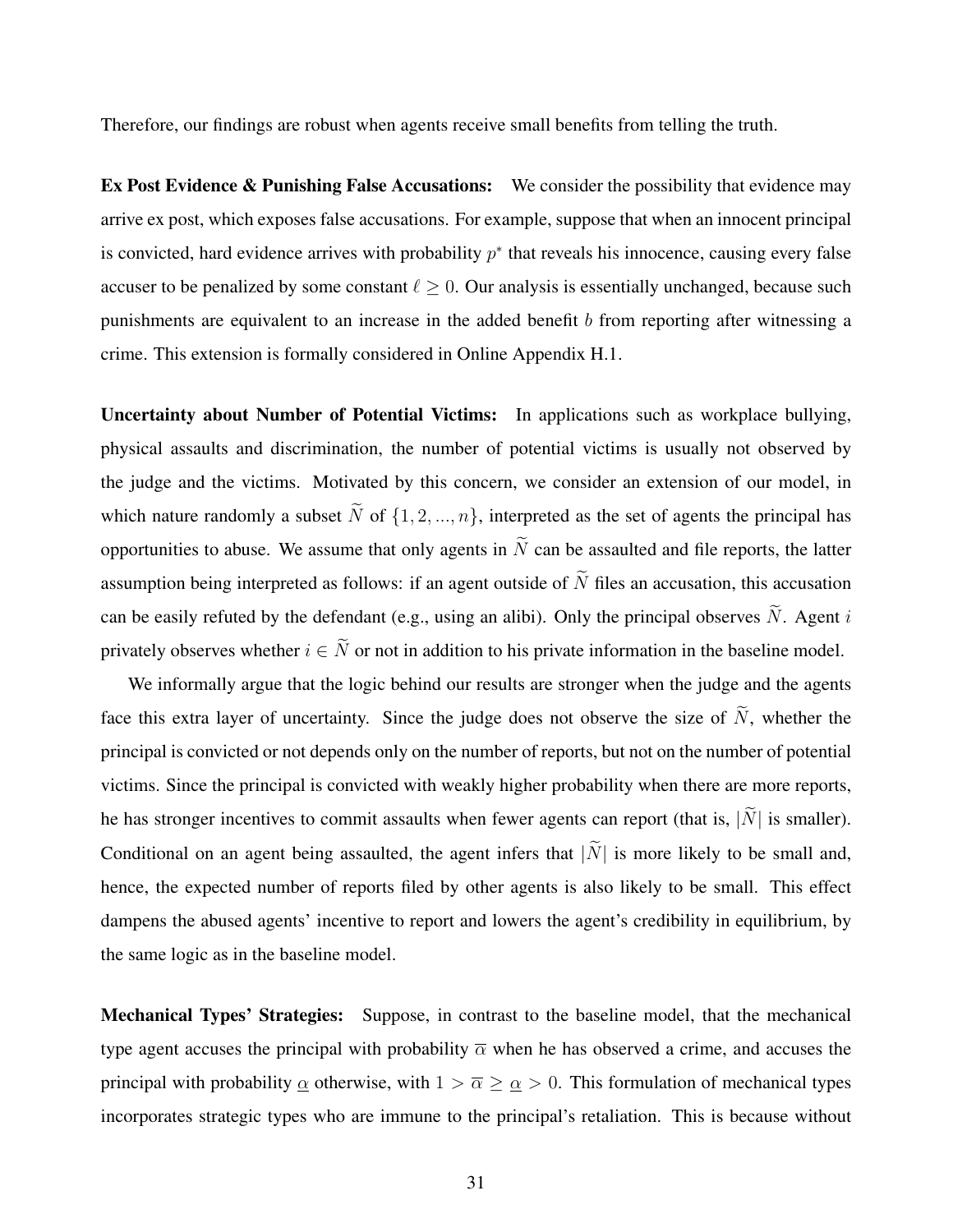retaliation, a strategic agent maximizes the expected value of  $(\omega_i - b\theta_i)(1 - s)$ . In equilibrium, his reporting cutoffs are  $b$  and  $0$ , depending on whether he has been abused or not. The conditional probabilities with which he reports are  $\bar{\alpha} = \Phi(b)$  and  $\underline{\alpha} = \Phi(0)$ , respectively. Therefore, he behaves *as if* he is a mechanical type that plays an informative cutoff-strategy.

We extend our results to this environment in Online Appendix H.2. We show that no matter how informative the mechanical types' reports are, it will be overturned by the strategic type agent's coordination motives when  $\delta$  is close to 1 and L is large. As a result, the agents' reports become arbitrarily uninformative as  $L \to \infty$ .

# <span id="page-31-0"></span>6 Conclusion

Our analysis relies on key assumptions that must be put in a broader perspective.

Equilibrium Analysis *vs.* Nonequilibrium Adjustments: Our results are derived from an equilibrium analysis. This methodology, which is ubiquitous in economics, is best suited when each player understands the rules of the game, including the payoff consequences of their actions, and other players' strategy.[27](#page-31-1) When social rules change, as in the case of a sudden crackdown on specific crimes, the introduction of new laws and regulations, drastic shifts in social norms, or the emergence of new social media that change the social consequences of one's actions, equilibrium analysis may be viewed as a potential harbinger of issues that will emerge as economic and social actors learn to interact under these new rules.<sup>[28](#page-31-2)</sup>

Tradeoffs in Designing Conviction Rules: Our analysis suggests several trade-offs concerning the design of conviction rules for nonverifiable crimes. First, we characterize a stark tradeoff between deterrence and fairness: while the probability of crime decreases as the conviction threshold  $\pi^*$ decreases, this benefit comes at the cost of increasing the fraction of innocent defendants who are convicted. This trade-off arises because when there are multiple potential victims and the conviction punishment being large, the posterior probability that a convicted principal is guilty is approximately

<span id="page-31-1"></span> $27$ Foundations of Nash equilibrium based on players learning one another's strategies have a long history in economics. See for example Fudenberg and Levine (1995) for an in-depth discussion.

<span id="page-31-2"></span><sup>28</sup>This distinction seems particularly relevant in the context of the recent *me too* movement, for which abusers before the emergence of the movement are likely to underestimate the legal and professional consequences of their abusive behavior.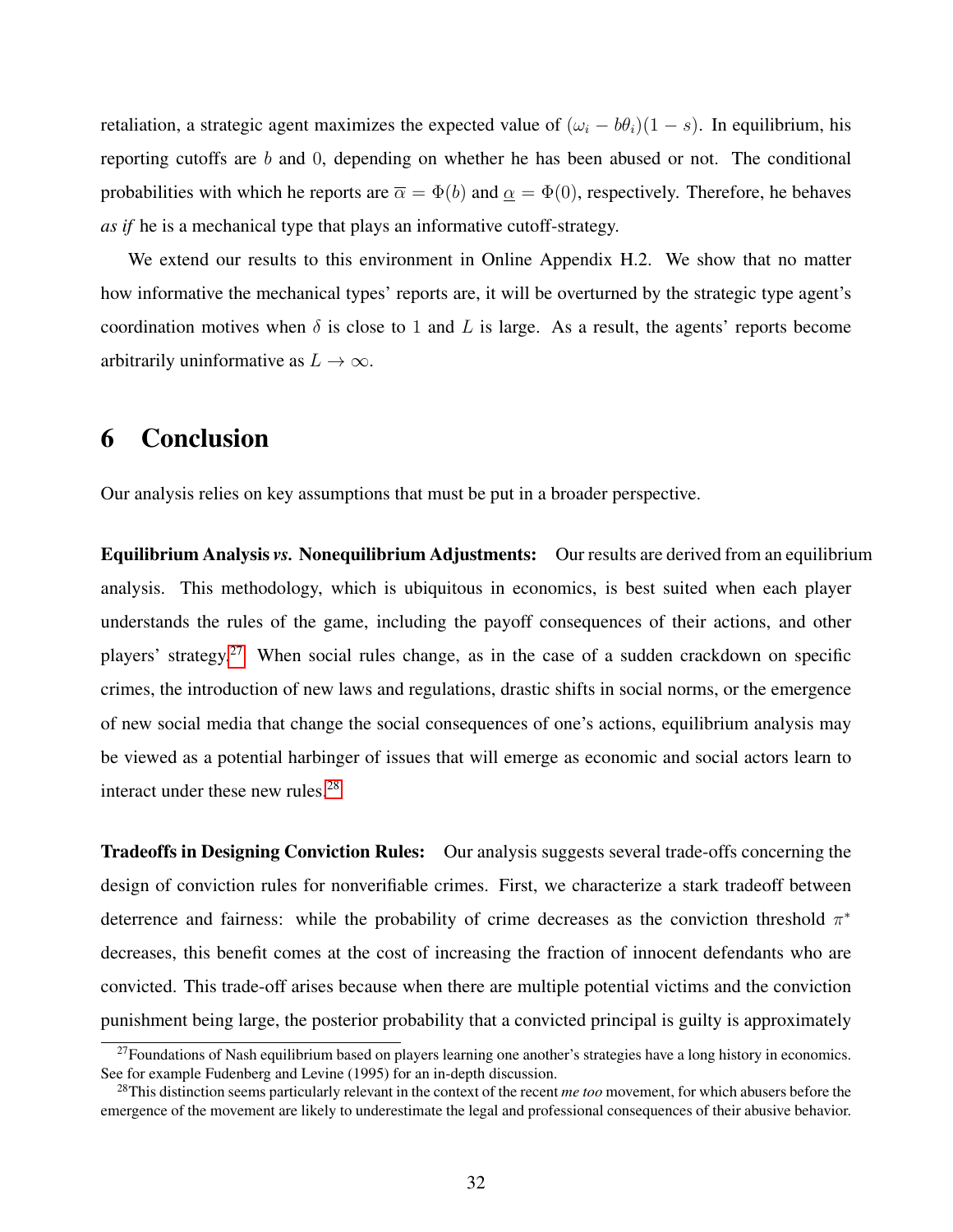$\pi^*$  and the fraction of innocent people among those that are convicted is approximately  $1 - \pi^*$ .<sup>[29](#page-32-0)</sup>

Importantly, we have also shown that this tradeoff is more subtle than it would seem on first thought: Proposition [4](#page-22-1) shows that using a more lenient sentence in case of conviction can be an effective way to deter crimes, without increasing the probability of convicting the innocent. Thus, the tradeoff between deterrence and fairness depends on which instrument is considered: the conviction threshold or the sentence.

Second, suppose that the judge can *commit* to convicting the principal if at least one report is filed. Such a commitment eliminates the agents' coordination motive. When the punishment  $L$  is large, the principal has a strict incentive not to commit any crime. However, in order to fulfill his promise, the judge must convict the principal after receiving any report from the agent, even though the principal is known to be innocent with probability 1. This leads to an undesirable outcome since all convicted individuals are innocent and the probability of convicting the innocent is significant.<sup>[30](#page-32-1)</sup>

Shielding Accusers from Stigma through Secret Accusations: To address the potential pressure that is sometimes experienced by lone accusers, institutions have been developed under which reports are submitted to a third party and are only released when enough of them have been filed.<sup>[31](#page-32-2)</sup>

It must also be noted that, taken at face value, such institutions may protect wrongful accusers from stigma. Indeed, an agent holding a grudge against the principal has an opportunity to secretly file a report against the principal in the hope that other agents, rightfully or not, will also accuse the principal. While these institutions are clearly well intentioned and worth considering, it is also important to evaluate their long-term reliability.

In some cases, accusations may be leaked to the principal due to corruption, imperfect institutions, and other reasons. This risk is especially high if the principal is powerful and well-connected. Our results apply when such leakages occur with strictly positive probability: the acquitted principal can retaliate against the reporting agents once the information is leaked. This is because our results do

<span id="page-32-0"></span><sup>&</sup>lt;sup>29</sup>This trade-off has been discussed in reduced-form by Harris (1970) and Miceli (1991). Becker (1968) and Landes (1970) ignore wrongful convictions. In Kaplow (2011), punishments are expressed in terms of fines, i.e., zero sum transfers that do not affect the social surplus. Kaplow considers the "chilling" effect of punishment on behavior. Siegel and Strulovici (2018) provide a framework that includes both deterrence and fairness considerations. Klement and Neeman (2005) study the design and cost of settlement procedures for civil cases, taking into account their effect on deterrence.

<span id="page-32-1"></span> $30$ This paradox induced by commitment commonly arises in plea bargaining models, in which agents who reject pleas and are found guilty at trial are known to be innocent. See Grossman and Katz (1983), Reinganum (1988), and Siegel and Strulovici (2018).

<span id="page-32-2"></span> $31$ In particular, the nonprofit organization Callisto has a "match" feature, whereby a report is made official only if at least two victims name the same perpetrator. See www.projectcallisto.org.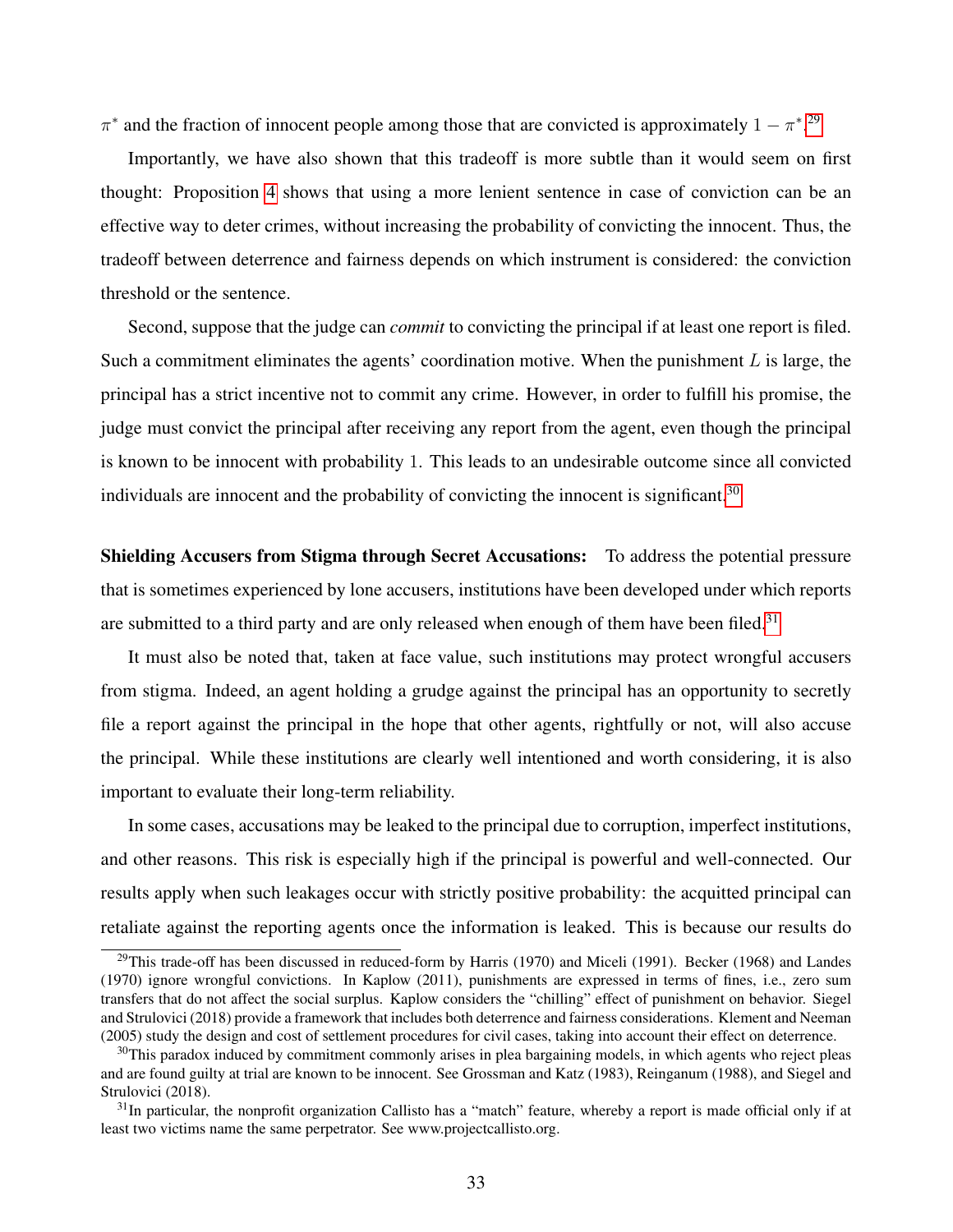not require any conditions on the magnitude of c. They only require that first, an agent's expected loss from retaliation is strictly positive, and second, the loss from retaliation is strictly larger when the principal is acquitted compared to the case in which the principal is convicted.

Sequential Reporting: The forces that underlie our results are also present in dynamic versions of our model, in which reports may be filed sequentially. First, the negative correlation between the agents' private information  $(\theta_i)$  continues to arise endogenously whenever a strategic principal is concerned about having too many reports made against him. Second, an individual agent has an incentive to coordinate with other agents whenever he is unsure about whether his report is pivotal or not. In a dynamic setting, this incentive can materialize after a *cold start* (i.e., where very few people have reported before and no agent wants to be the first accuser). It can also occur when an agent has observed many reports and is unsure of the number of reports needed to convict the principal (for example, if he faces uncertainty about the conviction standard  $\pi^*$  used by the judge). The inefficiencies and lack of credibility caused by the agents' coordination motives thus still arise in a dynamic environment.<sup>[32](#page-33-0)</sup>

### A Omitted Proofs

### A.1 Proof of Lemma 3.1

To start with,  $\alpha \in (0,1)$  and  $\delta \in (0,1)$  imply that every reporting profile occurs with positive probability. For statement 1, suppose towards a contradiction that  $\overline{\theta} = 0$  occurs with probability 1. Then the posterior probability of  $\bar{\theta} = 1$  is 0 under every reporting profile. Since  $\pi^* \in (0, 1)$ , the principal is acquitted for sure under every reporting profile, which gives him a strict incentive to abuse all agents. This leads to a contradiction. Next, suppose  $\bar{\theta} = 1$  occurs with probability 1. Then the posterior probability of  $\bar{\theta} = 1$  is 1 under every reporting profile. The evaluator's optimal strategy, given by [\(2.2\)](#page-9-2), implies that  $q(0, ..., 0) = 1$ . This contradicts Axiom [1.](#page-11-2) For statement 2, suppose that there exists i, such that  $q(1, a_{-i}) = q(0, a_{-i})$  for all  $a_{-i} \in \{0, 1\}^{n-1}$ . Then the principal's marginal cost of abusing agent i is 0. As a result, he has a strict incentive to choose  $\theta_i = 1$ . This means that the prior probability that  $\bar{\theta} = 1$  is 1, and the principal is convicted under every reporting profile, including  $(0, 0, \ldots, 0)$ . This contradicts Axiom [1.](#page-11-2)

### A.2 Proof of Lemma 3.2

In every symmetric equilibrium, the value of  $\frac{\Pr(a_i=1|\theta_i=1)}{\Pr(a_i=1|\theta_i=0)}$  is the same for all i. We begin by showing that this ratio is strictly greater than 1. First, suppose that the ratio equals 1. Then, the principal's

<span id="page-33-0"></span><sup>&</sup>lt;sup>32</sup>See Lee and Suen (2019) for a model of strategic accusation in which the timing of accusation plays a major role.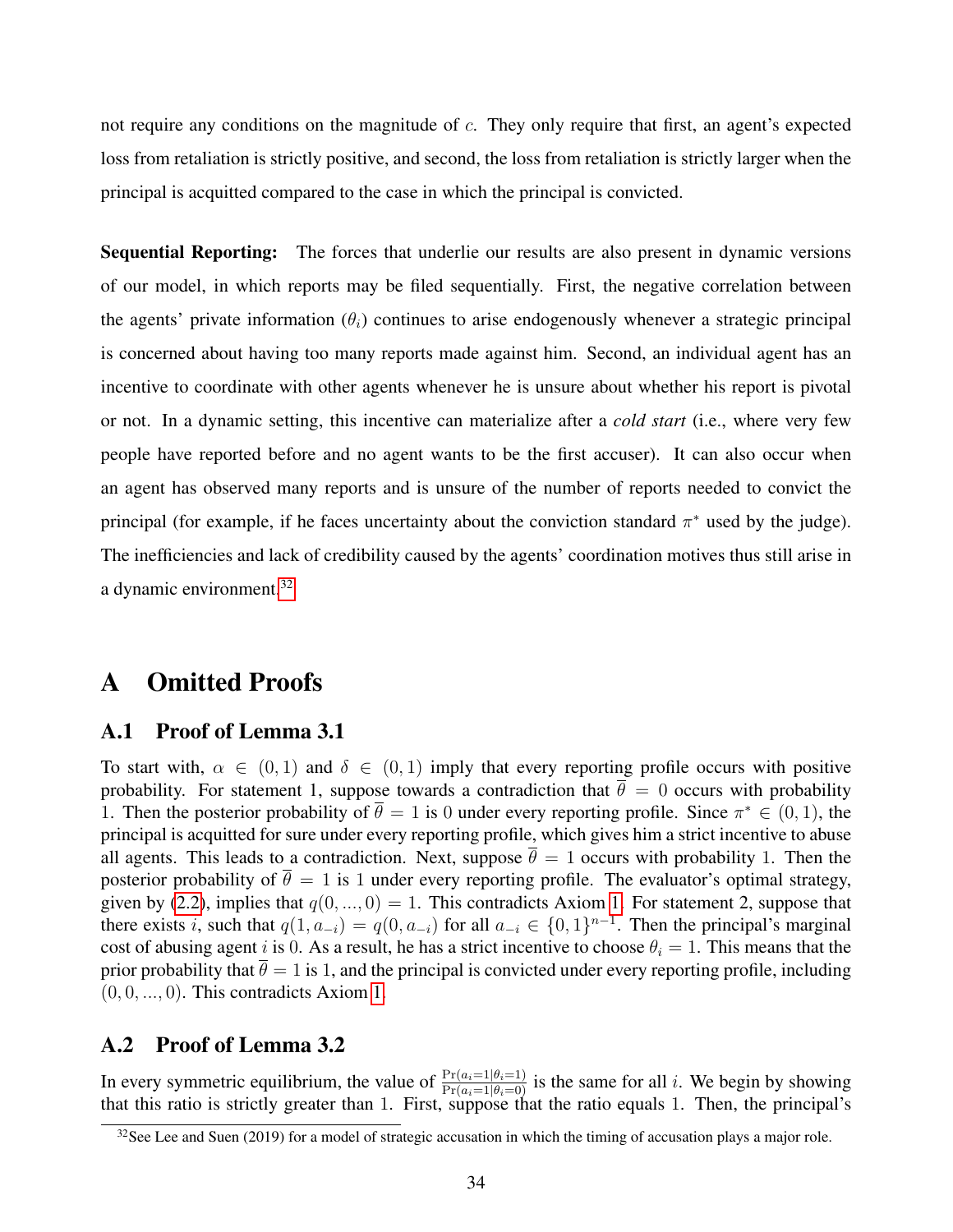marginal cost of abusing each agent is 0, which provides him a strict incentive to abuse all agents. This contradicts Axiom [1.](#page-11-2) Next, suppose the ratio is strictly less than 1. Lemma [3.1](#page-12-0) implies that each agent is abused with strictly positive probability. As a result, for every  $a \neq (0, 0, \ldots, 0)$ , we have:

$$
\Pr(\overline{\theta} = 1 | \mathbf{a}) < \underbrace{\Pr(\overline{\theta} = 1 | (0, 0, \ldots, 0))}_{\text{since } q(0, \ldots, 0) = 0} \le \pi^*.
$$

The above inequality implies that  $q(a) = 0$  for all  $a \in \{0,1\}^n$ , which gives the principal a strict incentive to abuse all agents. This leads to a contradiction. Since  $\frac{\Pr(a_i=1|\theta_i=1)}{\Pr(a_i=0|\theta_i=0)} > 1$  for all i and each agent is abused with positive probability, we know that  $Pr(\overline{\theta} = 1 | a) > Pr(\overline{\theta} = 1 | a')$ , for every  $a$  and  $a' \in \{0,1\}^n$  with  $a \succ a'$ . The evaluator's best response function implies that  $q(a) \geq q(a')$ .

#### <span id="page-34-0"></span>A.3 Proof of Theorem 1, Statement 4

First, we show that  $\omega_m^* > \omega_s^*$ . Suppose towards a contradiction that  $\omega_m^* \leq \omega_s^*$ , then the comparison between  $(3.1)$  and  $(3.8)$  implies that

$$
q_m\Big(\delta\Phi(\omega_m^{**}) + (1-\delta)\alpha\Big) \le q_s.
$$

Therefore,

<span id="page-34-2"></span>
$$
q_m\left(\delta\Phi(\omega_m^{**}) + (1-\delta)\alpha\right)\left(\Phi(\omega_s^{*}) - \Phi(\omega_s^{**})\right) \le q_s\left(\Phi(\omega_s^{*}) - \Phi(\omega_s^{**})\right)
$$

$$
= 1/\delta L = q_m\left(\Phi(\omega_m^{*}) - \Phi(\omega_m^{**})\right)\left(\delta\Phi(\omega_m^{**}) + (1-\delta)\alpha\right). \tag{A.1}
$$

Since  $\omega_m^* - \omega_m^{**} < b = \omega_s^* - \omega_s^{**}$  and  $\omega_m^* \leq \omega_s^*$ , we have:

<span id="page-34-1"></span>
$$
\Phi(\omega_m^*) - \Phi(\omega_m^{**}) < \Phi(\omega_s^*) - \Phi(\omega_s^{**}).\tag{A.2}
$$

Inequality [\(A.2\)](#page-34-1) implies that

$$
\left(\delta\Phi(\omega_m^{**}) + (1-\delta)\alpha\right)\left(\Phi(\omega_s^{*}) - \Phi(\omega_s^{**})\right) > \left(\delta\Phi(\omega_m^{**}) + (1-\delta)\alpha\right)\left(\Phi(\omega_m^{*}) - \Phi(\omega_m^{**})\right), \quad \text{(A.3)}
$$

which contradicts [\(A.1\)](#page-34-2). This implies that  $\omega_m^* > \omega_s^*$ . Moreover, according to Lemma [3.3,](#page-17-6)

$$
0 < \omega_m^* - \omega_m^{**} < b = \omega_s^* - \omega_s^{**},
$$

we know that  $\omega_m^* > \omega_s^*$  implies  $\omega_m^{**} > \omega_s^{**}$ . The comparison between  $\mathcal{I}_s$  and  $\mathcal{I}_m$  immediately follows. This is because  $\omega_m^{**} > \omega_s^{**}$  and  $\omega_m^* - \omega_m^{**} < \omega_s^* - \omega_s^{**}$  imply that  $\mathcal{I}_s > \mathcal{I}_m$ . The comparison between  $\pi_s$  and  $\pi_m$  can then be obtained by comparing [\(3.4\)](#page-13-3) to [\(3.14\)](#page-18-0), which yields  $\pi_s < \pi_m$ .

Next, we show  $q_m > q_s$ . Given that  $\omega_m^* > \omega_s^*$ , then the comparison between [\(3.1\)](#page-12-4) and [\(3.8\)](#page-17-3) implies that  $q_mQ_1 > q_s$ . That is  $1 \geq Q_1 > q_s/q_m$ , which implies that  $q_m > q_s$ .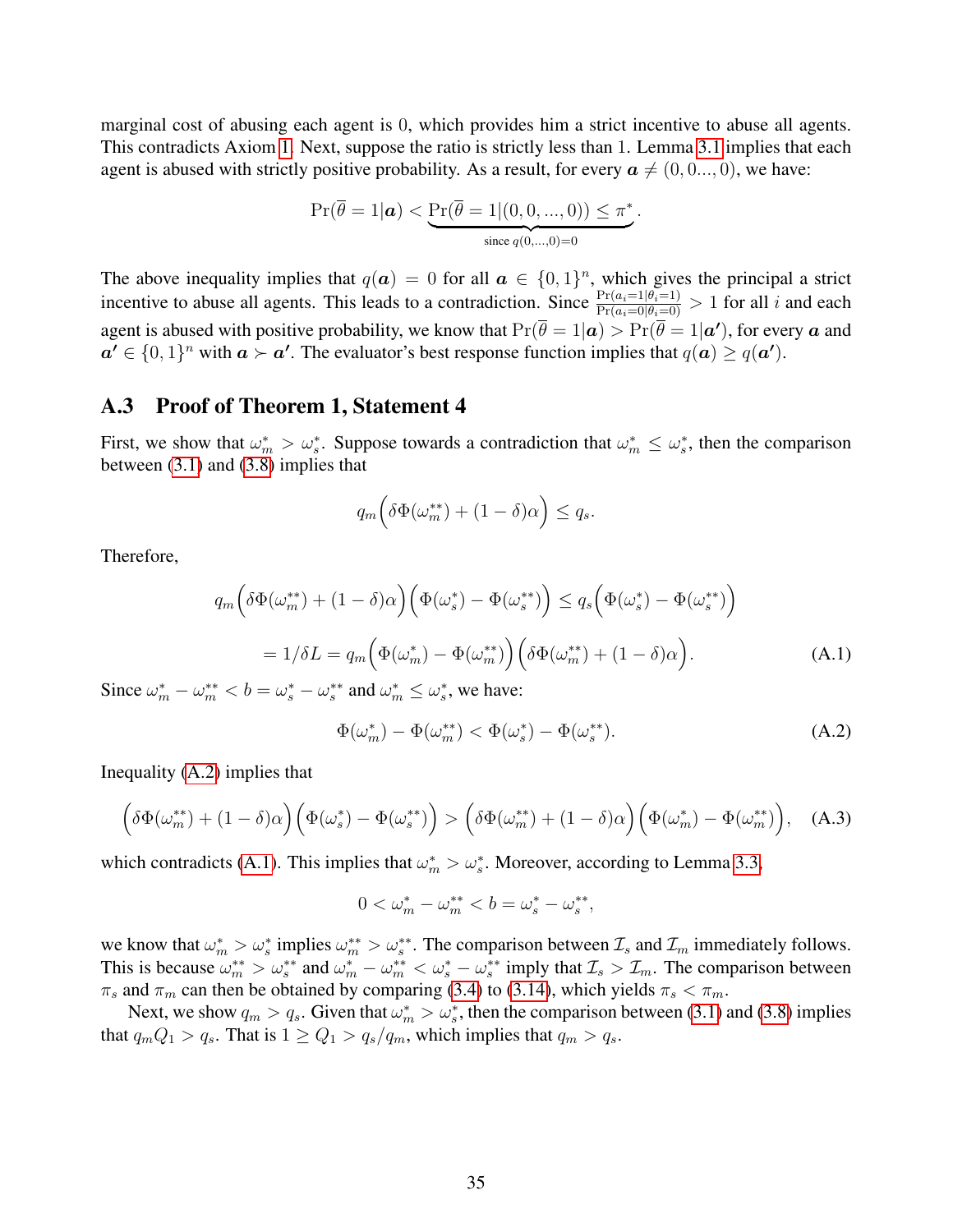#### <span id="page-35-0"></span>A.4 Principal's Incentives: Strategic Substitutes or Strategic Complements

We establish the complementarity or substitutability between the principal's choices of  $\theta_1$  and  $\theta_2$ .

<span id="page-35-2"></span>**Lemma A.1.** *In every equilibrium that satisfies Axiom 1, the principal's choices of*  $\theta_1$  *and*  $\theta_2$  *are strategic substitutes if [\(3.6\)](#page-16-0) is positive and are strategic complements if [\(3.6\)](#page-16-0) is negative.*

*Proof.* For  $i \in \{1,2\}$ , let  $\Psi_i^* \equiv \delta \Phi(\omega_i^*) + (1-\delta)\alpha$  and let  $\Psi_i^{**} \equiv \delta \Phi(\omega_i^{**}) + (1-\delta)\alpha$ . Let us fix  $\theta_2 = 0$ , by changing  $\theta_1$  from 0 to 1, the principal increases the probability of conviction by:

$$
(\Psi_1^* - \Psi_1^{**}) \Big( (1 - \Psi_2^{**}) \big( q(1,0) - q(0,0) \big) + \Psi_2^{**} \big( q(1,1) - q(0,1) \big) \Big).
$$

Similarly, fix  $\theta_2 = 1$ , by changing  $\theta_1$  from 0 to 1, the principal increases the probability of conviction by:

$$
(\Psi_1^* - \Psi_1^{**}) \Big( (1 - \Psi_2^*) \big( q(1,0) - q(0,0) \big) + \Psi_2^* \big( q(1,1) - q(0,1) \big) \Big).
$$

The first expression is greater than the second one, or equivalently, the principal's choices of  $\theta_1$  and  $\theta_2$  are strategic complements, if and only if:

$$
(\Psi_1^* - \Psi_1^{**})(\Psi_2^* - \Psi_2^{**})\Big(q(1,0) + q(0,1) - q(0,0) - q(1,1)\Big) > 0.
$$

Since  $\omega_i^* > \omega_i^{**}$  for  $i \in \{1,2\}$ , we know that  $(\Psi_1^* - \Psi_1^{**})(\Psi_2^* - \Psi_2^{**}) > 0$ . Therefore, the above inequality is equivalent to  $q(1,0) + q(0,1) - q(0,0) - q(1,1) > 0$ , which concludes the proof.  $\Box$ 

#### <span id="page-35-1"></span>A.5 Proof of Theorem 2

According to Lemma [3.3](#page-17-6) and Lemma [3.4,](#page-18-5) we only need to show that  $\omega_m^* \to -\infty$  or  $\omega_m^{**} \to -\infty$  as  $L \rightarrow \infty$ . Recall that the principal's indifference condition is given by:

<span id="page-35-3"></span>
$$
(\delta L)^{-1} = q_m \left( \delta \Phi(\omega_m^{**}) + (1 - \delta)\alpha \right) \left( \Phi(\omega_m^*) - \Phi(\omega_m^{**}) \right) \tag{A.4}
$$

Suppose there exist a sequence  $\{L(n)\}_{n=1}^{\infty}$  and  $\{\omega_m^*(n), \omega_m^{**}(n), q_m(n), \pi_m(n)\}_{n=1}^{\infty}$  such that:

- 1.  $L(n) \geq \overline{L}$  for every  $n \in \mathbb{N}$ , and  $\lim_{n \to \infty} L(n) = \infty$ ;
- 2.  $(\omega_m^*(n), \omega_m^{**}(n), q_m(n), \pi_m(n))$  is an equilibrium when  $L = L(n)$ , for every  $n \in \mathbb{N}$ ;
- 3.  $\lim_{n\to\infty} \omega_m^{**}(n) = \omega^{**}$  for some finite  $\omega^{**} \in \mathbb{R}$ .

Since  $\delta\Phi(\omega_m^{**}(n)) + (1 - \delta)\alpha$  is bounded away from 0, [\(A.4\)](#page-35-3) implies:

- 1. *either* there exists a subsequence  ${k_n}_{n=1}^{\infty} \subset \mathbb{N}$  such that:  $\lim_{n\to\infty} q_m(k_n) = 0$ .
- 2. *and/or* there exists a subsequence  ${k_n}_{n=1}^{\infty} \subset \mathbb{N}$  such that:  $\lim_{n\to\infty} (\Phi(\omega_m^*(k_n)) \Phi(\omega_m^{**}(k_n))) =$ 0. According to requirement 3, this is equivalent to  $\lim_{n\to\infty} (\omega_m^*(k_n) - \omega_m^{**}(k_n)) = 0$ .

First, suppose that  $\lim_{n\to\infty} q_m(k_n) = 0$  for some subsequence  $\{k_n\}_{n=1}^{\infty}$ . Then [\(3.8\)](#page-17-3) and [\(3.9\)](#page-17-4) imply that both  $\omega_m^*(k_n)$  and  $\omega_m^{**}(k_n)$  converge to  $-\infty$ . This contradicts the third requirement that the sequence  $\omega_m^{**}(n)$  converges to some finite number  $\omega^{**}$ .

Next, suppose that  $\lim_{n\to\infty} (\omega_m^*(k_n) - \omega_m^{**}(k_n)) = 0$  for some subsequence  $\{k_n\}_{n=1}^{\infty}$ . Since  $\omega_m^{**}(k_n)$ converges to an interior number, both  $Q_0(k_n)$  and  $Q_1(k_n)$  are bounded away from 0, which suggests that  $Q_0(k_n)/Q_1(k_n)$  converges to 1 as  $n \to \infty$ . From the previous step, we know that there exists no subsequence of  ${k_n}_{n=1}^{\infty}$  such that  $q_m(k_n)$  converges to 0. That is to say, there exists  $\eta > 0$  such that  $q_m(k_n) \geq \eta$  for every  $n \in \mathbb{N}$ . Expression [\(3.12\)](#page-17-2) then suggests that  $\omega_m^*(k_n) - \omega_m^{**}(k_n)$  converges to b. This contradicts the hypothesis that  $\lim_{n\to\infty} \omega_m^*(k_n) - \omega_m^{**}(k_n) = 0$ .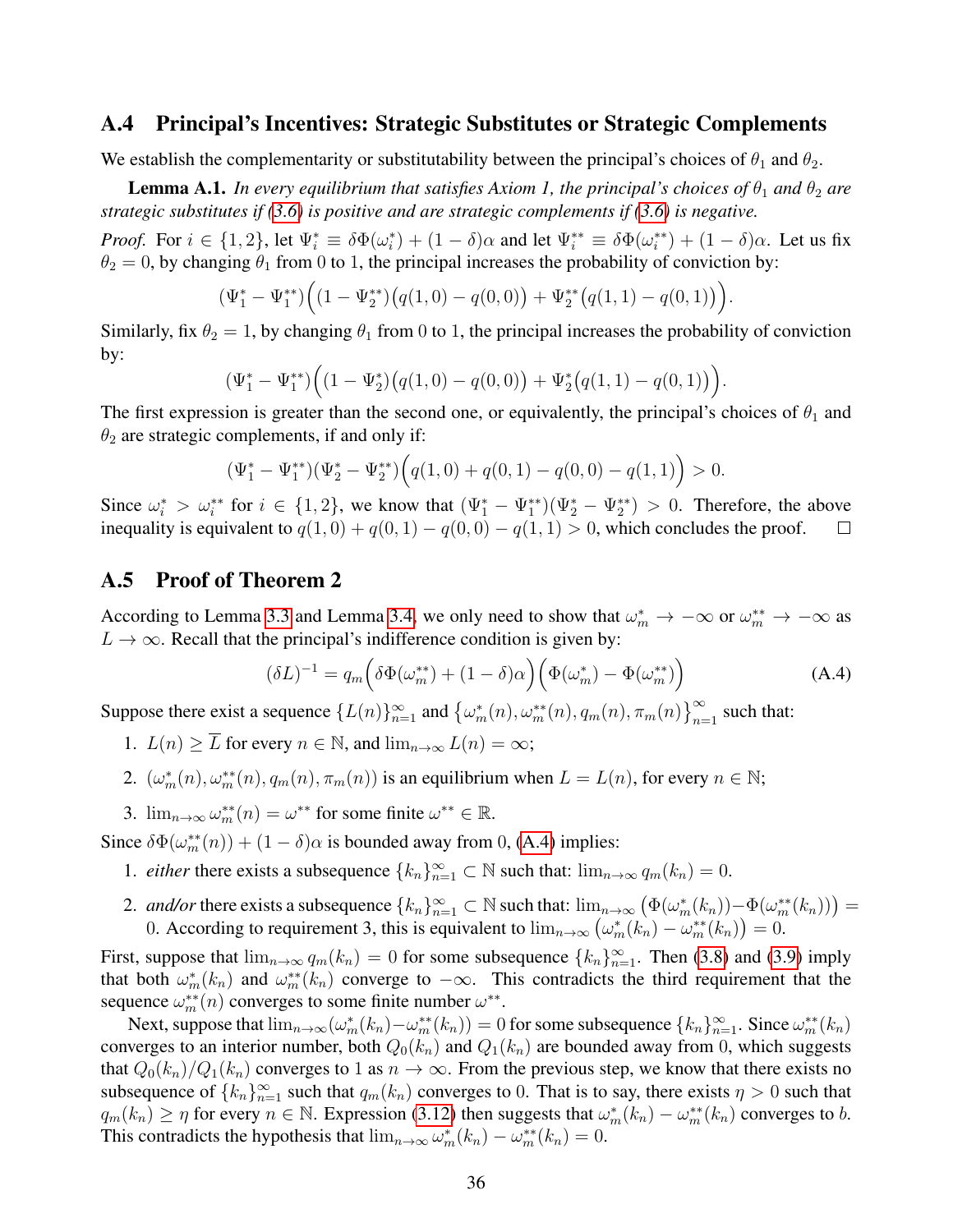#### A.6 Proof of Proposition 1

Apply the expressions of  $\omega_s^*$  and  $\omega_s^{**}$  as functions of q, the principal's expected cost of committing a crime is

$$
q\Bigl(\Phi\bigl(b-c\frac{1-q}{q}\bigr)-\Phi\bigl(-c\frac{1-q}{q}\bigr)\Bigr),
$$

which is continuous in q. For every  $q \in (0, 1)$ , the above expression is bounded away from 0 if  $q \geq q$ . As  $q \to 0$ , it converges to 0. In equilibrium, the value of this expression is  $1/\delta L$ . This implies the existence of equilibrium that satisfies Axiom [1](#page-11-2) when

$$
\max_{q \in [0,1]} q(\Phi(b - c\frac{1-q}{q}) - \Phi(-c\frac{1-q}{q})) \ge \frac{1}{\delta L}.
$$
\n(A.5)

When L is large enough,  $\omega_s^*, \omega_s^{**} < \mu$ , the mean of the normal distribution, and the equilibrium is unique.

When  $L \to \infty$  while holding c constant,  $1/\delta L$  converges to 0. Suppose towards a contradiction that  $q_s$  converges to some strictly positive number q along some sequence  $\{L_n\}_{n=1}^{\infty}$  with  $\lim_{n\to\infty} L_n =$  $\infty$ . Then  $\omega_s^*$  and  $\omega_s^{**}$  converge to  $b - c(1 - q)/q$  and  $-c(1 - q)/q$ , respectively. The LHS of [\(3.4\)](#page-13-3) converges to

$$
\delta \underline{q} \left( \Phi(b - c \frac{1 - \underline{q}}{\underline{q}}) - \Phi(-c \frac{1 - \underline{q}}{\underline{q}}) \right) \tag{A.6}
$$

which is strictly bounded away from 0. This leads to a contradiction and establishes that  $q_s \to 0$ . The expressions for  $\omega_s^*$  and  $\omega_s^{**}$  in [\(3.1\)](#page-12-4) and [\(3.2\)](#page-13-1) imply that both cutoffs converge to  $-\infty$ . In the limiting economy in which  $\delta \rightarrow 1$ , we have:

$$
\lim_{\omega_s^* \to -\infty} \lim_{\delta \to 1} \frac{\delta \Phi(\omega_s^*) + (1 - \delta)\alpha}{\delta \Phi(\omega_s^* - b) + (1 - \delta)\alpha} = \infty.
$$
 (A.7)

The above equation makes use of the observation that the tail events of normal distributions are arbitrarily informative, or formally,  $\lim_{\omega \to -\infty} \Phi(\omega)/\Phi(\omega - b) \to \infty$  for every  $b > 0$ . That is to say, it extends to all distributions of  $\omega$  with thin left tails. As a result, the equilibrium probability of crime  $\pi_s$  vanishes to 0.

# References

- [1] Ali, S. Nageeb, Maximilian Mihm and Lucas Siga (2018) "Adverse Selection in Distributive Politics," Working Paper.
- [2] Ambrus, Attila, and Satoru Takahashi (2008) "Multi-sender Cheap Talk with Restricted State Spaces,"*Theoretical Economics*, 3, 1-27.
- [3] Austen-Smith, David and Jeffrey Banks (1996) "Information Aggregation, Rationality, and the Condorcet Jury Theorem," *American Political Science Review*, 90(1), 34-45.
- [4] Ba, Bocar (2018) "Going the Extra Mile: The Cost of Complaint Filing, Accountability, and Law Enforcement Outcomes in Chicago," Working paper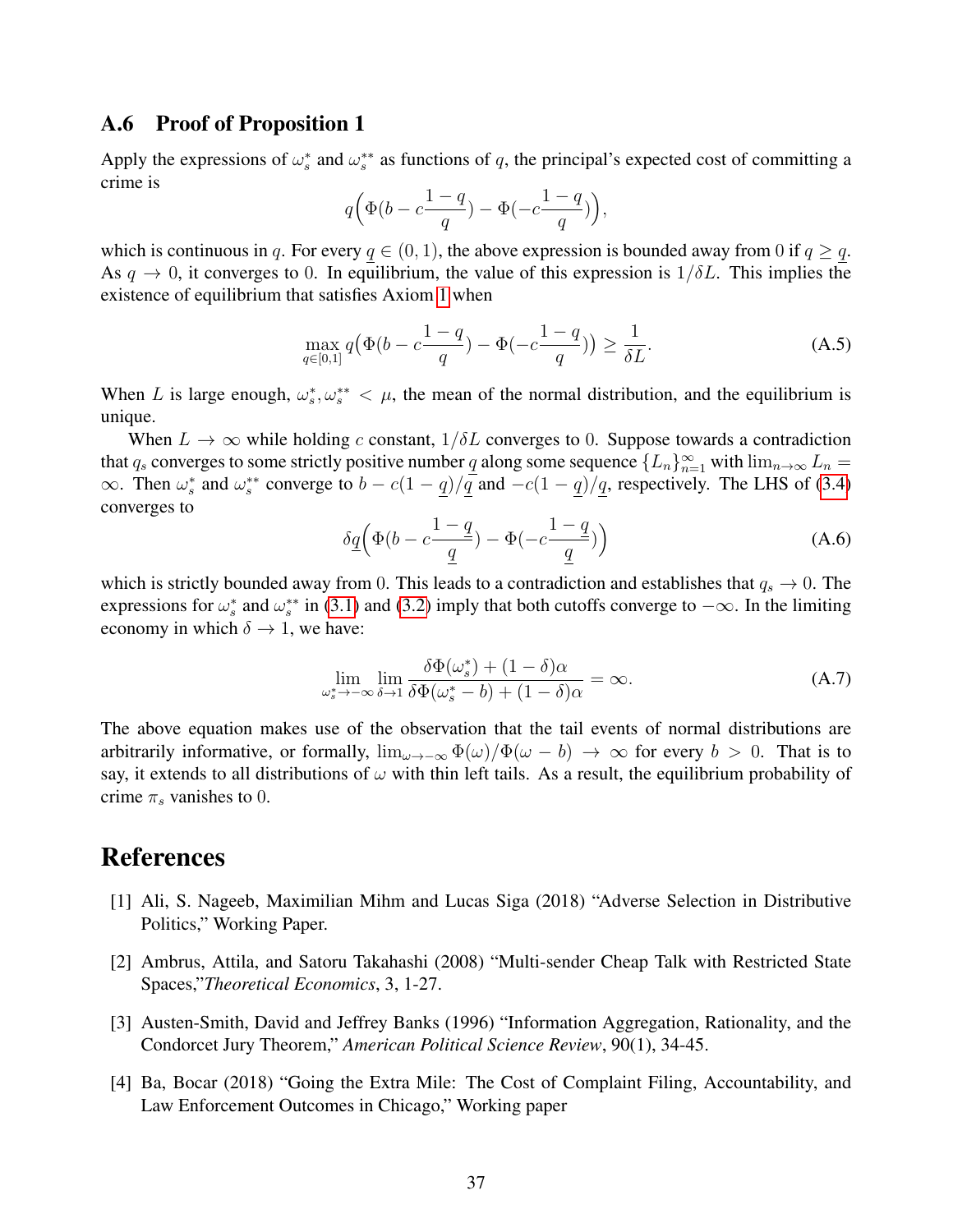- [5] Ba, Bocar and Roman Rivera (2019) "The Effect of Police Oversight on Crime and Allegations of Misconduct: Evidence from Chicago," Working paper.
- [6] Baliga, Sandeep, Ethan Bueno de Mesquita and Alexander Wolitzky (2019) "Deterrence with Imperfect Attribution," Working Paper.
- [7] Banerjee, Abhijit (1992) "A Simple Model of Herd Behavior," *Quarterly Journal of Economics*, 107(3), 797-817.
- [8] Battaglini, Marco (2002) "Multiple Referrals and Multidimensional Cheap Talk," *Econometrica*, 70(4), 1379-1401.
- [9] Battaglini, Marco (2017) "Public Protests and Policy Making," *Quarterly Journal of Economics*, 132(1), 485-549.
- [10] Becker, Gary (1968) "Crime and Punishment: An Economic Approach," *Journal of Political Economy*, 76(2), 169-217.
- [11] Bhattacharya, Sourav (2013) "Preference Monotonicity and Information Aggregation in Elections," *Econometrica*, 81(3), 1229-1247.
- [12] Chamberlin, John (1974) "Provision of Collective Goods As a Function of Group Size," *The American Political Science Review*, 68(2), 707-716.
- [13] Chassang, Sylvain and Gerard Padró i Miquel (2018) "Corruption, Intimidation and Whistle-Blowing: A Theory of Inference from Unverifiable Reports," NBER working paper.
- [14] CIUS (1996) "Crime Index Offenses Reported."
- [15] Crémer, Jacques and Richard McLean (1988) "Full Extraction of the Surplus in Bayesian and Dominant Strategy Auctions," *Econometrica*, 56(6), 1247-1257.
- [16] Dresher, Melvin (1962) "A Sampling Inspection Problem in Arms Control Agreements A Game-Theoretic Analysis," Memorandum, The RAND Corporation, Santa Monica, California.
- [17] Ekmekci, Mehmet and Stephan Lauermann (2019) "Informal Elections with Dispersed Information," Working Paper.
- [18] Feddersen, Timothy and Wolfgang Pesendorfer (1998) "Convicting the Innocent: The Inferiority of Unanimous Jury Verdicts under Strategic Voting," *American Political Science Review*, 92(1), 23-35.
- [19] Fudenberg, Drew and David Levine (1995) "The Theory of Learning in Games," MIT Press.
- [20] Grossman, Gene and Michael Katz (1983) "Plea Bargaining and Social Welfare," *American Economic Review*, 73(4), 749-757.
- [21] Harris, John (1970) "On the Economics of Law and Order," *Journal of Political Economy*, 78(1), 165-174.
- [22] Kaplow, Louis (2011) "On the Optimal Burden of Proof," *Journal of Political Economy*, 119(6), 1104-1140.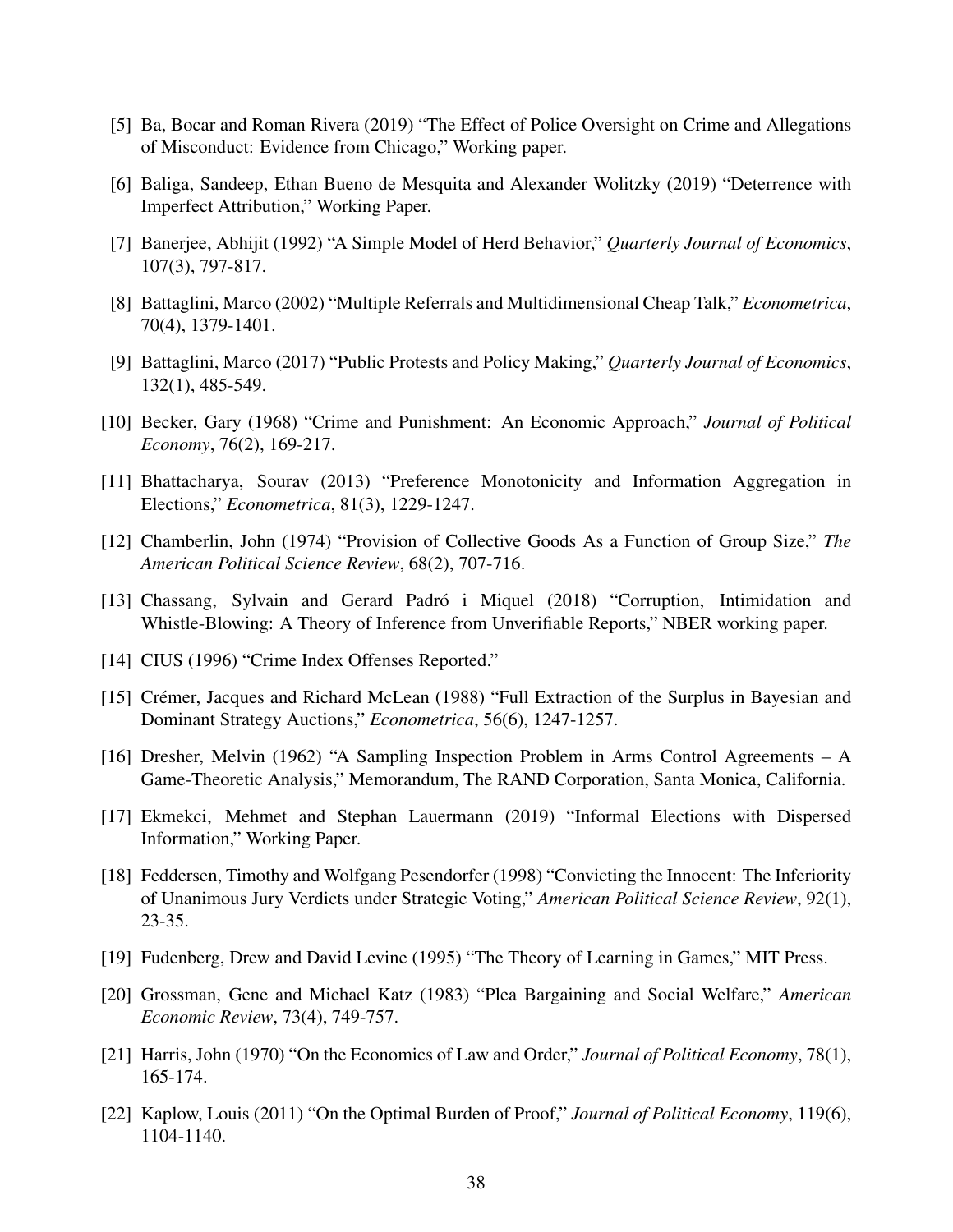- [23] Klement, Alon, and Zvika Neeman (2005) "Against Compromise: A Mechanism Design Approach," *Journal of Law, Economics, and Organization*, 21(2), 285-314.
- [24] Landes, William (1971) "An Economic Analysis of the Courts," *Journal of Law and Economics*, 14(1), 61-107.
- [25] Lee, Frances Xu and Wing Suen (2019) "Credibility of Crime Allegations," *American Economic Journal-Microeconomics*, forthcoming.
- [26] Miceli, Thomas (1991) "Optimal Criminal Procedure: Fairness and Deterrence," *International Review of Law and Economics* 11(1), 3-10.
- [27] Morgan, John and Phillip Stocken (2008) "Information Aggregation in Polls," *American Economic Review*, 98(3), 864-896.
- [28] Morgan, Rachel and Grace Kena (2016) "Criminal Victimization, 2016," Bulletin, Bureau of Justice Statistics.
- [29] Myerson, Roger (1978) "Refinements of the Nash Equilibrium Concept," *International Journal of Game Theory*, 7(2), 73-80.
- [30] Ottaviani, Marco and Peter Norman Sørensen (2000) "Herd Behavior and Investment: Comment," *American Economic Review*, 90(3), 695-704.
- [31] Persico, Nicola (2004) "Committee Design with Endogenous Information," *Review of Economic Studies*, 70(1), 1-27.
- [32] RAND Cooperation (2018) "Sexual Assault and Sexual Harassment in the US Military," Technical Report.
- [33] Reinganum, Jennifer (1988) "Plea Bargaining and Prosecutorial Discretion," *American Economic Review*, 78(4), 713-728.
- [34] Scharfstein, David and Jeremy Stein (1990) "Herd Behavior and Investment," *Amercian Economic Review*, 80(3), 465-479.
- [35] Schmitz, Patrick and Thomas Tröger (2011) "The Sub-Optimality of the Majority Rule," *Games and Economic Behavior*, 651-665.
- [36] Siegel, Ron and Bruno Strulovici (2018) "Judicial Mechanism Design," Working Paper.
- [37] Silva, Francesco (2018) "If We Confess Our Sins," Working Paper.
- [38] Smith, Lones and Peter Norman Sørensen (2000) "Pathological Outcomes of Observational Learning," *Econometrica*, 68(2), 371-398.
- [39] Stigler, George (1970) "The Optimal Enforcement of Laws," *Journal of Political Economy*, 78(3), 526-536.
- [40] Strulovici, Bruno (2018) "Can Society Learn from Anethical Agents? A Theory of Mediated Learning with Information Attrition," Working Paper.